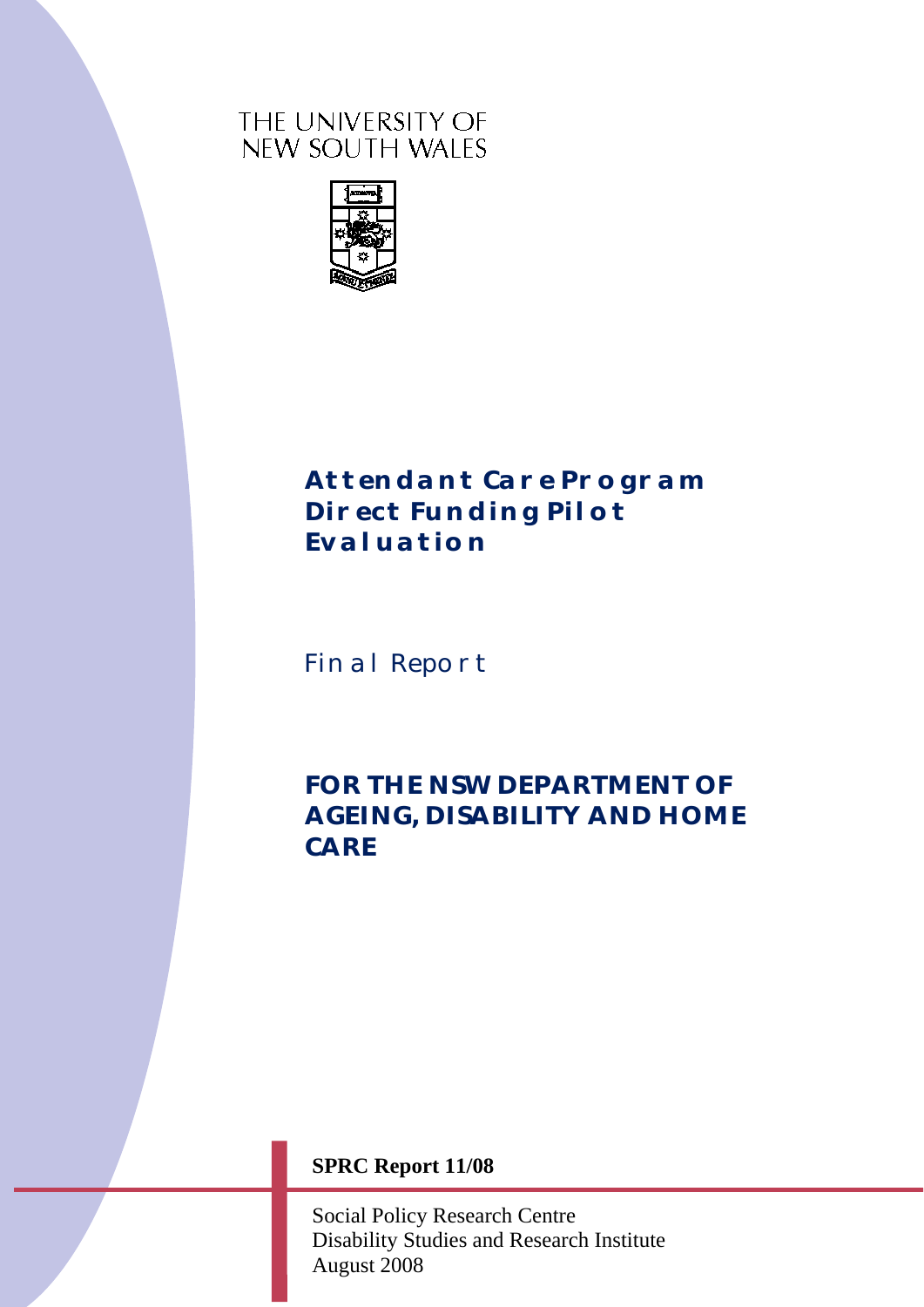For a full list of SPRC Publications see, www.sprc.unsw.edu.au or contact: Publications, SPRC, University of New South Wales, Sydney, NSW, 2052, Australia. Telephone: +61 (2) 9385 7802 Fax: +61 (2) 9385 7838 Email: [sprc@unsw.edu.au](mailto:sprc@unsw.edu.au)

#### ISSN 1446 4179

#### ISBN 978 0 7334 2665 0

Submitted: March 2008

Published: August 2008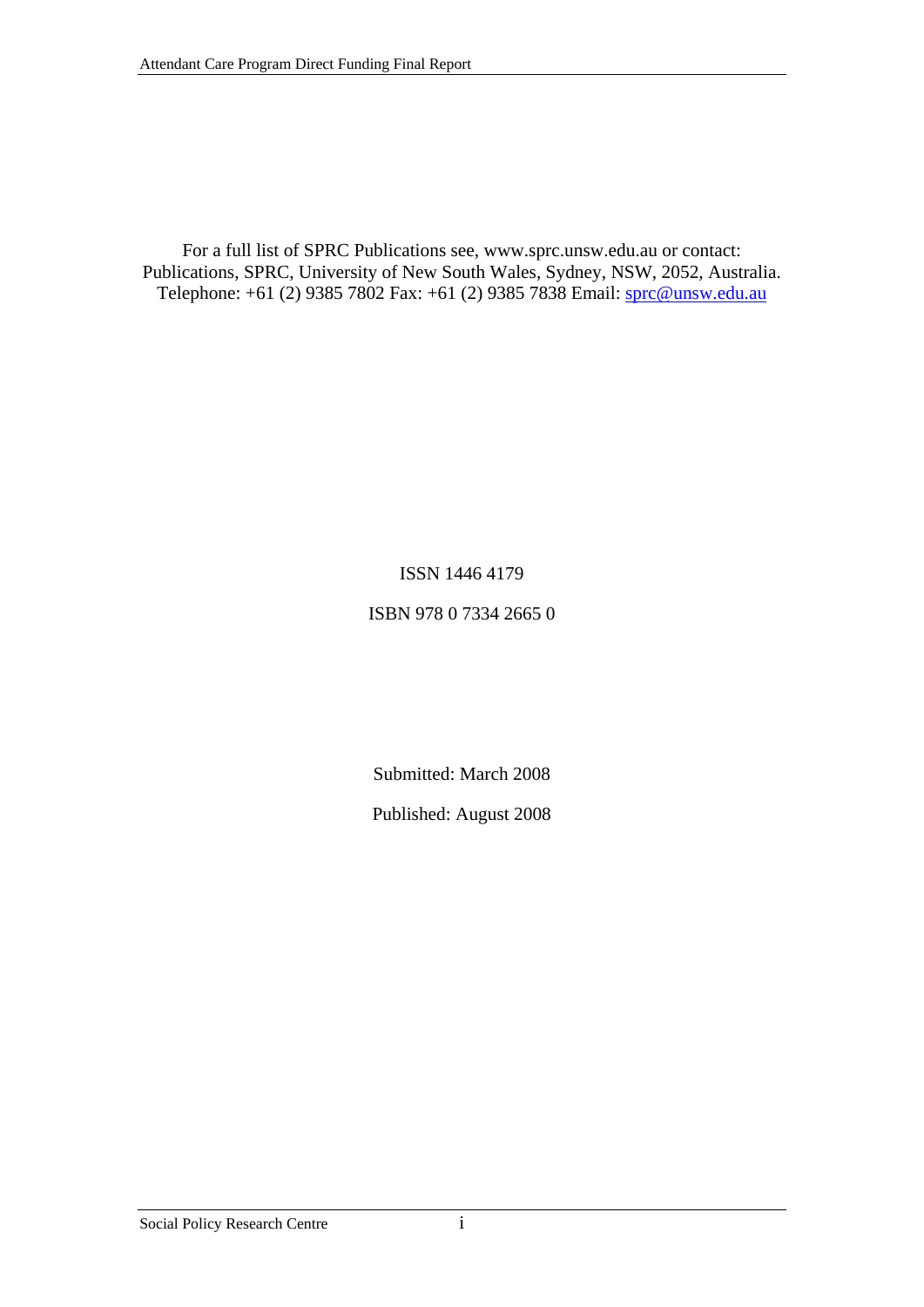# **Social Policy Research Centre**

Karen Fisher, Kristy Muir, Megan Griffiths and Tom Longden

# **Disability Studies and Research Institute**

Carolyn Campbell-McLean and Phillip French

# **Authors**

Karen Fisher and Carolyn Campbell-McLean

# **Contact for follow up**

Karen Fisher ph 02 9385 7813; fax 9385 7838; email karen.fisher@unsw.edu.au

(c) Social Policy Research Centre 2008

# **Acknowledgements**

Thank you to everyone who contributed to this research, particularly the pilot participants, people who participated in the interviews, government officials, Physical Disability Expert Advisory Group members and people who commented on interim results.

# **Suggested Citation**

Fisher, K.R. and C. Campbell-McLean (2008), Attendant Care Program Direct Funding Pilot Evaluation, SPRC Report 11/08, final report prepared for the NSW Department of Ageing, Disability and Home Care, Submitted March 2008, Published: August 2008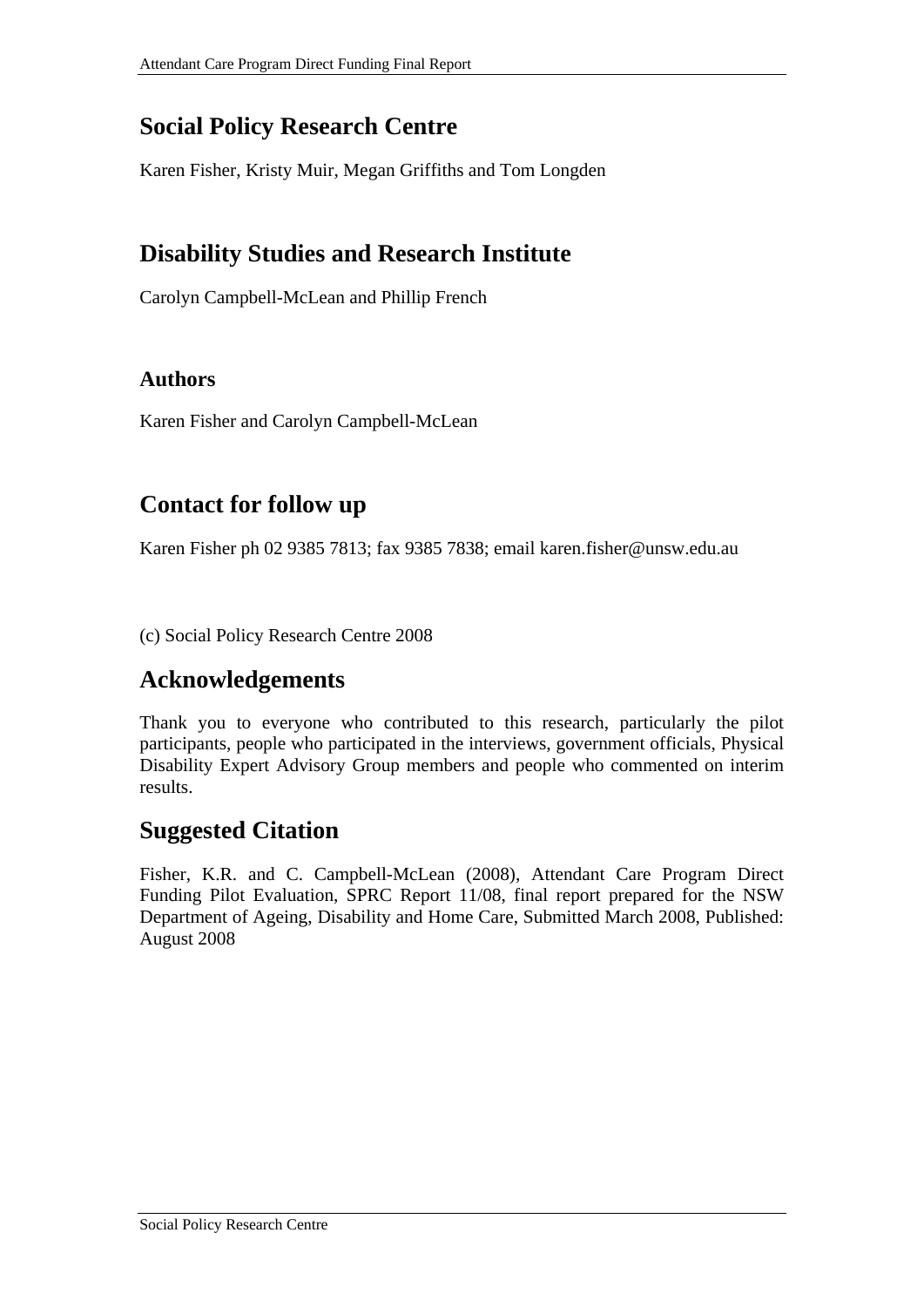# **Contents**

| 1                     |     |                              |  |
|-----------------------|-----|------------------------------|--|
|                       | 1.1 |                              |  |
|                       | 1.2 |                              |  |
|                       | 1.3 |                              |  |
| 2                     |     |                              |  |
|                       | 2.1 |                              |  |
|                       | 2.2 |                              |  |
|                       |     |                              |  |
|                       |     |                              |  |
|                       |     |                              |  |
|                       |     |                              |  |
|                       | 2.3 |                              |  |
| 3                     |     |                              |  |
|                       | 3.1 |                              |  |
|                       |     |                              |  |
|                       |     |                              |  |
|                       |     |                              |  |
|                       | 3.2 |                              |  |
|                       |     |                              |  |
|                       |     |                              |  |
|                       | 3.3 |                              |  |
|                       |     |                              |  |
|                       |     |                              |  |
|                       |     |                              |  |
|                       | 3.4 |                              |  |
|                       |     |                              |  |
|                       |     |                              |  |
|                       |     |                              |  |
|                       |     |                              |  |
|                       | 3.5 |                              |  |
| $\boldsymbol{\Delta}$ |     |                              |  |
|                       | 4.1 |                              |  |
|                       | 4.2 | Transition to Direct Funding |  |
|                       | 4.3 |                              |  |
|                       | 4.4 |                              |  |
|                       |     |                              |  |
| 5                     |     |                              |  |
|                       | 5.1 |                              |  |
|                       |     |                              |  |
|                       |     |                              |  |
|                       |     |                              |  |
|                       | 5.2 |                              |  |
|                       |     |                              |  |
|                       |     |                              |  |
|                       |     |                              |  |
| 6                     |     |                              |  |
|                       | 6.1 |                              |  |
|                       | 6.2 |                              |  |
|                       | 6.3 |                              |  |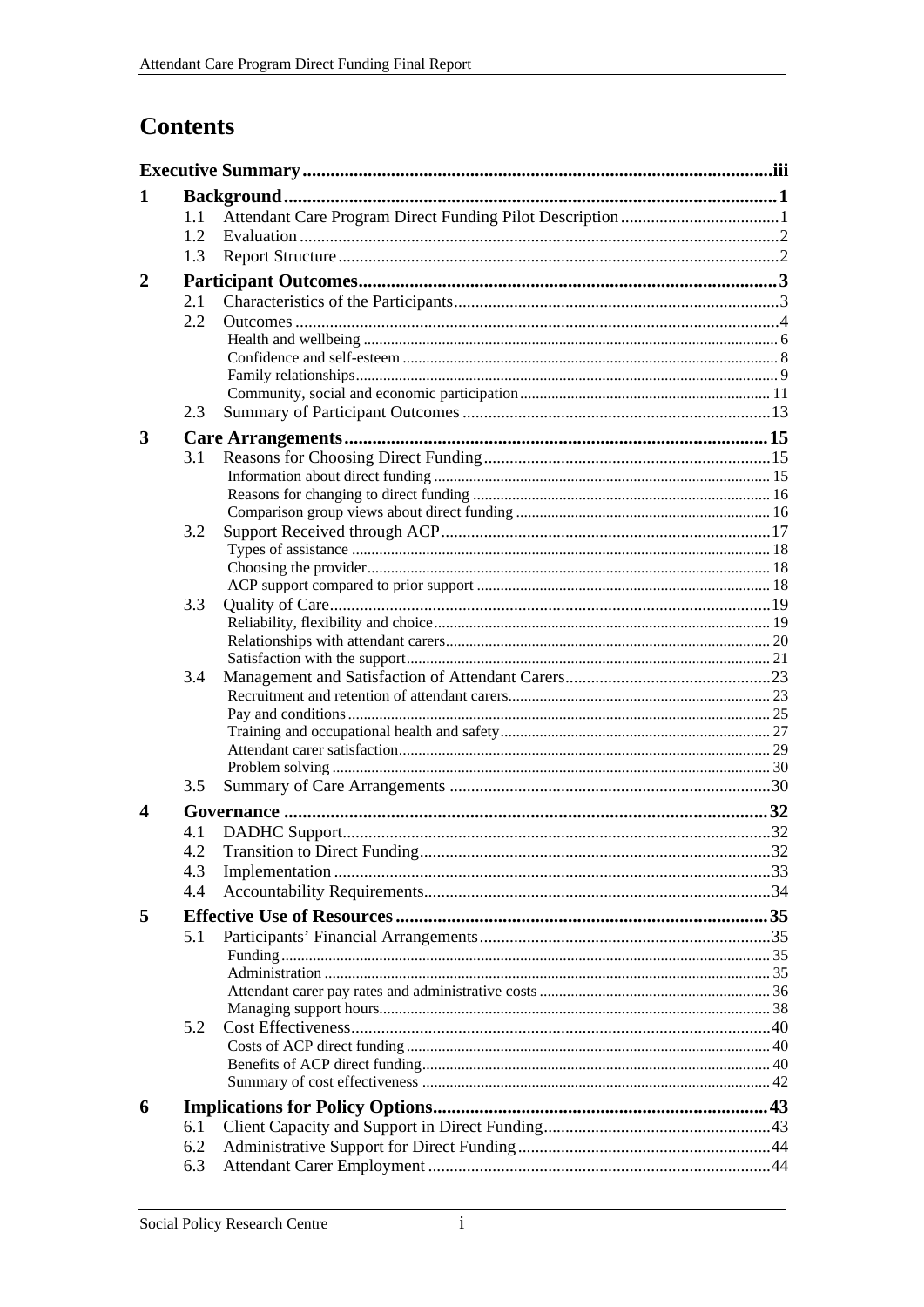| 7 |  |  |
|---|--|--|
|   |  |  |
|   |  |  |

# **List of tables and figures**

| Table 5.3: Attendant Carer Gross Pay Compared to Total Costs and Funding, per  |
|--------------------------------------------------------------------------------|
|                                                                                |
| Table 5.4: Reconciliation of Total Funding, Costs and Hours, per Participant39 |
|                                                                                |
|                                                                                |
|                                                                                |
|                                                                                |

# **Abbreviations and glossary**

| <b>ABS</b>   | <b>Australian Bureau of Statistics</b>                                                                                                                                                                                                                                                                                                             |  |  |  |  |
|--------------|----------------------------------------------------------------------------------------------------------------------------------------------------------------------------------------------------------------------------------------------------------------------------------------------------------------------------------------------------|--|--|--|--|
| <b>ACP</b>   | <b>Attendant Care Program</b>                                                                                                                                                                                                                                                                                                                      |  |  |  |  |
| ACP models   | Cooperative model – the client is the attendant carers' employer; the<br>service provider provides administrative and management support.<br>Funds are paid to the service provider and the service provider is<br>accountable to DADHC for the management of funds and reporting.                                                                 |  |  |  |  |
|              | Employer model – the service provider is the attendant carers'<br>employer; in some organisations, clients can chose to participate in<br>some attendant carer management decisions, such as recruitment.<br>Funds are paid to the service provider and the service provider is<br>accountable to DADHC for the management of funds and reporting. |  |  |  |  |
|              | Direct funding – the client is responsible for all attendant carer<br>employment and management decisions. Funds are paid directly to the<br>clients and they are accountable to DADHC for the management of<br>funds and reporting.                                                                                                               |  |  |  |  |
| <b>CALD</b>  | Culturally and linguistically diverse                                                                                                                                                                                                                                                                                                              |  |  |  |  |
| <b>DADHC</b> | Department of Ageing, Disability and Home Care                                                                                                                                                                                                                                                                                                     |  |  |  |  |
| <b>GST</b>   | Goods and Services Tax                                                                                                                                                                                                                                                                                                                             |  |  |  |  |
| <b>HACC</b>  | Home and Community Care                                                                                                                                                                                                                                                                                                                            |  |  |  |  |
| OH&S         | Occupational health and safety                                                                                                                                                                                                                                                                                                                     |  |  |  |  |
| <b>PADP</b>  | Program of Appliances for Disabled People                                                                                                                                                                                                                                                                                                          |  |  |  |  |
| PAYG         | Pay As You Go                                                                                                                                                                                                                                                                                                                                      |  |  |  |  |
| <b>PWI</b>   | Personal Wellbeing Index                                                                                                                                                                                                                                                                                                                           |  |  |  |  |
| <b>SMA</b>   | <b>Spinal Muscular Atrophy</b>                                                                                                                                                                                                                                                                                                                     |  |  |  |  |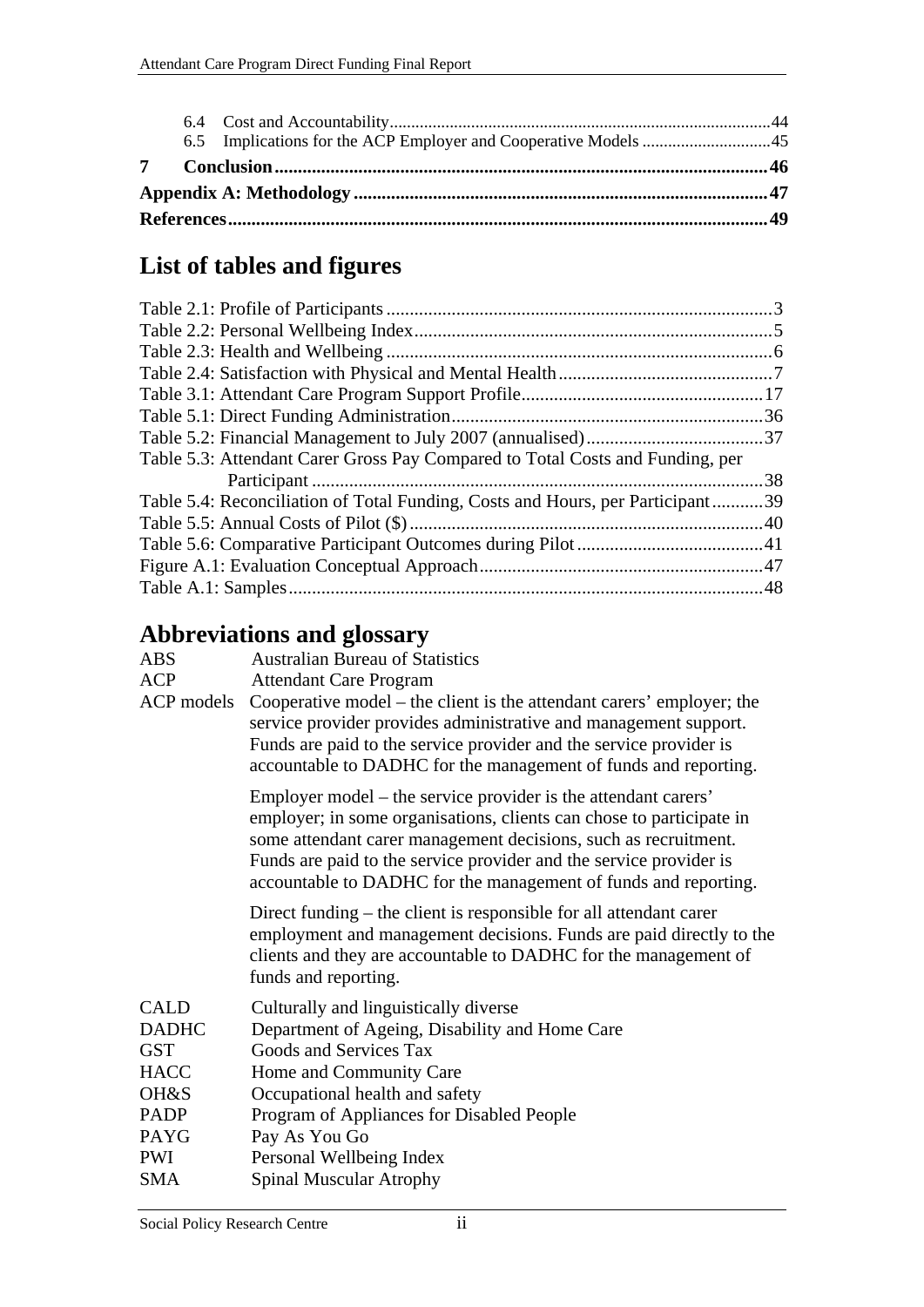# <span id="page-5-0"></span>**Executive Summary**

# *ACP direct funding pilot*

The Department of Ageing, Disability and Home Care (DADHC) is piloting a direct funding project in conjunction with the Attendant Care Program (ACP). The direct funding pilot aims to complement the objectives of the ACP, which provides support to individuals with physical disabilities with a range of tasks and activities to allow them to live and participate in their communities. The evaluation compares three ACP funding options, which differ in who employs the attendant carers, who receives the funding from DADHC and who is responsible for management and reporting:

- Employer model the service provider is the attendant carers' employer; in some organisations, clients can chose to participate in some attendant carer management decisions, such as recruitment. DADHC pays the funds to the service provider and the service provider is accountable to DADHC for the management of funds and reporting. Thirty two service providers are registered with DADHC to provide this model.
- Cooperative model the client is the attendant carers' employer; the service provider supplies administrative and management support. DADHC pays the funds to the service provider and the service provider is accountable to DADHC for the management of funds and reporting. One provider offers this model.
- Direct funding the client is responsible for all attendant carer employment and management. DADHC pays the funds directly to the client, who is accountable to DADHC for the management of funds and reporting.

The pilot project is providing funds directly to ten current ACP clients for the direct purchase of personal care services. This is intended to provide clients with greater control over the choice and management of the support they receive as well as to promote more flexible and responsive services for clients.

## *Participant outcomes*

When participants in direct funding are compared with clients in the ACP employer and cooperative models, improvements in outcomes are observable. Some of the outcomes are due to the different profiles between the groups, in terms of age, sex and socioeconomic circumstances. The benefits they experienced were:

- higher average personal wellbeing than averages for other ACP clients and other Australian adult population norms;
- a return to a sense of control, managing their own life and maximising independence, choice and activities;
- better average physical health than other ACP clients and similar to the general population;
- higher average satisfaction with physical health than other ACP clients and improvements in pain and physical risk management;
- higher average satisfaction with mental health than other ACP clients (and more satisfied with mental than physical health);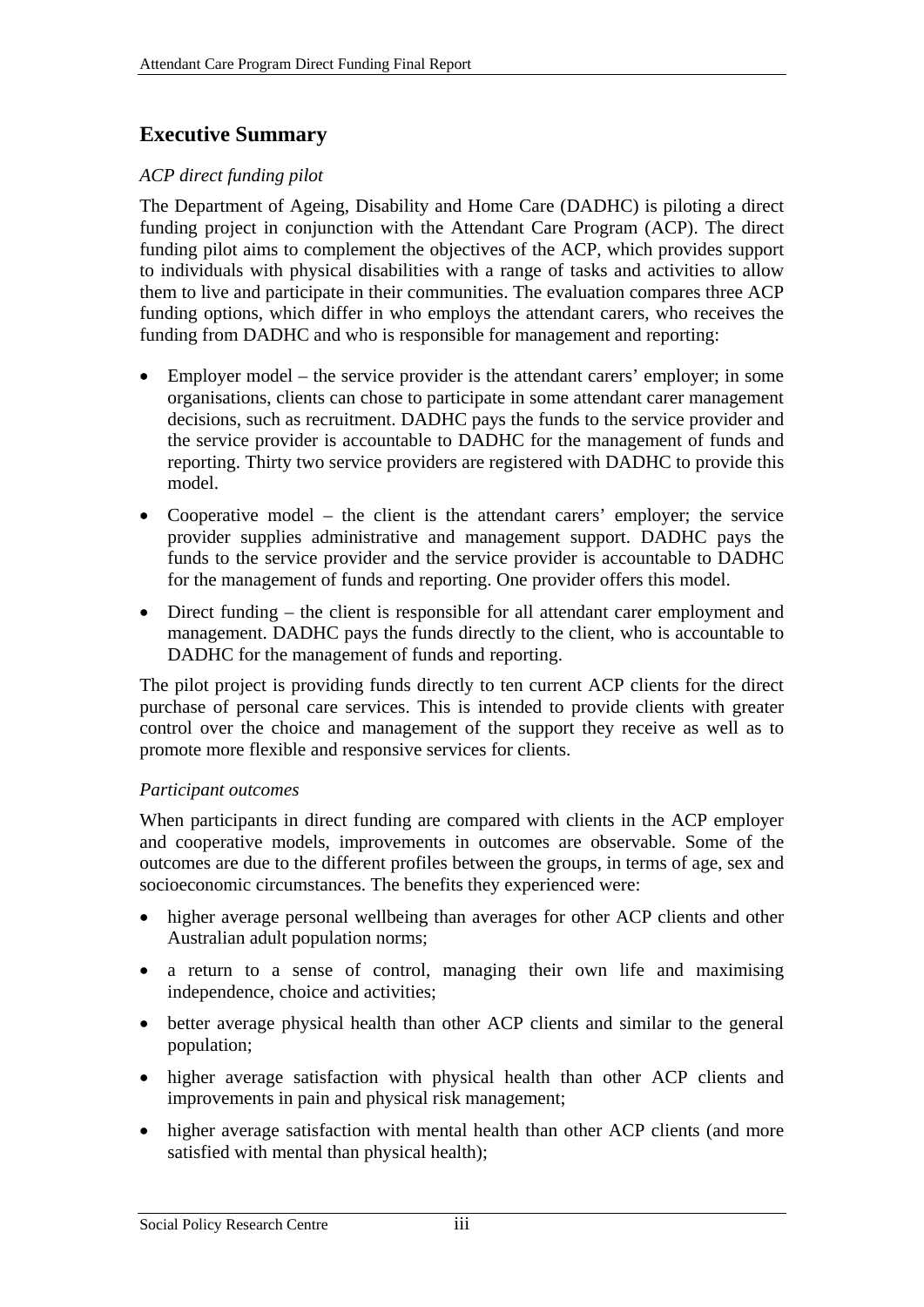- higher average satisfaction with personal relationships than some other ACP clients, other Australian adult population norms and satisfaction increased during the pilot;
- active social networks; improved family relationships; control in home impact on partner and children; less pressure on family; more quality social time with family; improved friendships because of greater flexibility;
- participation in paid work, study or active in their community, including increased participation for some people; in addition, some comparison group clients thought direct funding could help them improve their participation through better control of care;
- better average prior socioeconomic position than some comparison clients; and
- higher average satisfaction with feeling part of community than other ACP clients and the general population.

#### *Care arrangements*

Participants chose to be in the pilot to achieve the following goals:

- enhance independence, flexibility, reliability, customised training;
- improve control over life, hours, money and attendant carer conditions;
- achieve a direct relationship with attendant carers;
- avoid the complexity of the ACP employer model experienced by some people, such as rigid methods of managing care arrangements, recruitment, limited flexibility and control and cost inefficiencies; and
- extend the control and flexibility of the ACP cooperative model already experienced by participants who were using it.

Most ACP clients had not heard of direct funding. Before participating in the pilot, direct funding participants and other comparison ACP clients thought the risks might be in relation to liability, insurance, tax, OH&S, pensions and the scope of support; and financial and management responsibility.

The type of support received is similar in all ACP options. The direct funding participants experienced improved flexibility to change the content of the support and respond to specific needs eg. access to education, work and shopping. Like other ACP clients, they supplement the ACP formal care with support from family or friends and HACC.

They experience better quality of care than they had previously had because of the additional control they have over their choices of attendant carers, training, support and conditions. In relation to reliability, flexibility and choice, they experienced improvements relative to their past experience and relative other ACP clients (except people who had previously used the cooperative model). Examples are ability to change arrangements and receive short episodes of care. This control has a positive impact on informal care and participation arrangements. Most ACP cooperative model clients and some ACP employer model clients experience most of these benefits already.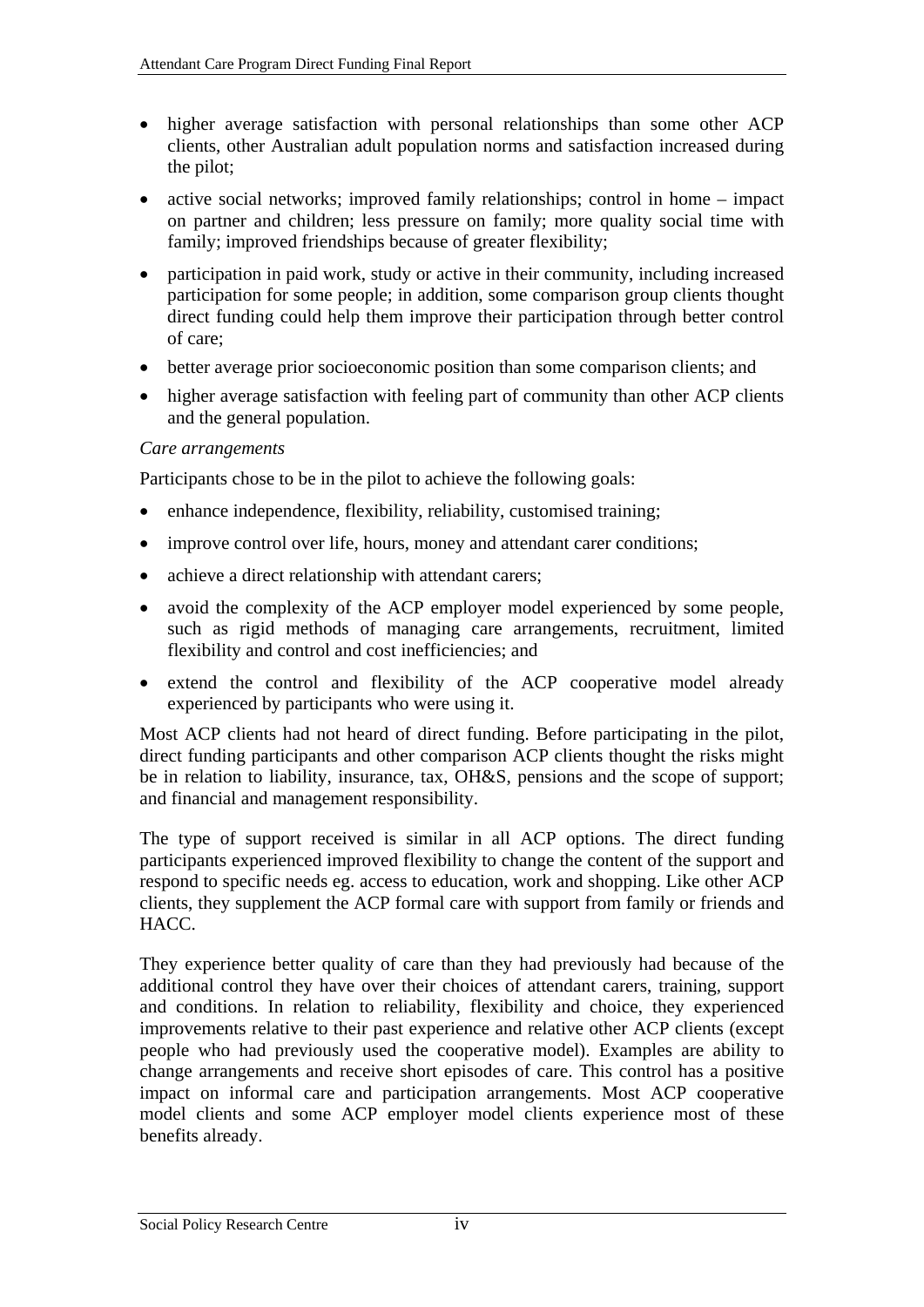Many people with experience of the ACP employer model spoke of problems relating to the quality and organisation of support. ACP employer model service providers could investigate how to change care arrangements so that clients are more likely to achieve their goals for quality of care.

Relationships with attendant carers improved because they have trust, commitment, a direct personal relationship and they can negotiate and resolve problems directly. They are more satisfied with their support, although some said they need more hours of care, which can be reassessed.

Management of attendant carers has improved in terms of conditions and satisfaction. Recruitment and retention has improved because they can offer better work conditions. Recruitment has been easier outside the cities. Some people still use backup from agencies. Unlike the ACP employer and cooperative models, they have the flexibility to improve pay rates and conditions and offer variable rates for shifts, tasks and bonuses for good service. They offer support, training and OH&S that is personalised to their support needs and the experience of the attendant carers. Some participants pay experienced carers to train others. The participants have a greater commitment to training and OH&S because of the consequences for their own care and employment responsibilities. Attendant carer satisfaction has increased because they have better pay and conditions and a direct relationship. Problem solving is more direct and immediate.

## *Cost effectiveness*

The cost to DADHC of ACP direct funding is similar to other ACP employer and cooperative models. All participants managed their funds close to budget, some returning a surplus, which on average was similar to that of the main program (surplus 5 per cent of total grants). Participants who were highly cost efficient in managing their funds paid mid-range attendant carer pay rates (average over \$28 per hour) and mid-range other costs (12-16 per cent of total costs) [\(Table 5.3\)](#page-47-1). The measured outcomes were comparative improvements in health and wellbeing, confidence and self-esteem, family relationships and community, social and economic participation.

## *Implications for policy*

The evaluation has implications for the development of possible ACP direct funding models and ways to improve service delivery quality within ACP employer and cooperative models.

## Client capacity and support in direct funding

Participants need the capacity to develop skills and knowledge in the following areas or have the support of people with this capacity:

- understanding the way ACP works, its guidelines, limitations and obligations;
- financial and human resource management, such as employment responsibilities (payroll, superannuation, tax, insurance and accountability), support and training for employees, OH&S requirements and contract management;
- sophisticated understanding of managing attendant carer relationships, such as negotiation and communication skills, how to resolve problems and seek advice, and conflict resolution; and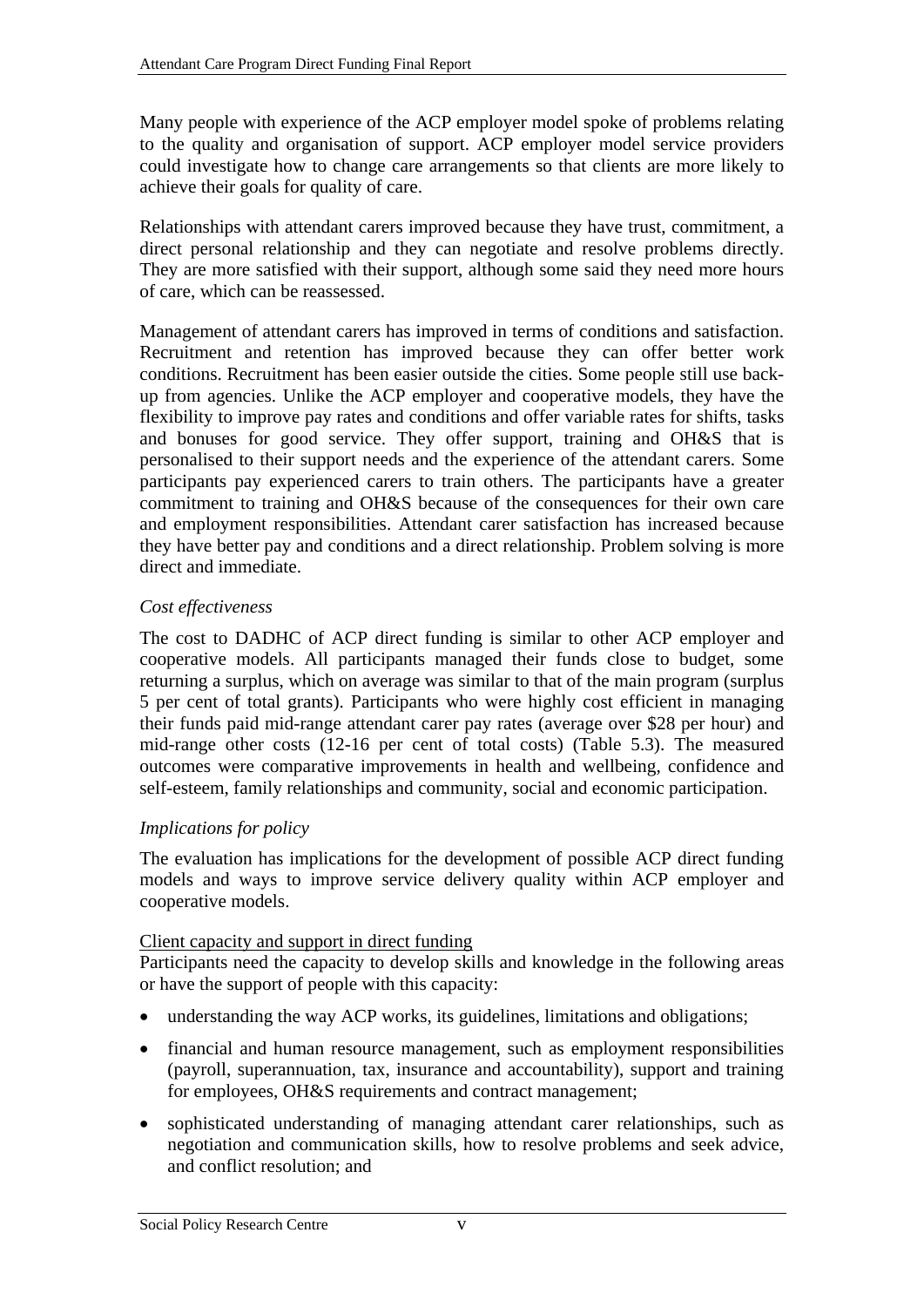• information technology management skills for recording and reporting, managing attendant carers and rostering.

Options for direct funding policy therefore include:

- continue the direct funding option for the people who participated in the pilot;
- extend the option in ACP to other people;
- develop processes to assess capacity or identify the support required; and
- develop direct funding options in other DADHC programs for people with similar capacity or support.

#### Administrative Support for Direct Funding

Implications for further policy options include:

- continue the administrative support provided through the policy official, group teleconferences and internet forum, written guidelines, regular reporting and feedback, responsive problem and question solving;
- develop guidelines about who would most likely prefer and benefit from a direct funding option compared to other ACP funding options. This would assist to people make the most suitable choices and minimise risks to the person and the Department;
- provide administrative support to develop capacity such as training, peer support, guidelines, administrative toolkits and software; and
- provide access to an experienced policy official familiar with all ACP options responsible for responding to participants' questions and managing, assessing and preventing risks to support and financial management.

#### Attendant carer employment

Implications for attendant carer employment conditions include (details in Section 3.4):

- conditions for direct funding attendant carers improved, such as pay rates, conditions, training and OH&S;
- conditions for other attendant carers could be improved by considering how service providers might replicate the experience of the pilot attendant carer conditions within the other ACP options;
- the availability and conditions of formal care workforce are unlikely to be affected by an ACP direct funding option, given the small number of direct funding attendant carers compared to the entire formal care workforce. However, positive lessons from the pilot experience could have an indirect effect on improving conditions; and
- modifying the relationship between family care and formal care, such as employing family members for emergency and back-up.

These implications are in the wider context of likely changes to the attendant carer workforce, due to the shortage of formal and informal carers.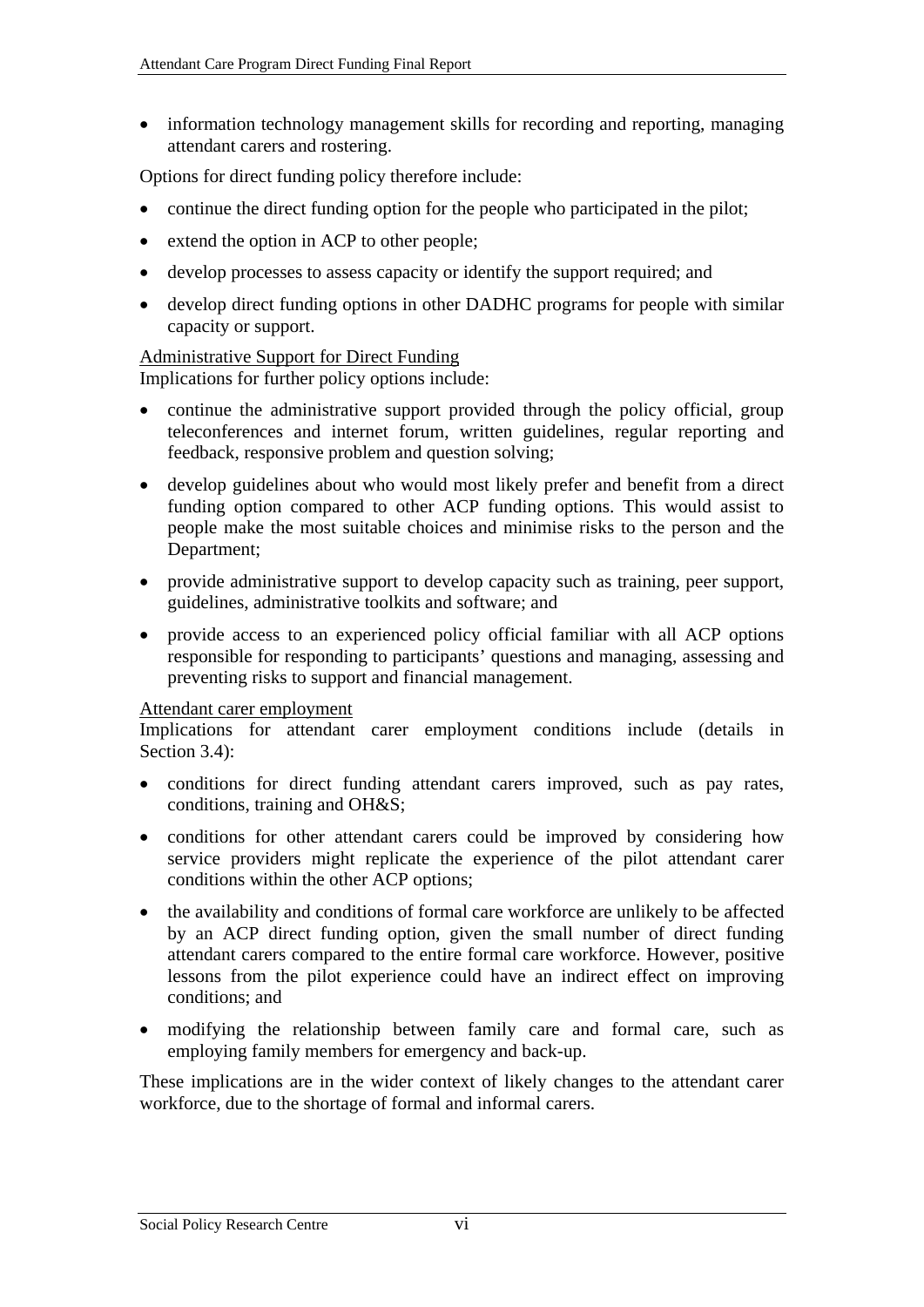#### Cost and accountability

Direct funding is cost effective in terms of improving relative outcomes for the same or lower costs. The participants managed their financial obligations responsibly and within the intention of the pilot. Implications for policy options include:

- continuing allocation of an experienced policy official to support program implementation, including responding to queries from the participants and managing financial accountability;
- maintaining management systems to monitor and protect against financial and support risks to clients and government. The experience of monthly and annual reporting for new participants contributed to this risk management. The Department could review reducing the frequency of reporting for clients who successfully manage care hours and finances within budget after an initial period; and
- examining the financial implications of allowing participants to apply the cost savings to purchase additional care, expenses or management improvements.

#### ACP Employer and Cooperative Models

Direct funding complements the ACP employer and cooperative models. Many of the results about quality of care could be transferable to all the ACP options. Implications for policy options include replicating the direct funding approach to the following aspects of organising ACP in the other models:

- care arrangements responsive to client's needs; flexible (time, travel and tasks); client focused in management and arrangements (care fitting the person's needs); tailored to meet individual needs; and maximising independence and control.
- attendant carer conditions training, OH&S, pay and conditions, direct relationship between attendant carers and clients, hours and tasks; and
- financial management and accountability managing hours and clients' incidental management costs.

#### *Conclusion*

The evaluation shows an overwhelmingly positive response to the direct funding pilot from the initial participants. The elements reported as contributing to improved care arrangements are:

- attendant carer quality because of improved pay and conditions, so they are more likely to be skilled, knowledgeable and compatible;
- less turnover because of the pay and conditions, rapport and satisfaction;
- better training more attuned to the person's specific needs and preferences;
- committed attendant carers because of rapport with the participant; and
- the process is more efficient because direct relationship with attendant carer and fewer overheads.

As a result of the better care arrangements, the quality of their care has improved in terms of consistency, reliability and flexibility. With improved quality of care they report that they have experienced improved outcomes in terms of health and wellbeing; confidence and self esteem; and community, social, economic participation.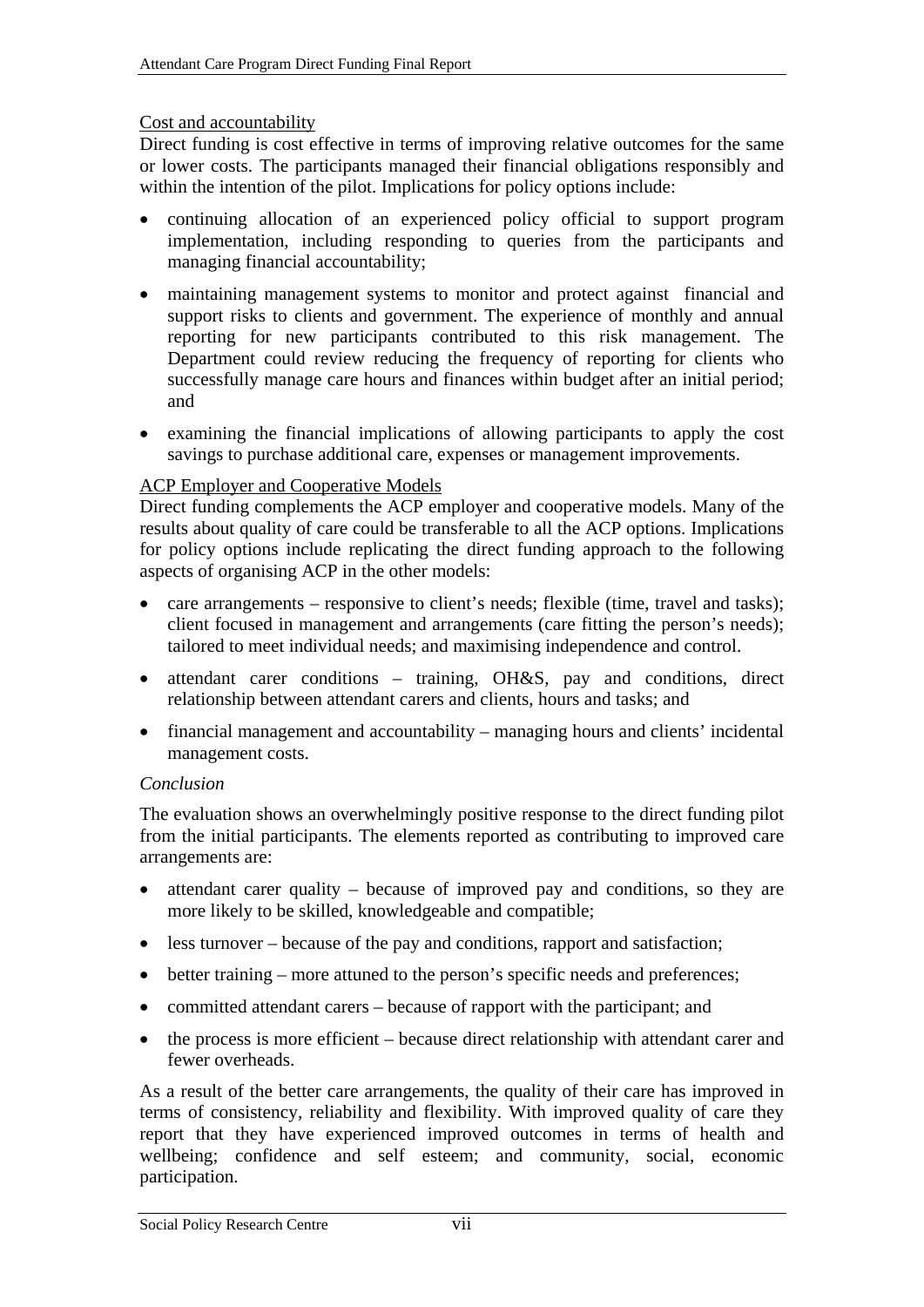# <span id="page-10-0"></span>**1 Background**

# **1.1 Attendant Care Program Direct Funding Pilot Description**

The Department of Ageing, Disability and Home Care (DADHC) is piloting a direct funding project in conjunction with the Attendant Care Program (ACP). The direct funding pilot aims to complement the objectives of the ACP, which provides support to individuals with physical disabilities with a range of tasks and activities to allow them to live and participate in their communities. ACP is funded under the Commonwealth State/Territory Disability Agreement and administered by DADHC.

The report compares three ACP funding options, which differ in who employs the attendant carers, who receives the funding from DADHC and who is responsible for management and reporting:

- Employer model the service provider is the attendant carers' employer; in some organisations, clients can chose to participate in some attendant carer management decisions, such as recruitment. DADHC pays the funds to the service provider and the service provider is accountable to DADHC for the management of funds and reporting. Thirty two service providers are registered with DADHC to provide this model.
- Cooperative model the client is the attendant carers' employer; the service provider supplies administrative and management support. DADHC pays the funds to the service provider and the service provider is accountable to DADHC for the management of funds and reporting. One provider offers this model.
- Direct funding the client is responsible for all attendant carer employment and management. DADHC pays the funds directly to the client, who is accountable to DADHC for the management of funds and reporting.

The pilot project is providing funds directly to ten current ACP clients for the direct purchase of personal care services. This is intended to provide clients with greater control over the choice and management of the support they receive as well as to promote more flexible and responsive services for clients.

ACP direct funding is aimed at people with physical disability with high personal support needs, who have the capacity to manage administration of funding directly. People in receipt of direct funding are responsible for all legal, financial and accountability requirements as well as managing or contracting out employer responsibilities for attendant carers including recruitment, training and support; and financial management including wages, superannuation and insurance.

The pilot project builds on the development of similar programs in Australia and internationally and related research on the significance of client control for social inclusion and independence (Spandler 2004; Lord & Hutchinson 2003; Witcher et al 2000). In Western Australia and Queensland, direct funding is an element of local area coordination of services provided to individuals with disabilities and their families. Direct funding has also been developed as elements of disability support services in ACT and Victoria. Many other countries have also developed direct funding programs including England, Scotland, Canada and Sweden (Heggie 2005; Yoshida et al 2004).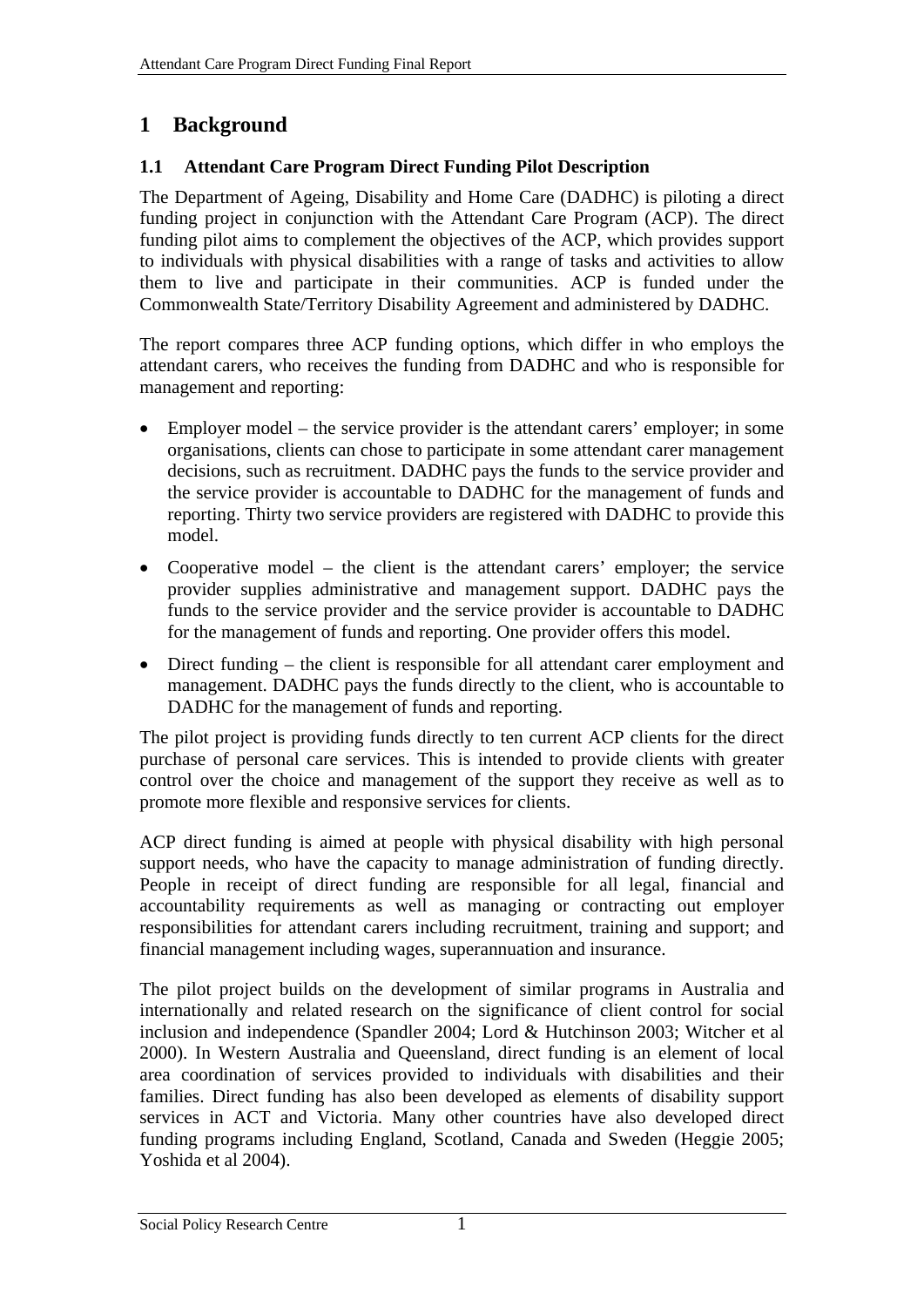<span id="page-11-0"></span>Direct payments from government to consumers to purchase care is one form of individualised funding (Rummery, 2007). The rationales are to improve consumer control, flexibility, quality and cost efficiency. However, direct payments without adequate program support present risks to consumers, workers and government, such as care quality, cost, quantity, abuse and worker conditions. The ACP direct funding pilot is the first full direct payments option for people with disability in Australia

Two contextual issues for the project relate to control and funding. The first issue is the commitment to preference for client control, participation and focus in service delivery, reflected in the Disability Services Standards (Hughes 2006; Spandler 2004; Pearson 2000; NCOSS 2006). The second contextual issue is the shortage of funds for attendant care (PDC 2006). This poses difficult policy and service delivery challenges about access, priorities and maximising efficiency.

# **1.2 Evaluation**

The Department commissioned the Social Policy Research Centre (SPRC) and Disability Studies and Research Institute (DSaRI) to evaluate the pilot and explore outcomes for stakeholders in order to identify considerations for future funding options. Stakeholders of the pilot include the Government, ACP clients, paid carers and providers of disability support services, families and disability support groups. Considerations in the review include client outcomes, quality of care, costs, management and risks (Jacobsen 1997; Spandler 2004; Maglajlic et al 2000; Carmichael & Brown 2002). The evaluation plan is summarised in Fisher et al. (2007). The evaluation includes baseline measures April-June 2007; follow-up measures October 2007; and process, outcomes and economic analysis (Appendix A).

## **1.3 Report Structure**

The report is structured in the following way:

- Section 2 begins by describing the characteristics of the people in the direct funding pilot and a comparison group of people in the main part of ACP. It presents the comparative outcomes for the people in the pilot, including changes since entering the program and comparison to other people using ACP employer and cooperative models.
- Section 3 presents evidence of changes in care arrangements compared to the main ACP, including support received, impact on quality of care and management of attendant carers.
- Section 4 discusses the governance arrangements for the pilot including support from DADHC, transition to direct funding, implementation and accountability requirements.
- Section 5 discusses the impact on the service system, including financial management and cost effectiveness analysis.
- Section 6 summarises implications for policy development in direct funding, employer and cooperative models.
- Section 7 draws conclusions from the evaluation about the effectiveness of the pilot.

Personal details about participants have been removed or changed in the qualitative data to protect their identity.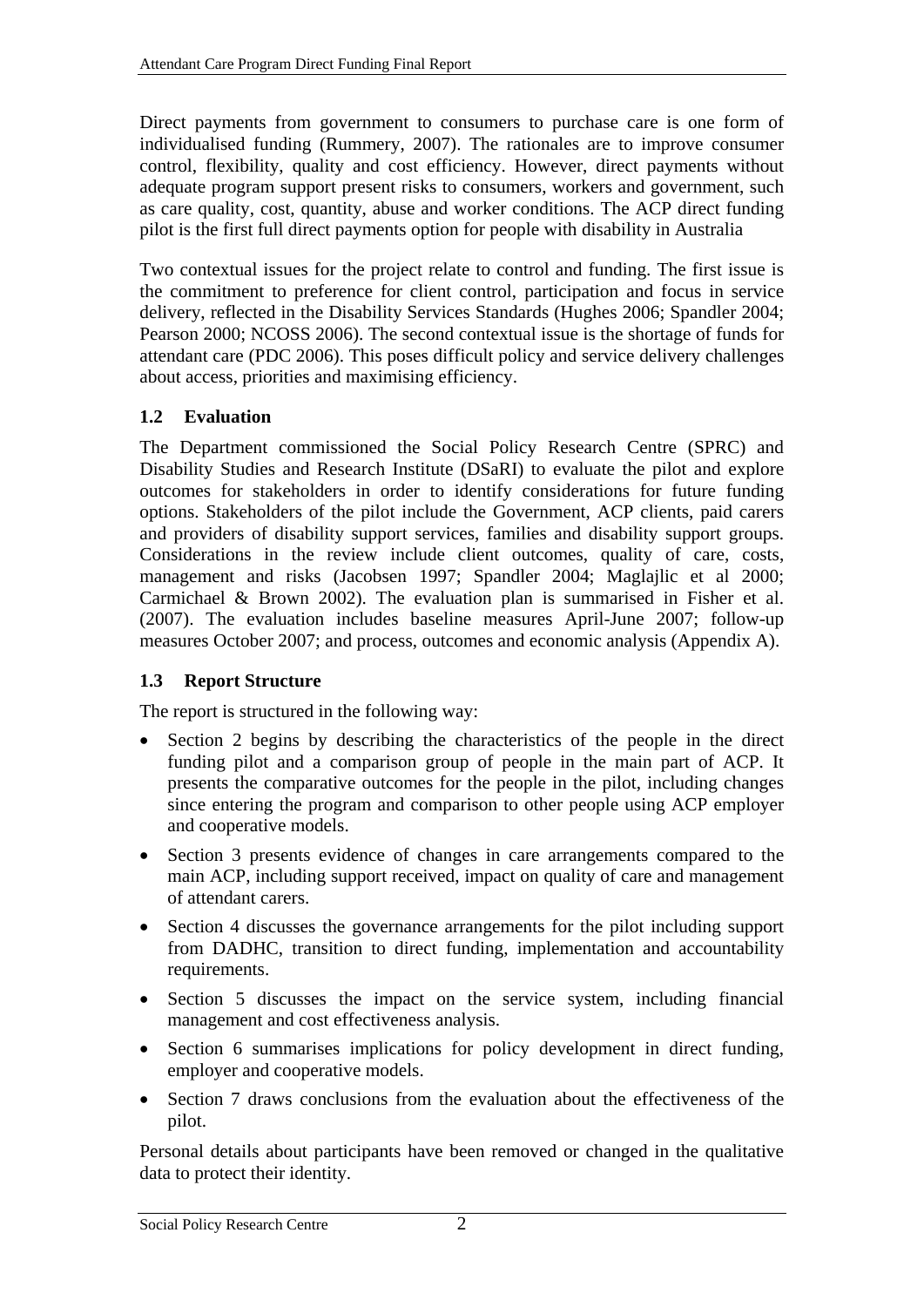# <span id="page-12-0"></span>**2 Participant Outcomes**

Does the direct funding pilot lead to increased participants' wellbeing and enable them to maximise their participation in the community?

Does the pilot lead to increased participant satisfaction levels?

The first purpose of the evaluation is to review the outcomes for the people in the direct funding pilot. This section presents information about who is using direct funding, compared to people in the ACP employer and cooperative models. It also discusses the outcomes reported by the people in the pilot, in the domains of health and wellbeing; confidence and self-esteem; relationships with family and friends; and community, social and economic participation.

# **2.1 Characteristics of the Participants**

Ten people are in the direct funding pilot. They are compared to a comparison group of 26 people who use ACP services and volunteered to contribute to the research. The report compares the ACP experiences of people in the ACP direct funding pilot and people using main program in the cooperative and employer models. Information about the direct funding participants was collected in April and October 2007; and the comparison participants in June 2007. The people in the direct funding and comparison groups are similar ([Table 2.1](#page-12-1)), although they have some differences (sex, location and participation), which are discussed below.

<span id="page-12-1"></span>

|                                                   | Direct funding $(10)$                           | Comparison (26)                                                                                       |
|---------------------------------------------------|-------------------------------------------------|-------------------------------------------------------------------------------------------------------|
| Age                                               | 25-59 years (range)<br>41 years (mean)          | 20-65 years (range)<br>51 years (mean)                                                                |
| Sex                                               | 20% women                                       | 69% women                                                                                             |
| Impairment                                        | 8 spinal injury<br>1 cerebral palsy<br>$1$ SMA* | 15 spinal injury<br>2 cerebral palsy<br>$1$ SMA*<br>3 multiple sclerosis<br>2 spina bifida<br>3 other |
| Location                                          | 70% regional                                    | 46% regional                                                                                          |
| Cultural background                               | 30% CALD**                                      | 8% CALD                                                                                               |
| Family and friends active support                 | 100%                                            | 77%                                                                                                   |
| Economic participation                            | 90% paid work/study<br>10% retired              | 35% paid work/study<br>27% retired<br>38% not in paid work                                            |
| Notes: *SMA - Spinal Muscular Atrophy<br>$\omega$ |                                                 |                                                                                                       |

#### **Table 2.1: Profile of Participants**

\*\*CALD – Culturally and linguistically diverse

The ages of people in both groups are very similar, although the range is slightly narrower for the direct funding group (25-59 years direct funding; 20-65 years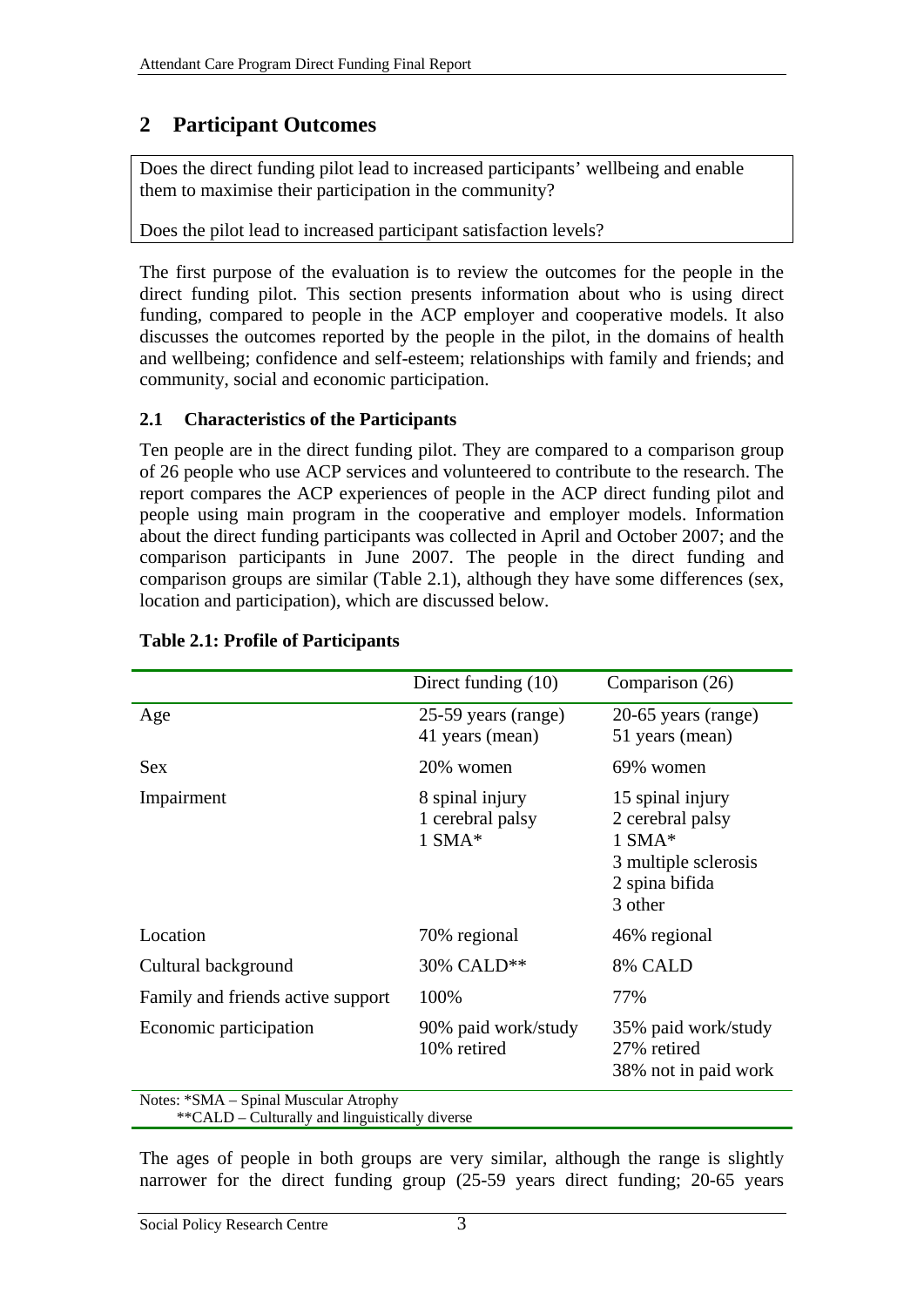<span id="page-13-0"></span>comparison). The youngest person in the comparison group is most similar to the direct funding participants in terms of his expectations about the care needed and participation. He uses the ACP cooperative model. Some comparison participants were unaware that they can continue to access ACP after they turn 65 years.

Only two direct funding participants are women, compared to 69 per cent of the comparison group. This difference probably has implications for other differences between the groups, such as lower socio-economic circumstances in the comparison group.

The impairments of people in both groups were similar. Differences are that the comparison group included one person with a brain injury and three women had multiple sclerosis. These conditions are more likely to have an impact on their cognitive functioning and emotional wellbeing.

All direct funding participants have family, friends or housemates who are active members in their lives. Most (8/10) live with family members. In contrast, 23 per cent of the comparison group did not have that level of informal support, and all of these people are women. In the direct funding group, the family members described themselves as an extension of the attendant carers and a back-up. For example, some of them provide the overnight support, cooking, cleaning, shopping, some personal care and additional needs when they are unwell. Some people also call upon neighbours if necessary. This was similar to the comparison group members who had high support needs and family support.

The biggest contrast between the intervention and comparison group is economic participation. All direct funding participants are employed, retired or studying and were in this position when they entered the program. They are either professionals or business owners. In contrast, only 62 per cent of the comparison group participate in these activities. The groups also differ in their involvement in the community and social networks. In the comparison group, at least five people are significantly socially isolated.

These differences between the groups are taken into account in the interpretation of the findings below. For example, they probably have an impact on participation and wellbeing measures and on the funding and management model best suited to their support needs.

## <span id="page-13-1"></span>**2.2 Outcomes**

The evaluation investigates if direct funding pilot leads to increased wellbeing and participation in the community; and whether it leads to increased participant satisfaction levels.

Respondents from both groups participated in interviews, which included discussion and standardised questions. The measurement tools are based on instruments used in the evaluation of similar programs nationally (Appendix A; Fisher et al, 2007). The purpose of this approach is to ensure validity and facilitate comparability to similar programs. This is particularly important given the small number of people in the pilot. The measured outcomes include personal wellbeing (confidence, esteem, physical and mental health); social networks; and community and economic participation. Outcomes are analysed by comparing baseline and follow-up data and data collected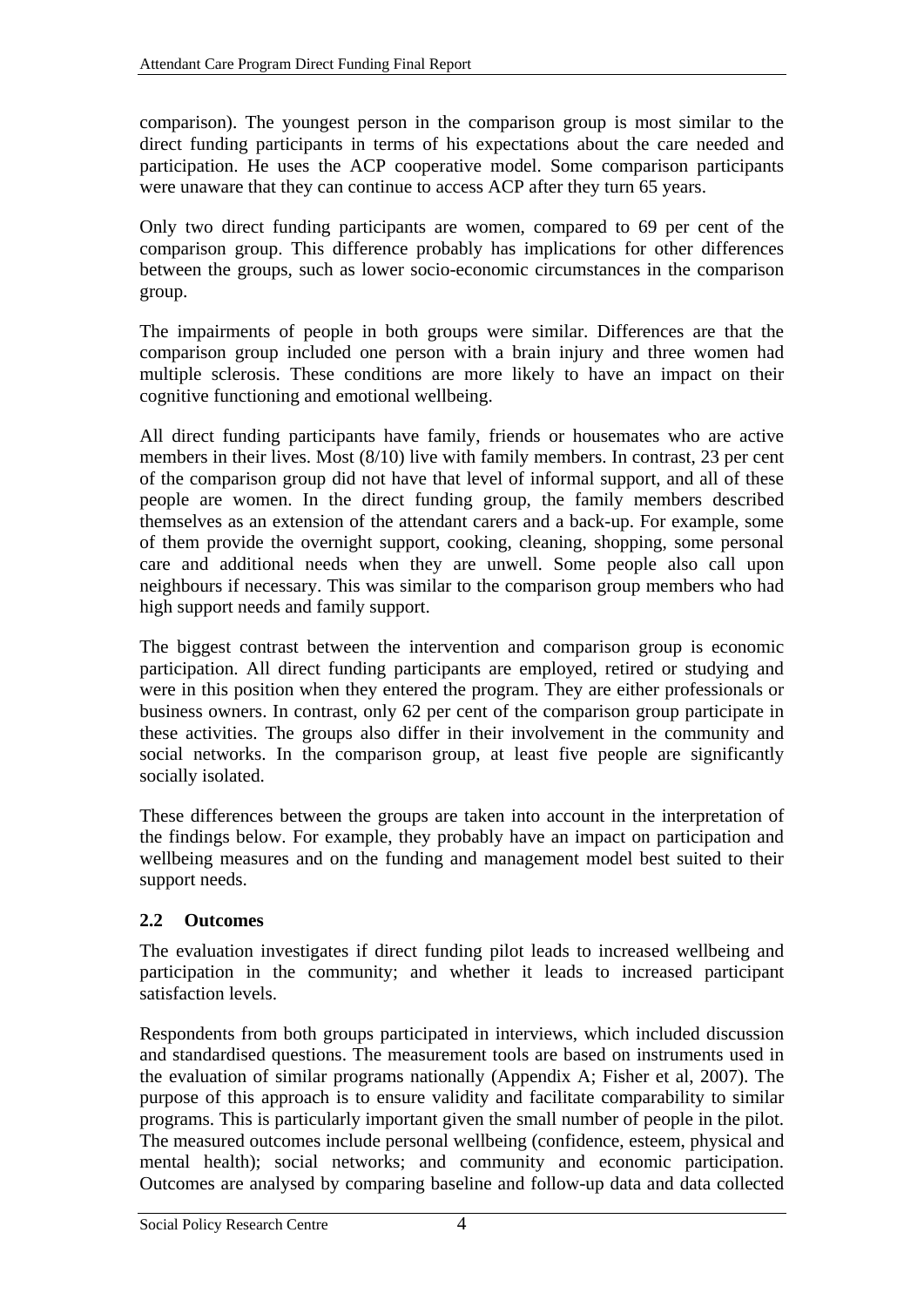<span id="page-14-0"></span>from people in the existing ACP arrangements; and normative data from similar programs and the validated instruments used in the data collection.

Results are positive. Participants reported improved outcomes in all domains, including satisfaction, participation and wellbeing at both the baseline and follow-up interviews. They did not report any negative effects from direct funding, except for the time responsibility.

#### Case study on participant outcomes

Natalie had lived away from her rural family to attend high school, gap year and university. Following her injury, Natalie returned to live with her family because of her high support needs. The injury, together with returning home, compromised her independence and control of her life. It was a big adjustment for her and her family. Direct funding has restored her independence because she is in charge of her care. She has been able to travel to Sydney with her attendant carers to become admitted as a lawyer and is now practising. In the rural town, her attendant carers pick her up from social activities at night. Her family feels it has taken pressure off them and her mother has returned to paid work.

As well as discussing their quality of life, the respondents each completed the Personal Wellbeing Index (PWI), an internationally validated instrument (IWG, 2005). The evaluation only has very small samples so the results should be interpreted cautiously. The baseline and follow-up measures of PWI for direct funding participants is higher on average than other ACP clients in all domains ([Table 2.2](#page-14-1)).

<span id="page-14-1"></span>

|                                  |                 | Direct funding (10) |           |        | Comparison (26) | Australia |       |
|----------------------------------|-----------------|---------------------|-----------|--------|-----------------|-----------|-------|
|                                  | <b>Baseline</b> |                     | Follow-up |        |                 |           |       |
|                                  | Mean            | range               | mean      | range  | mean            | range     | mean  |
| <b>PWI</b>                       | 83              |                     | 86        |        | 71              |           | 75.02 |
| Life as a whole                  | 82              | 70-100              | 89        | 60-100 | 69              | $30-100$  | 77.63 |
| Standard of living               | 79              | 70-100              | 88        | 60-100 | 75              | $30-100$  | 77.28 |
| Health as a whole                | 81              | 60-100              | 82        | 50-100 | 63              | $10-100$  | 75.09 |
| Achievements                     | 83              | 60-100              | 87        | 60-100 | 71              | $10-100$  | 74.19 |
| Personal relationships*          | 87              | 70-100              | 88        | 50-100 | 69              | 20-100    | 79.81 |
| Safety                           | 88              | 70-100              | 83        | 50-100 | 77              | 10-100    | 77.63 |
| Feeling part of the<br>community | 83              | 60-100              | 84        | 60-100 | 72              | $0-100$   | 70.52 |
| Future security                  | 80              | 60-100              | 84        | 60-100 | 72              | 10-100    | 70.49 |

## **Table 2.2: Personal Wellbeing Index**

Notes: Personal Wellbeing Index (PWI). Scale 0-100 where 0=completely unsatisfied, 100=completely satisfied (IWG 2005)

\* Baseline and follow-up measures are significantly different only at 10% Chi-Square. No other domains significantly change between baseline and follow-up.

The lowest score for direct funding participants in any domain is 50 in the follow-up measures. In contrast, some comparison group participants had scores below 50 in all domains. On average, direct funding participants score higher than the Australian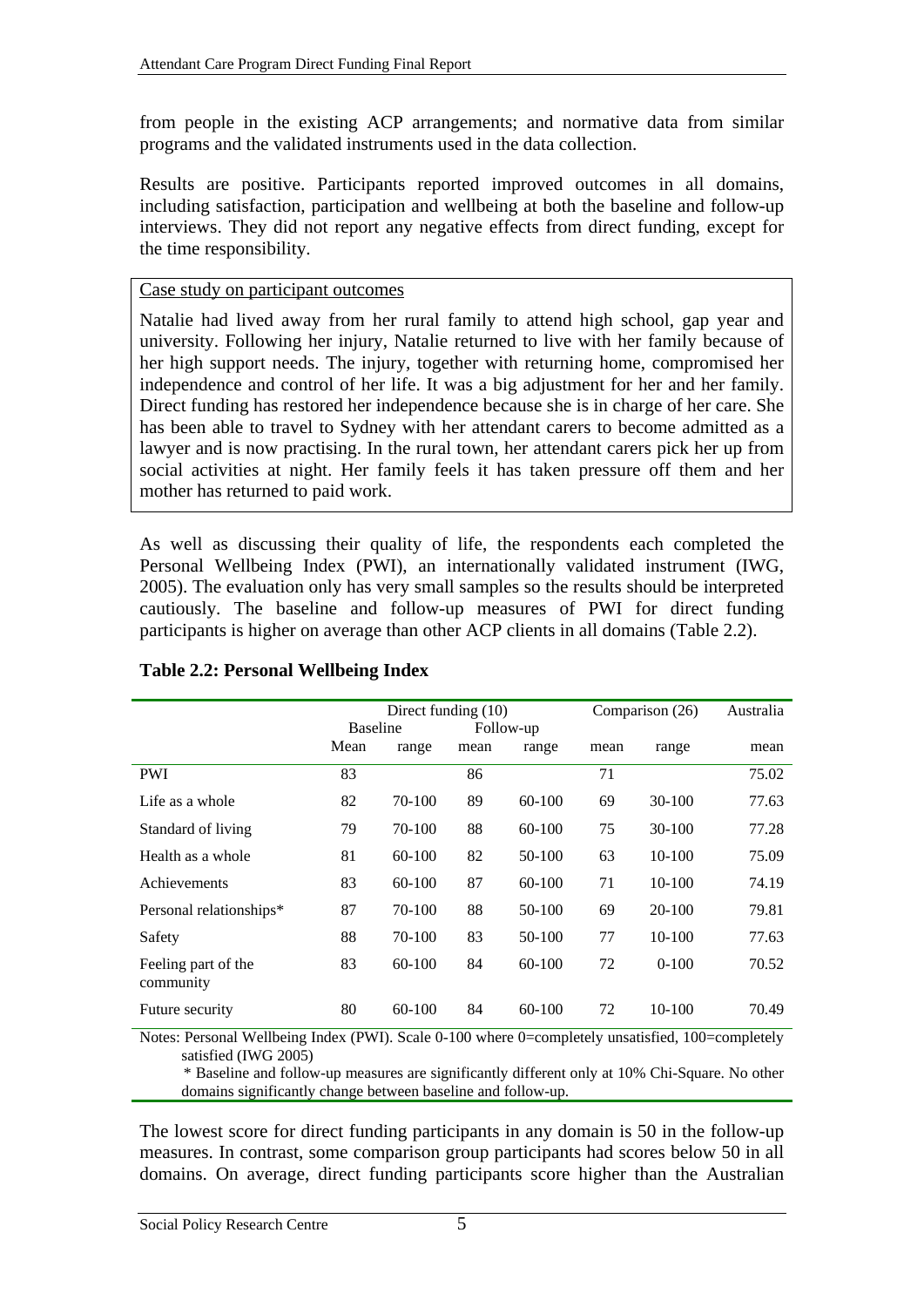<span id="page-15-0"></span>average across all domains, although some participants score below the mean. The comparison group means are mainly below the Australian average except in safety, feeling part of the community and future security.

Between the baseline and follow-up PWI measure for the direct funding participants, only satisfaction with personal relationships significantly changed.<sup>[1](#page-15-1)</sup> It had improved or remained the same for all direct funding participants except one. Reasons for this improvement are discussed below.

The differences between the groups discussed in this section are probably at least partly due to the difference in their profiles ([Table 2.1](#page-12-1)), rather than the affect of direct funding, ACP cooperative model or ACP employer model. That is, some people have chosen their ACP model because of the characteristics in their profile, rather than the model directly influencing some of these outcomes.

Attendant carer satisfaction is discussed in Section [3.4](#page-32-1).

#### **Health and wellbeing**

Most of the direct funding participants stated that their health and wellbeing is very good or excellent (60-80 per cent; [Table 2.3](#page-15-2)). In contrast, most of the comparison group participants felt their health is good or worse (73 per cent). The direct funding group are similar to the Australian population average (56 per cent very good or excellent; ABS 2006).

<span id="page-15-2"></span>

|           | Direct funding (10)<br><b>Baseline</b><br>Follow-up |   | Comparison (26) |
|-----------|-----------------------------------------------------|---|-----------------|
| Poor      | $\overline{\phantom{0}}$                            |   |                 |
| Fair      |                                                     |   | 6               |
| Good      | 3                                                   |   | 12              |
| Very good | 3                                                   | 3 | 4               |
| Excellent | 3                                                   |   | 3               |

#### **Table 2.3: Health and Wellbeing**

Similarly, people in the direct funding group reported higher average satisfaction with their physical and mental health than the comparison group (on a scale of 0-100, 81 and 90 for physical and mental health direct funding, compared to 67 and 77 for the comparison group; [Table 2.4\)](#page-16-1). The greatest difference is their level of satisfaction with their mental health, which is consistent with differences in confidence and selfesteem discussed below. From their comments, the comparison group participants' quality of health and wellbeing can be grouped in to generally well, some problems and many problems, discussed below. The participants' comments about their health

1

<span id="page-15-1"></span><sup>1</sup> This observation is based on a Chi-Square test using a 10% confidence interval. If stricter 5% confidence interval is applied, no significant change is found. A t-test on the mean scores showed no significant change using a 5% and a 10% confidence interval.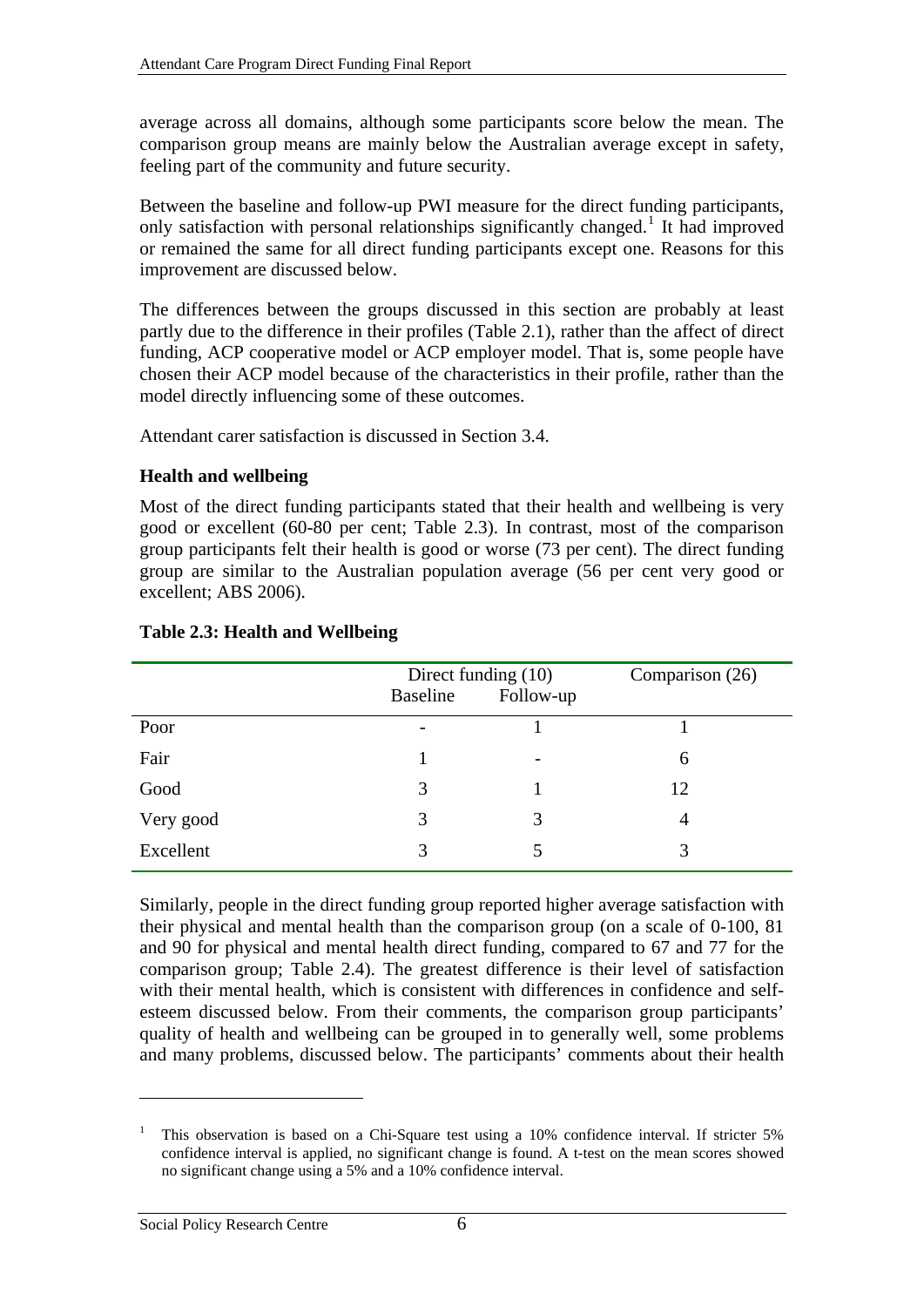<span id="page-16-0"></span>and wellbeing are consistent with these scores. Attendant carers and families also agreed. The measures of health and wellbeing did not change significantly between the baseline and follow-up for direct funding participants.

<span id="page-16-1"></span>

|                                                                                       |                              | Direct funding $(10)$ | Comparison (26) |          |      |            |  |
|---------------------------------------------------------------------------------------|------------------------------|-----------------------|-----------------|----------|------|------------|--|
|                                                                                       | Follow-up<br><b>Baseline</b> |                       |                 |          |      |            |  |
|                                                                                       | range<br>mean                |                       | mean            | range    | mean | range      |  |
| Physical health                                                                       | 76                           | $50-100$              | 81              | $50-100$ | 67   | $20 - 100$ |  |
| Mental health                                                                         | 93                           | 80-100                | 90              | $60-100$ | 77   | $30-100$   |  |
| Note: Scale 0-100 where 0=completely unsatisfied, 100=completely satisfied (IWG 2005) |                              |                       |                 |          |      |            |  |

#### **Table 2.4: Satisfaction with Physical and Mental Health**

This difference between the groups may have been present before direct funding. However, the direct funding group comments below about the impact of improved quality of care from the direct funding pilot on their health and wellbeing supports the assumption that these higher average scores are at least partly due to the control they have from direct funding.

All direct funding participants noted decreased levels of stress. Reasons they discussed were they are not dealing with inflexible service providers. In addition, they reported that they have less conflict with the attendant carers and providers; better attendant carers and quality of care, control of OH&S management; and direct management of attendant carers concerns about pay, conditions and relationships between the attendant carer and the provider. The attendant carers are more reliable, providing better continuity of care. The participants are less likely to use agency attendant carers so the quality of care is higher on average. Some comparison participants discussed having the benefit of similar arrangements. They were mainly in the cooperative model. However, some comparison participants in the ACP employer model expressed stress related to poor care arrangements from unresponsive service providers. These problems are discussed later in the report.

Comparison group people who had good health and wellbeing mentioned how ACP assisted their mental health, such as, 'I would be insane if I didn't have attendant care.' Many people said that ACP had removed their worry about moving into a nursing home.

Nutrition, bladder, bowel management and pressure care have all improved because of the improved quality of care provided through direct funding. One participant said, 'I have experienced a big difference to my control and flexibility in care. For example, bowel problems and infections have decreased.' Another participant said 'Direct funding has had a great impact on my quality of life. My stress levels have reduced significantly and I can sleep better at night.' People in both groups said they used attendant care to do physical exercise.

At least three direct funding participants discussed improvements to pain management. The attendant carers are now more likely to understand their individual needs in relation to managing their pain and comfort. Some comparison participants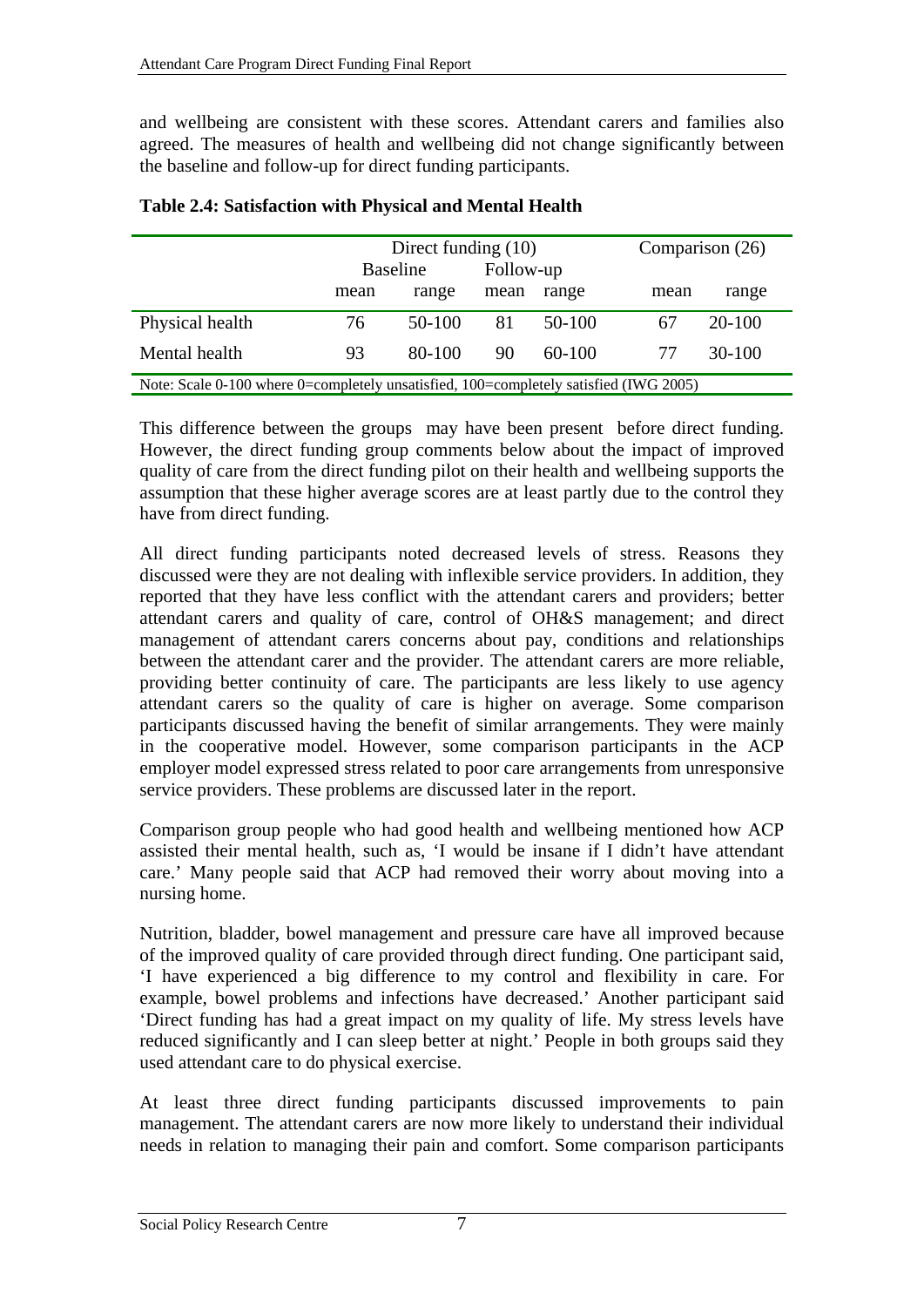<span id="page-17-0"></span>agreed that pain management is improved when they have a small number of attendant carers providing consistent care.

Positive changes for direct funding participants included regular meals and being supported by attendant carers to medical procedures. Similarly, a comparison participant said attendant care facilitated her access to dental care. However, other ACP employer model comparison participants commented on the negative impact that restrictions in their ACP arrangements has on their physical and mental health, such as attendant carers not permitted to do stoma care; patronising attitudes from attendant carers; and fear of retribution if they raise problems with the ACP provider.

Participants in both the pilot and comparison groups spoke of their experiences of abuse (financial, verbal and physical threats) when they received ACP in the employer model because of poor quality attendant carers. One direct funding participant had also experienced financial abuse when he first entered the pilot, when an attendant carer stole money from his direct funding operating account. The bank replaced the money. Another direct funding participant had experienced mild verbal abuse.

## **Confidence and self-esteem**

All ten direct funding participants expressed a feeling of empowerment and self reliance, knowing that full control and management is in their own hands, therefore they have a vested interest in getting things right. For example they discussed ensuring attendant carers are paid correctly, and feeling an equal and respected partner in the care arrangements. One participant noted that, 'Having had a catastrophic injury, being able to manage your own care increases your confidence and life skills.' In contrast, a comparison person wanted to re-enter the workforce but did not have the confidence to do so yet after her injury.

Direct funding participants said they have more control over their care and therefore over their own lives. Attendant carers and family members commented on this too. One participant said,

> … direct funding gives control, flexibility and independence, which in turn creates something in yourself … hope … I know my care arrangements are ok and I am not afraid to accept jobs. This has enabled me to build my own consultancy business.

Another reported, 'I am able to manage my own life, not be a passive recipient without any choice. I can satisfy my own lifestyle. I feel empowered and that I have a sense of control.' It has given some participants the opportunity to learn new management, business and communication skills, for example dealing with the Australian Taxation Office and using bookkeeping software.

It has resulted in participants enhancing their confidence and ability to manage and communicate with attendant carers. An attendant carer had noticed, 'He is more motivated, positive. He says, "Get me up, we have lots to do." He has purpose and control.' A family member commented that having an active role in administering the direct funding has given the participant a new focus, which is appropriate to his background in financial management. Another person concluded, 'Don't stop the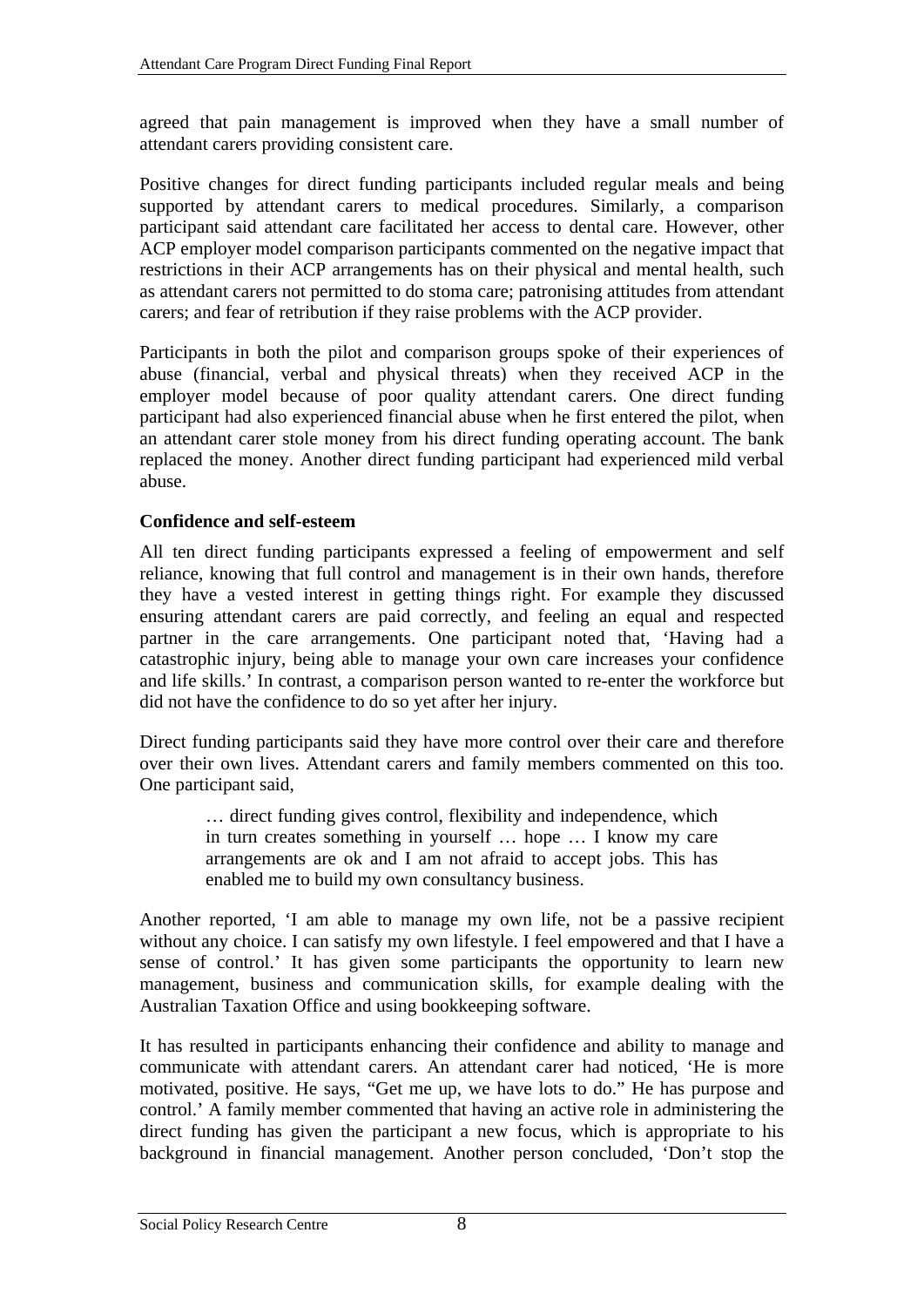<span id="page-18-0"></span>program. It would be a tragedy. It's empowering me and letting me really live my life.'

Comparison participants also commented that having attendant care maximises their independence, choice and gives them an option away from institutional care or less flexible personal care services. They have the confidence to take on more activities and make more social and work arrangements. However, one ACP employer model participant said,

I feel I should be in control of my own care … I feel very disempowered by the service provider. I feel kept in the dark to make my own decisions because there is no information. It is not clear what I can use the service on.

## **Family relationships**

All direct funding participants have family and friends active in their lives, compared to 77 per cent of the comparison group [\(Table 2.1\)](#page-12-1). Their satisfaction with their personal relationships is also higher on average (average satisfaction score of 88 compared to 69 in the comparison group; [Table 2.2](#page-14-1)). Even from a high baseline, the direct funding participants' satisfaction improved between baseline and follow-up. Comparison group people who have active relationships tend to be the ones who reported satisfaction with their level of control and flexibility.

Direct funding participants reported that family relationships improved since entering the pilot. Benefits they reported including greater control over their home environment; less stress on family members; and more flexibility to make social arrangements with family and friends, each described below.

## *Control in the family home*

Attendant carers are in the home of the whole family. Having consistent attendant carers has enhanced the relationship with family members. This is both between the attendant carers and the family and also between the participant and their family members. Family members spoke of the importance of knowing and trusting the attendant carers as they enter the family home and have a significant impact on all family members.

Family members said they had better relationships with the attendant carers under direct funding, which increased security and safety especially for the three participants with children. One direct funding participant commented that his fouryear old son has been positively affected by improved consistency of attendant carers. He had previously used a HACC provider and said, 'My son was scared not knowing who would come into our home. Now my son knows the carers better.' This also means his wife is less stressed.

Other family members said, 'It gives him peace of mind, so I have peace of mind.' 'It takes the pressure off the whole family.' 'I feel better knowing that the carers are trustworthy and reliable, and reassured that they will do their best.' 'We feel really settled. Everything is going really well. It's so great to have a proactive role in your own life and control over who is in your home.' A direct funding participant said,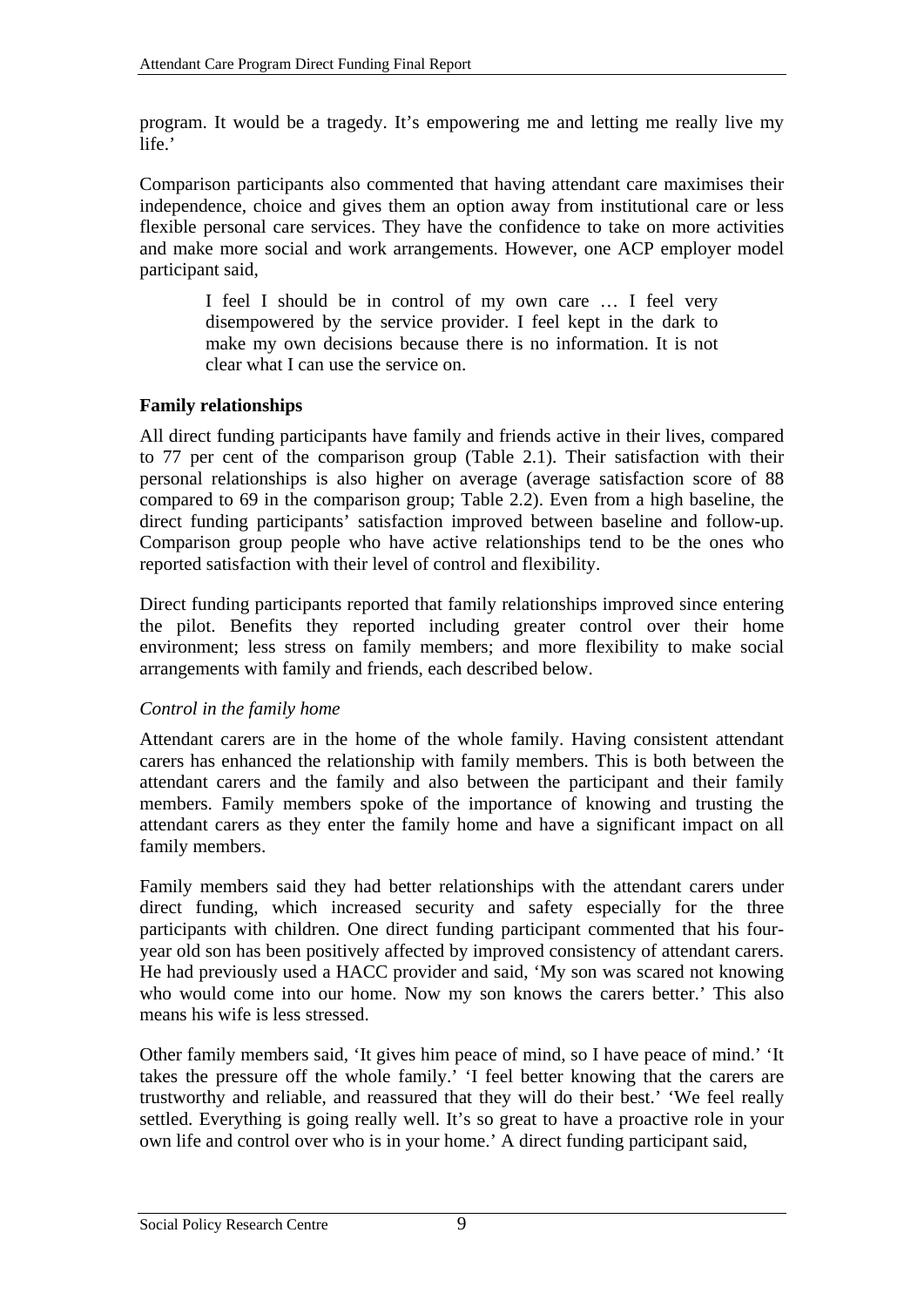There is an issue of privacy. It is really important to have control of who comes in your house, which has a direct impact on your relationships and family life.

#### *Less stress on family members*

They said that when care arrangements are working well, they place less strain on the family to perform the tasks of daily living. One participant said, 'My relationship with my partner has improved because there is less pressure on [them].' Direct funding for one participant has meant that both he and his wife are able to work from home and care for their baby twins. The wife said,

It has been a morale booster. It is so much better, we can change times, for example if we go out for dinner or if it is a public holiday and we want to get up later. The carers are more motivated and we have give and take both ways.

Direct funding family members talked about the reduction in stress and anxiety for them and the whole family, since the direct funding. One partner said she was previously very stressed with the care situation and tended to take it out on him [participant]. She reports improvements in their marital relationship. Family members also said they felt less pressure and better supported. A partner said,

Anxiety about his care has massively decreased … sometimes I had to ring work to say I'd be late as his carer hadn't arrived. I had to be home when the carers were there. Now that we have trustworthy, reliable [carers], that's changed. We both get to work on time and I am able to attend things like parent-teacher interviews and even go to stay with family for a night.

Two direct funding participants said,

I had two carers off sick with the flu this winter. It was the first time that [my partner] didn't have to pick up the pieces. I see this as directly due to the increased pay and the emergency loading payment.

Direct funding has had a huge impact on stress for me. I don't get that sinking feeling … there is less strain on family and friends who don't have to pick up the pieces.

This is in contrast to both their previous experiences and the family arrangements and family breakdown reported by some of the comparison participants.

#### *Improved social arrangements*

By changing the caring responsibility of family members, direct funding has improved the quality of their time together. Another family is now able to arrange regular social time together as a couple or with their adult child. Some comparison participants have the same benefit under their current ACP arrangements.

Direct funding participants' relationships with friends have also improved because the care is more flexible in time and place. For example, the attendant carer might provide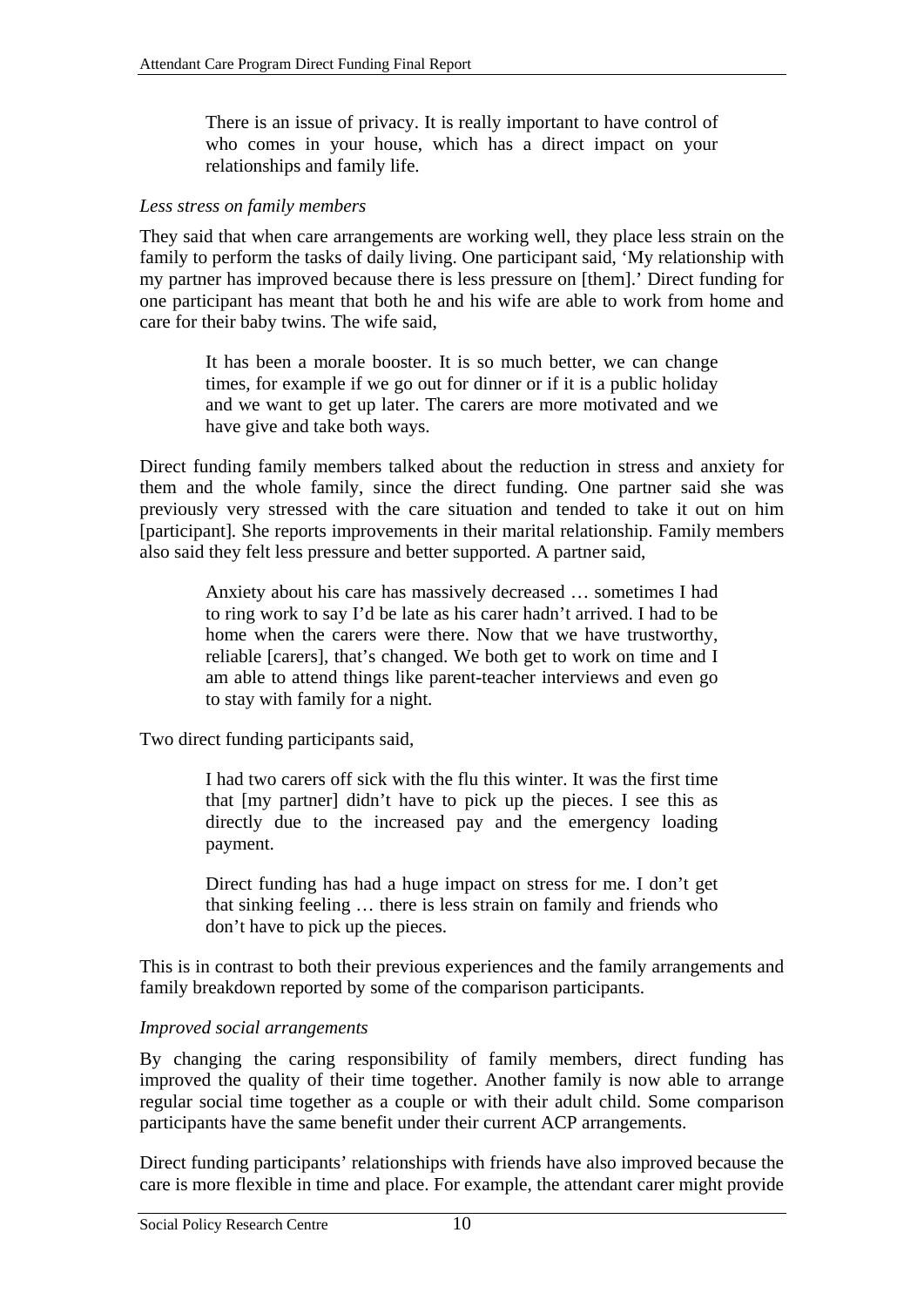<span id="page-20-0"></span>the care at a friend's home or at later hours of the night. Another family member said that direct funding meant being able to negotiate changes in times allowed them to have a more active social life, 'It's not normal to have your husband put to bed at 6:30pm.' This participant previously used a HACC provider. Impact on friendships and social participation is discussed further in the next section.

Most direct funding participants live with family members (8/10). Their family members and friends supplement their formal care. However, the comparison between the direct funding and other ACP clients shows that direct funding is not dependent on having informal carers or family. More relevant, is the question common to many people using ACP – is 35 hours formal care sufficient for their support needs when combined with any available informal care? This question is assessed when anyone joins ACP. Financial management through employer, cooperative or direct funding options is a later consideration, not dependent on access to family support. Some participants from all groups raised the problem of insufficient ACP hours and restricted access to other services if they receive ACP. ACP has processes to reassess hours and guidelines for access to other services.

# **Community, social and economic participation**

The direct funding pilot is intended to improve opportunities for community, social and economic participation.

## *Community and social participation*

The direct funding participants all reported that the benefits of managing their own care have contributed to their lifestyle and participation in community life. They have higher average satisfaction with feeling part of the community (84 compared to 72; [Table 2.2\)](#page-14-1). Some direct funding participants, who have significant physical support needs, reported they are going out more regularly, with their attendant carer accompanying them. People in both groups commented that ACP enables them to participate in local community groups, including management committees and recreational pursuits.

Some of the comparison group are very socially isolated and unhappy about it. They said that they would like more support to access the community. For example, they made comments such as, 'I am a loner'; '... it's not much fun being a quadriplegic.'; 'I would really like to be working.'; '… I would like to get out more, I'm trying to get part time work – I was doing work at AQA but that ran out.'; '… never employed but would like to work.' Some of them reflected that if they had more control over their care they might be able to achieve these goals.

Greater flexibility in transport arrangements has meant the direct funding participants are more active in the community and doing more with their friends and family. Flexibility in employment arrangements in direct funding has also helped them travel for work, study, holidays and to visit family in other regions of the state. For example, one participant talked about socialising at night and attending university commitments. The attendant carer is able to drive them. This is especially important in regional areas where taxis are not available at night. They know they can get back home when they are ready and they will not be late for their attendant carer.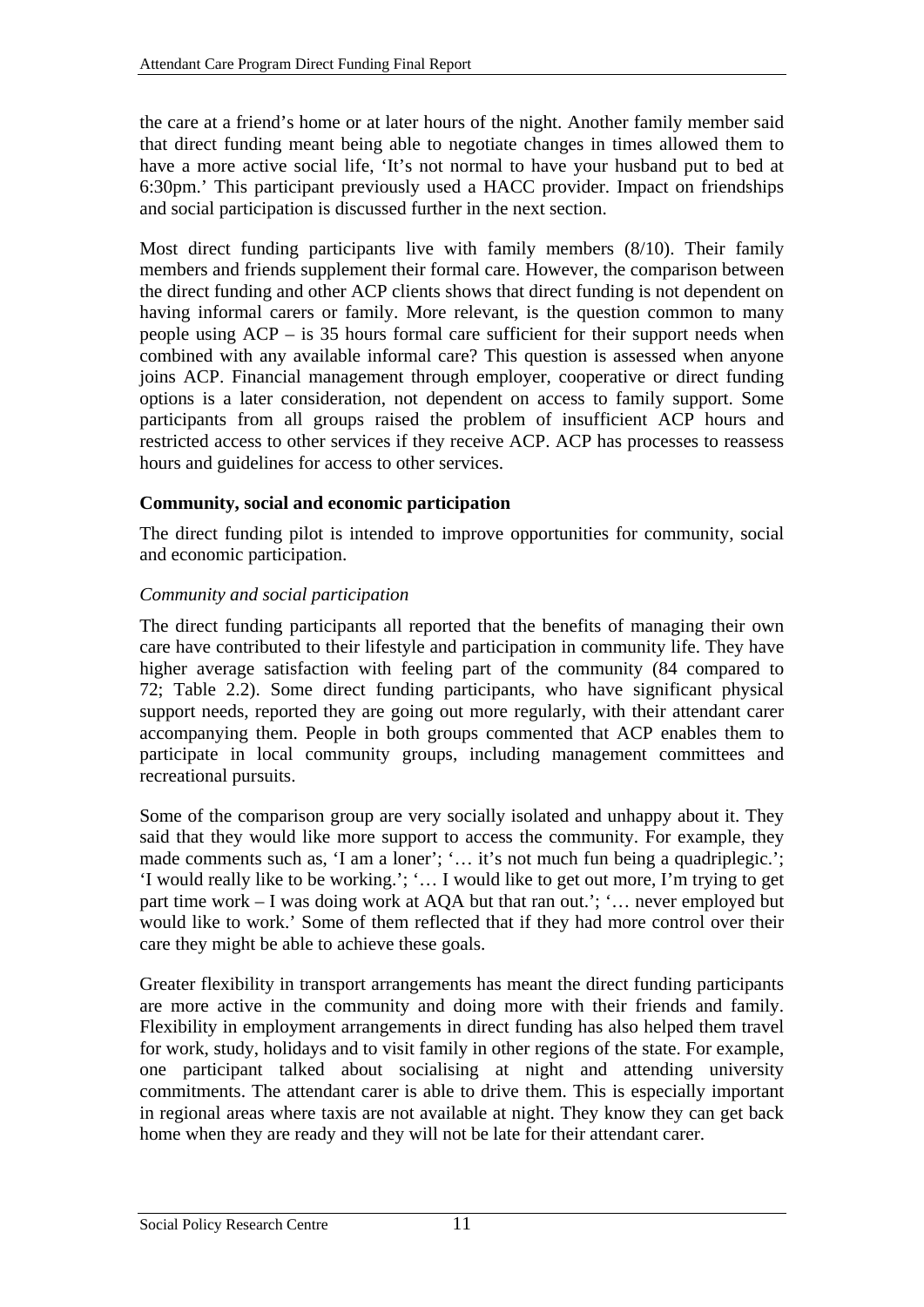One person who had previously not gone out often increased his social participation from the beginning to end of the evaluation, 'I go out lots of times now if I have an invitation, or to the local shops. Having a carer to go with me gives me peace of mind for safety when I wheel around.'

Some comparison participants said they are restricted in their ability to travel with their attendant carer nationally and internationally. Other people are clearer about their entitlements and their provider is responsive. Some direct funding participants wanted greater portability interstate and internationally so that they could travel and live outside the state for longer periods.

## *Economic participation*

All the direct funding participants are in paid employment, study or active retirement. Occupations include solicitors, doctor, business owners, artist, IT consultant, university study and government. They were in these positions when they entered the program, however at least half the participants have increased their roles and work capacity since accessing direct funding. Examples of direct funding enabling them to increase their capacity to participate include travelling nationally for their business; attending university lectures; and working more hours. One person is gradually increasing his work, 'Since being on the direct finding pilot, I have contacted Spinal Cord Injuries [Australia] looking for further employment options.' He is building up his consultancy work by working from home. Another participated added, 'My art is going really well. I am starting to look for part-time research work.'

Occupations of comparison group participants are similarly skilled, such as business owners, active retirement, government, graphic design, counsellor and studying. Attendant care had facilitated one comparison person to start university. One comparison participant who had used ACP since he was a teenager said, 'Attendant care has allowed me to have a life, not be in an institution and go from studying, to employment, to being self-employed.' Another person said, 'I wouldn't give it up for anything; it is unbelievably unique. If I didn't have AC, I wouldn't have achieved what I have in my life.' In fact, he had moved states to retain access to the program. Some ACP cooperative participants experience benefits similar to the direct funding participants. One employs an attendant carer who also has office duties said,

> I feel I have more control over my day-to-day life. I think having my own staff who know me is important because of my communication issues. I am able to have personal care at work when I need it and I can chose the times I have support so I can get to work on time. Furthermore, I have the confidence in undertaking my Masters.

However, in contrast with the direct funding participants, 38 per cent of the comparison group were not engaged in active economic participation. The direct funding group on average are younger (41 years) compared to the comparison group (51 years), which may also affect their participation in paid employment and study.

The two groups are also in different socio-economic circumstances [\(Table 2.1\)](#page-12-1), which probably affects these outcomes more than the impact of the direct funding pilot. This difference is also reflected in their satisfaction with future security scores (84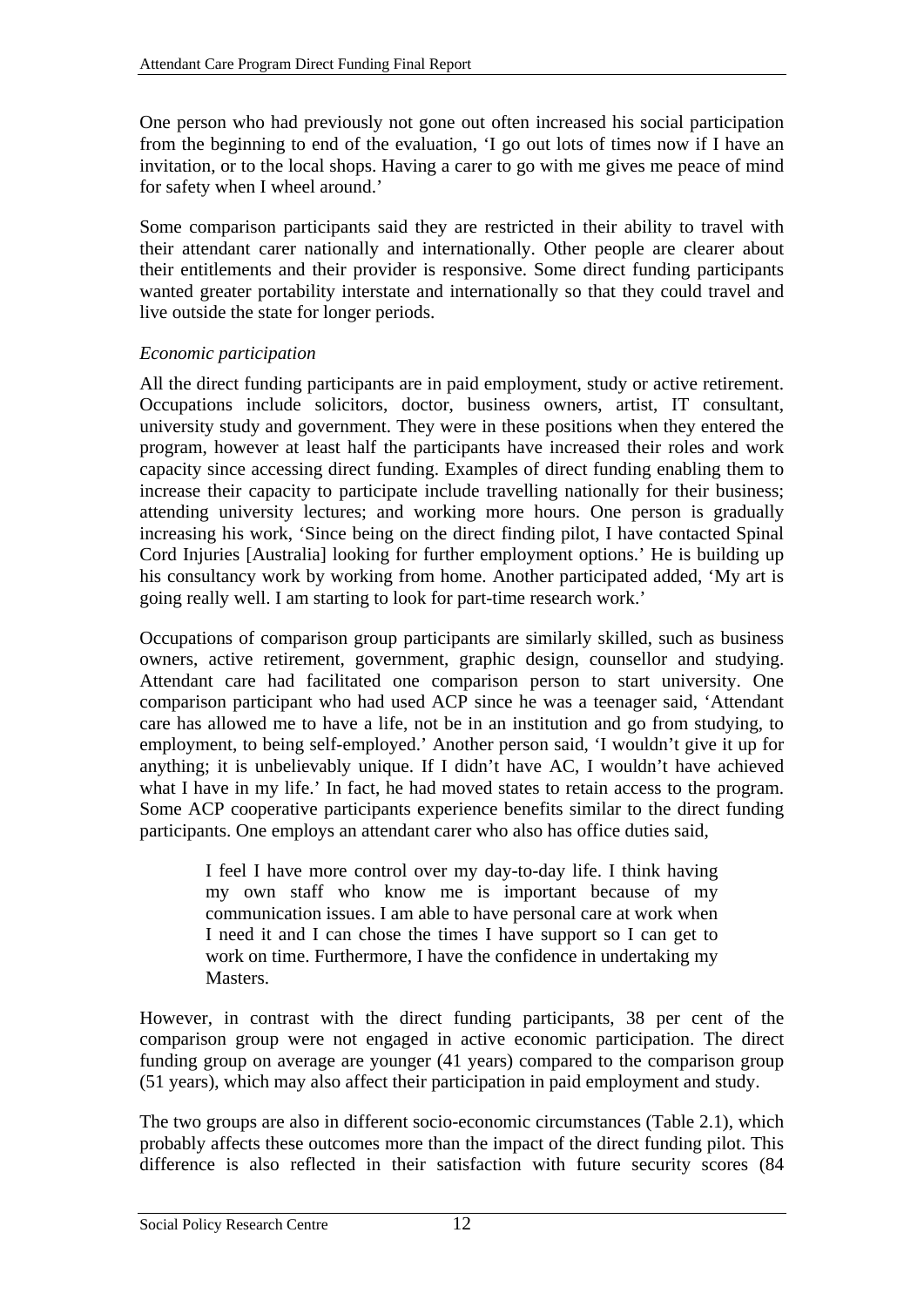<span id="page-22-0"></span>compared to 72; [Table 2.2](#page-14-1)). Cost of living constrains the active participation of some comparison group because they are not in paid employment. Direct funding participants are mostly in paid employment. Few of them spoke about their financial constraints affecting their participation. They did however talk about the cost of disability, for example, purchasing equipment and problems accessing PADP because they are working.

## *Implications of participation findings*

This discussion has two implications about the relationship between direct funding and participation. First, the direct funding participants probably have different characteristics to some people in the comparison group, in terms of employment, social networks and socio-economic circumstances that are independent of the pilot. Second, some people in the comparison group identified that if they had the opportunity to use a direct funding model, they could become more engaged in their community and be more socially active. They reflected that they would welcome such an opportunity to improve their quality of life by improving the control over their care. Their opinions about the circumstances in which they would or would not make that choice to use direct funding are further discussed in Section 3.

Alternatively, ACP employer providers could attempt to change management practices to achieve some of the flexibility and control available in the direct funding and cooperative models. These differences in care arrangements are discussed further in Section 3.

## **2.3 Summary of Participant Outcomes**

When participants in direct funding are compared with clients in the ACP employer and cooperative models, improvements in outcomes are observable. Some of the outcomes are due to the different profiles between the groups, in terms of age, sex and socioeconomic circumstances. Participants experienced benefits to their health and wellbeing, confidence and self-esteem, relationships with family and friends and participation in community, social and economic activities. In summary the benefits were:

- higher average personal wellbeing than averages for other ACP clients and other Australian adult population norms;
- a return to a sense of control, managing their own life and maximising independence, choice and activities;
- better average physical health than other ACP clients and similar to the general population;
- higher average satisfaction with physical health than other ACP clients and improvements in pain and physical risk management;
- higher average satisfaction with mental health than other ACP clients (and more satisfied with mental than physical health);
- higher average satisfaction with personal relationships than some other ACP clients, other Australian adult population norms and satisfaction increased during the pilot;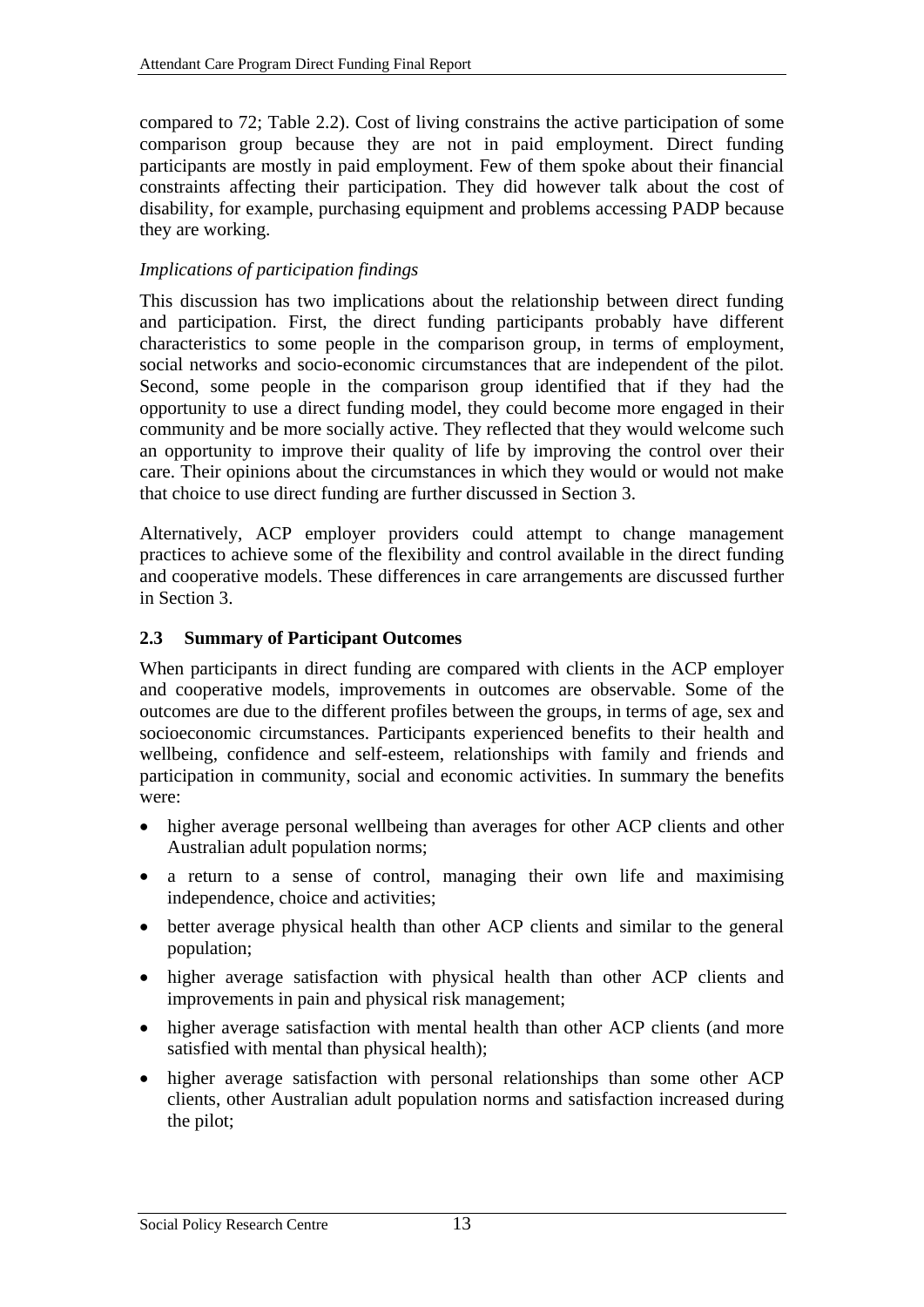- active social networks; improved family relationships; control in home impact on partner and children; less pressure on family; more quality social time with family; improved friendships because of greater flexibility;
- increased participation in paid work, study or community life for some people; in addition, some comparison group clients thought direct funding could help them improve their participation through better control of care; and
- higher average satisfaction with feeling part of community than some other ACP clients and the general population.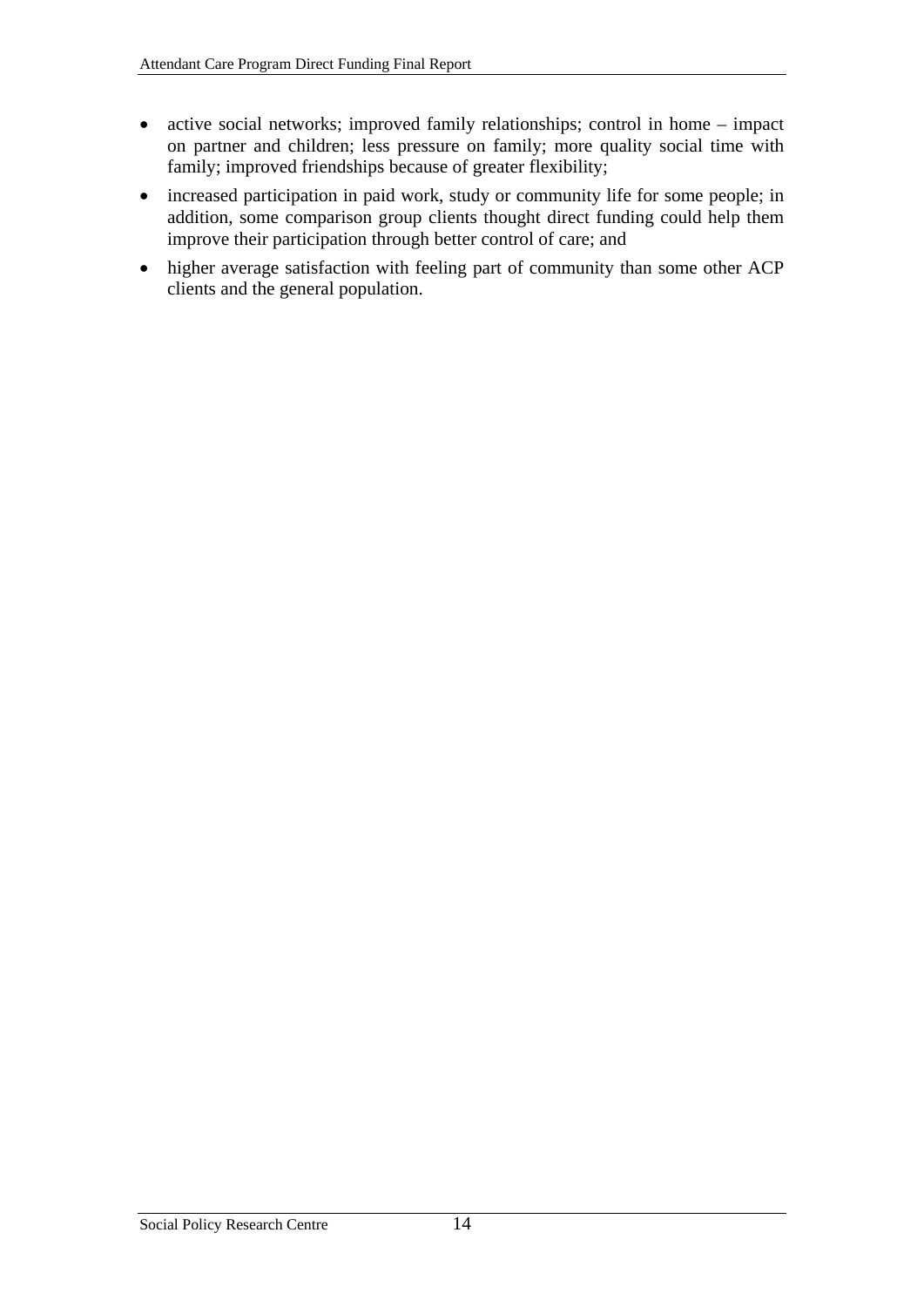# <span id="page-24-0"></span>**3 Care Arrangements**

Does the pilot offer greater choice and flexibility of services compared to existing funding arrangements?

Does the pilot lead to increased attendant carer satisfaction levels?

The second goal of the evaluation is to understand the impact of direct funding on the quality of the care arrangements. Participants in the direct funding pilot concluded that the model offers greater choice and flexibility of services compared to funding arrangements in either the existing ACP cooperative or employer models. This section discusses the findings from the participants, family members, attendant carers, officials and service provider managers. The analysis contrasts their experience before entering the pilot, baseline and follow-up; and the experiences of the comparison group.

One participant said, 'Direct funding is the best thing that ever happened to me.' Another said, 'There is so much difference. Dead set it has changed my life.' They explained that from direct funding they have built a better relationship with the attendant carers based on mutual trust and respect.

The section discusses the reasons for choosing direct funding, from the perspective of people who did and did not chose to participate; support received through ACP compared to support received prior to ACP; quality of care under each of the models; and management and satisfaction of attendant carers under direct funding.

# **3.1 Reasons for Choosing Direct Funding**

## **Information about direct funding**

Some direct funding participants have used ACP for many years. They heard about the direct funding pilot from a variety of sources. Some people were familiar with developments in ACP through their involvement in disability organisations, research and information. Others heard about the program by word of mouth, referral from interested organisations or direct contact with DADHC. In contrast, many of the comparison group people had not heard about the pilot or the expression of interest process.

Their experience of applying for the pilot was positive. The participants said the information provided by DADHC was sufficient. The support from DADHC was thorough and responsive to all their questions. The information was clear and simple. The teleconference and internet forum was useful for clarifying details. The availability of emailed information and contact was helpful to them. Detailed information was only available from DADHC central office rather than from the service providers or regional offices.

The development of the direct funding pilot took a long time. The timeframe between expressing interest and starting the pilot was much longer than they expected, while details were resolved. As it was new they were grateful that the details were sorted out before the program started. Before they entered the program a small number of direct funding participants were concerned about the risks of liability, insurance, tax,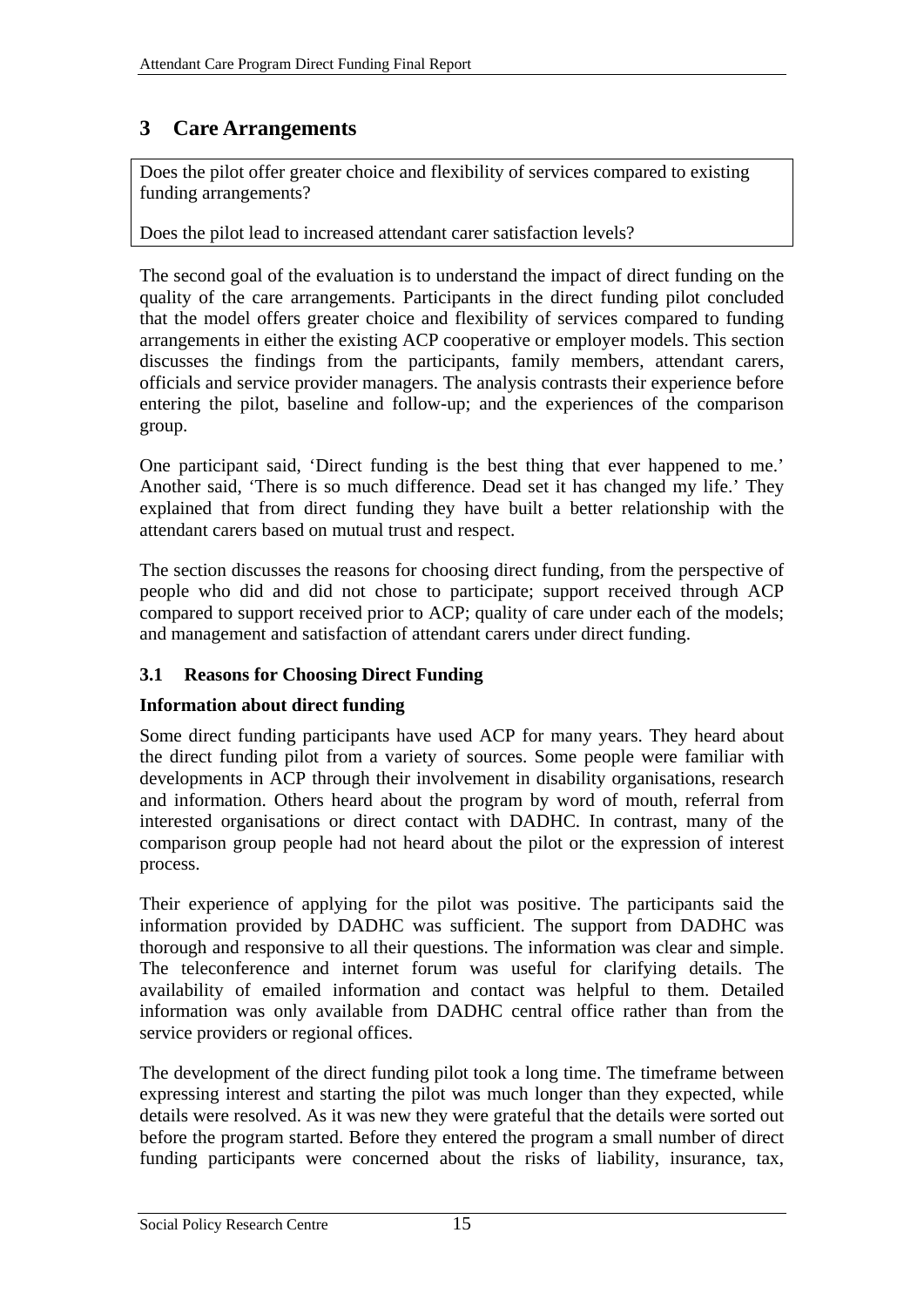<span id="page-25-0"></span>pensions and the scope of the program. They agreed that the program needed to be piloted to sort out the accountability and parameters of the program.

#### **Reasons for changing to direct funding**

All the direct funding participants said the primary reason for entering the pilot was that they saw it as a way to enhance their independence, flexibility and control over their life, hours, money and attendant carers' conditions. Two people previously used the cooperative model [\(Table 3.1\)](#page-26-1). Their intention was to keep the same attendant carers and extend the control and flexibility available to them (eg. training, flexible contracts, freedom of choice of when and where care is provided and more direct relationship with attendant carers). They have experienced these benefits.

The direct funding participants who previously used the ACP employer model felt that before the pilot they were not getting the service they wanted from their service providers. They did not like the rigid methods of managing care arrangements and felt they were not getting individualised support. They said they did not want to rely on a 'bureaucratic service provider', by which they meant problems such as communication, poor support and attendant carers pay and conditions; described in more detail in Section 3.3). One participant described her previous experience as 'hell'. People spoke of their disappointment with the provider, such as lack of assistance with recruitment, as a reason for changing to an alternative model, more suited to their expectations and preferences. Some people said they had a high level of involvement anyway, so they might as well have full control. One participant said, 'I was doing all the work. The agency was just collecting the money and getting in the way.'

At the end of the evaluation, all the participants are interested in continuing in the direct funding option except one. They did not anticipate any new risks. The reason for the person considering returning to the cooperative model is because of the time to complete the management responsibilities in direct funding, particularly reporting and accountability. He feels that he gains the same benefits from the cooperative model, without the additional responsibilities.

The other participants are concerned that the pilot should continue. 'Overall very happy with it and definitely hoping it continues. They want to continue to experience the benefits they have enjoyed during the pilot period and know that other people can also make the choice to self manage their funds. 'Once you have this kind of control, everything in your life is improved. It is like a positive domino effect.'

#### **Comparison group views about direct funding**

Most comparison group participants had not heard of direct funding. When they participated in the evaluation interview, some people were very interested in it and they wanted to find out more information; for example, about responsibilities, financial information, reporting requirements and the experience and success of the pilot participants.

They saw potential benefits from the model that could be applied to their situation now and resolve the problems they were having. These included arranging the attendant carers they wanted, cutting out the service provider role, attracting quality and reliable attendant carers, providing customised training to suit their individual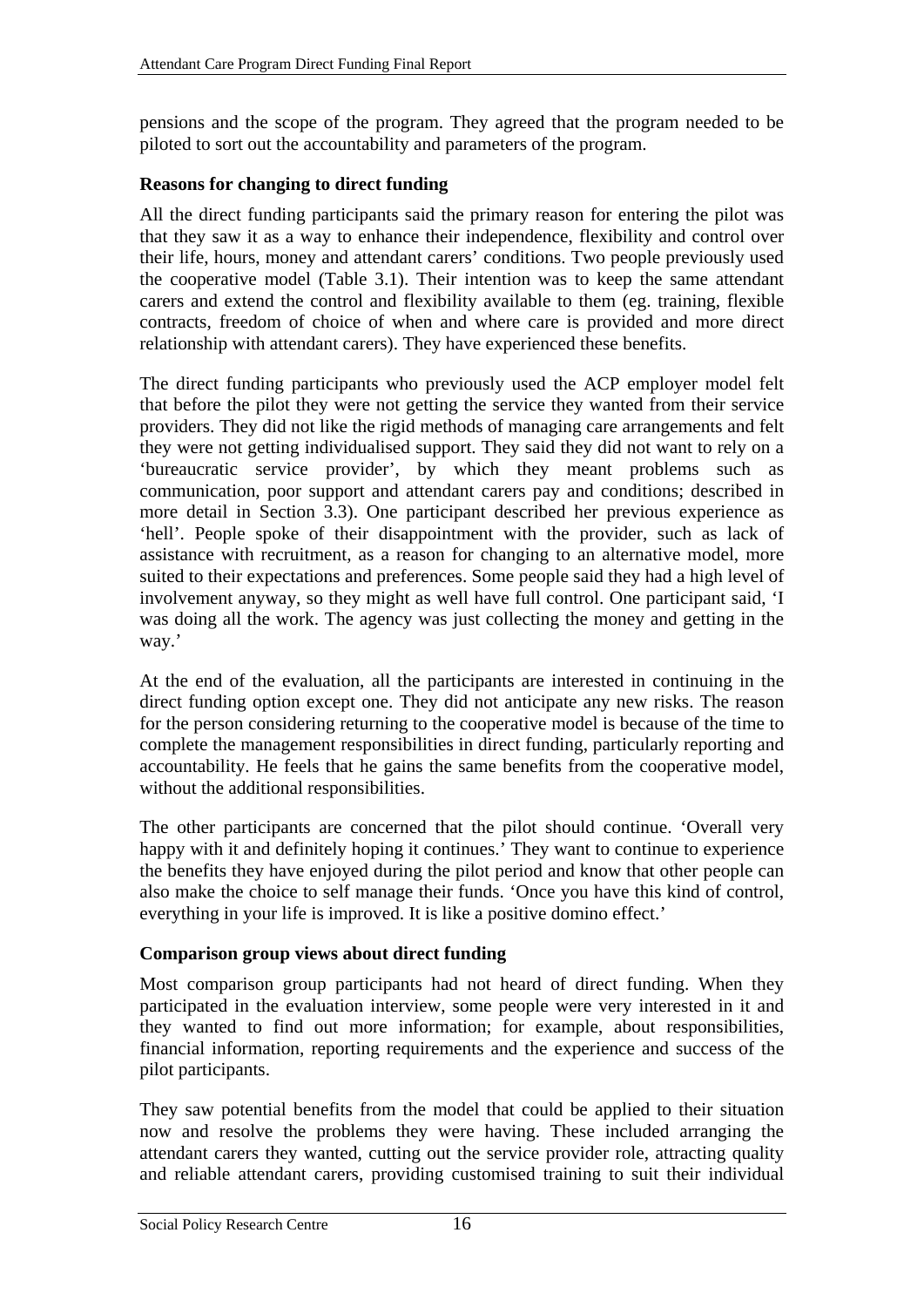<span id="page-26-0"></span>needs and improving pay and work conditions. Some people felt they are doing all the management of the care arrangements anyway (eg. rosters, timesheets, negotiation and on the job training) and the service provider creates difficulties by fulfilling management obligations in rigid and unresponsive ways (eg. OH&S and recording of hours). Some people felt that money is wasted in the unresponsive service provider management systems and direct funding might free up some funds to improve pay and conditions for attendant carers, and thereby improve the quality of care, without compromising OH&S and employment responsibilities. One ACP employer model participant said,

> Direct funding would be good because it could increase the rates of pay. Trying to cover weekends is horrific. But I don't want to do the paperwork and I would get a broker to do the admin.

Some people said they would not be bothered and did not have the skills to do the management, such as timesheets, payroll and paperwork. They commented that they do not have the time or want the financial responsibility. One said, 'I'd have no respect for the money, I'd just spend it and I wouldn't want the responsibility.' Other risks they thought could be liability, OH&S and tax.

Some said their arrangements are good as they are so they would not change and they could not see much difference to their current arrangements. For example, one ACP cooperative model participant said,

> In terms of direct funding, I have considered it. I like and believe in the concept but the current demands on my time [being a small business owner] wouldn't allow it.

# **3.2 Support Received through ACP**

Most people in both groups receive the maximum hours of support (34 hours plus one hour emergency care) ([Table 3.1\)](#page-26-1).

<span id="page-26-1"></span>

|                                                                          | Direct funding $(10)$ | Comparison (26) |  |  |  |  |  |
|--------------------------------------------------------------------------|-----------------------|-----------------|--|--|--|--|--|
| $Hours*$                                                                 |                       |                 |  |  |  |  |  |
| Range                                                                    | 32-34                 | 17-34           |  |  |  |  |  |
| Mode                                                                     | 34                    | 34              |  |  |  |  |  |
| ACP model                                                                | Former                | Current         |  |  |  |  |  |
| Cooperative                                                              |                       | 12              |  |  |  |  |  |
| Employer                                                                 | $8**$                 | 14              |  |  |  |  |  |
| Notes: *plus one hour per week emergency                                 |                       |                 |  |  |  |  |  |
| ** including one person who entered ACP through the direct funding pilot |                       |                 |  |  |  |  |  |

#### **Table 3.1: Attendant Care Program Support Profile**

A higher proportion of the comparison group receive support from the ACP cooperative model than the direct funding participants who formerly received support from that provider. This difference might affect the comments about care arrangements in this section. The comparison group ACP cooperative model clients'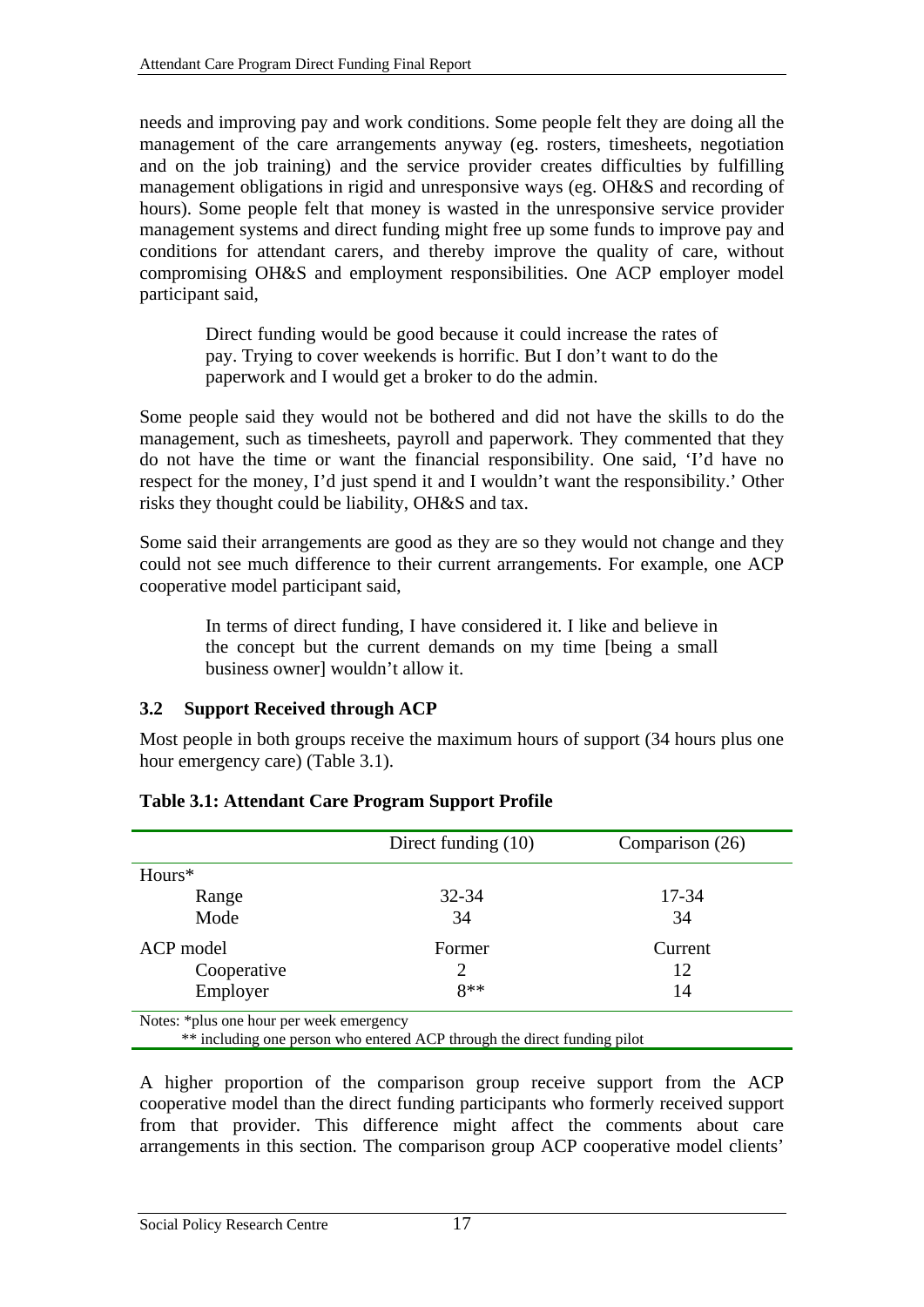<span id="page-27-0"></span>comments about the care management experiences are most similar to the direct funding participants' experiences.

#### **Types of assistance**

All evaluation participants receive personal care depending on their support needs. In addition, some people receive domestic assistance e.g. cleaning, meal preparation, shopping; transport assistance; and administration/organisation services. Generally the types of assistance received are similar in both groups. The direct funding participants tend to have more flexibility to change the care arrangements and to respond to specific needs such as, employing the attendant carer to help them access education. Direct funding has allowed some participants to employ someone to drive them to work or study, do errands and shopping. All direct funding participants have family or friends who provide additional support ([Table 2.1\)](#page-12-1).

People in direct funding, employer and cooperative models commented that they were unclear about the degree to which they can be flexible in defining which tasks are included in the categories of types of assistance. For example, some people are unclear about the guidelines on domestic assistance. Purchasing equipment is still a problem for three direct funding participants, despite the allocation of set-up funds. They had interpreted that they must still wait on PADP to purchase a hoist or more suitable wheelchair, or pay with their own savings if it did not fit within the guidelines for the set-up funds.

## **Choosing the provider**

Comparison group participants chose their service provider based on their disability or their preference for control. For example, some people chose an ACP employer model provider because of the allied health knowledge of particular organisations. Some people chose the ACP cooperative model because it allows greatest choice and control for the participant. People who had used ACP for a long time did not discuss choosing the provider because fewer providers existed when they began.

Some people had changed service providers, which is offered as part of the flexibility of the ACP to better meet their needs. Managers and officials reported that people usually change providers due to an unresolved conflict or to move to a provider or ACP funding model that allows them to have greater or less involvement in managing their attendant carers. Some comparison group people had changed away from a HACC provider as their ACP provider. The reasons were control, flexibility of service and choice and involvement in staff selection. One comparison participant complained about their current ACP employer model provider, 'If I had a good agency, it would make me a hell of a lot happier.'

## **ACP support compared to prior support**

The evaluation participants sought ACP support when they heard about it from professionals or other people with disability. Before receiving ACP, most people in the comparison group received HACC services. They changed from HACC providers because of the quality of care; the maximum hours available in the HACC program were insufficient for their needs; the program was inflexible; they had no choice in staff and times or input into staff management; untrained staff; poor professionalism; lack of confidentiality; and they experienced a lack of responsiveness to need for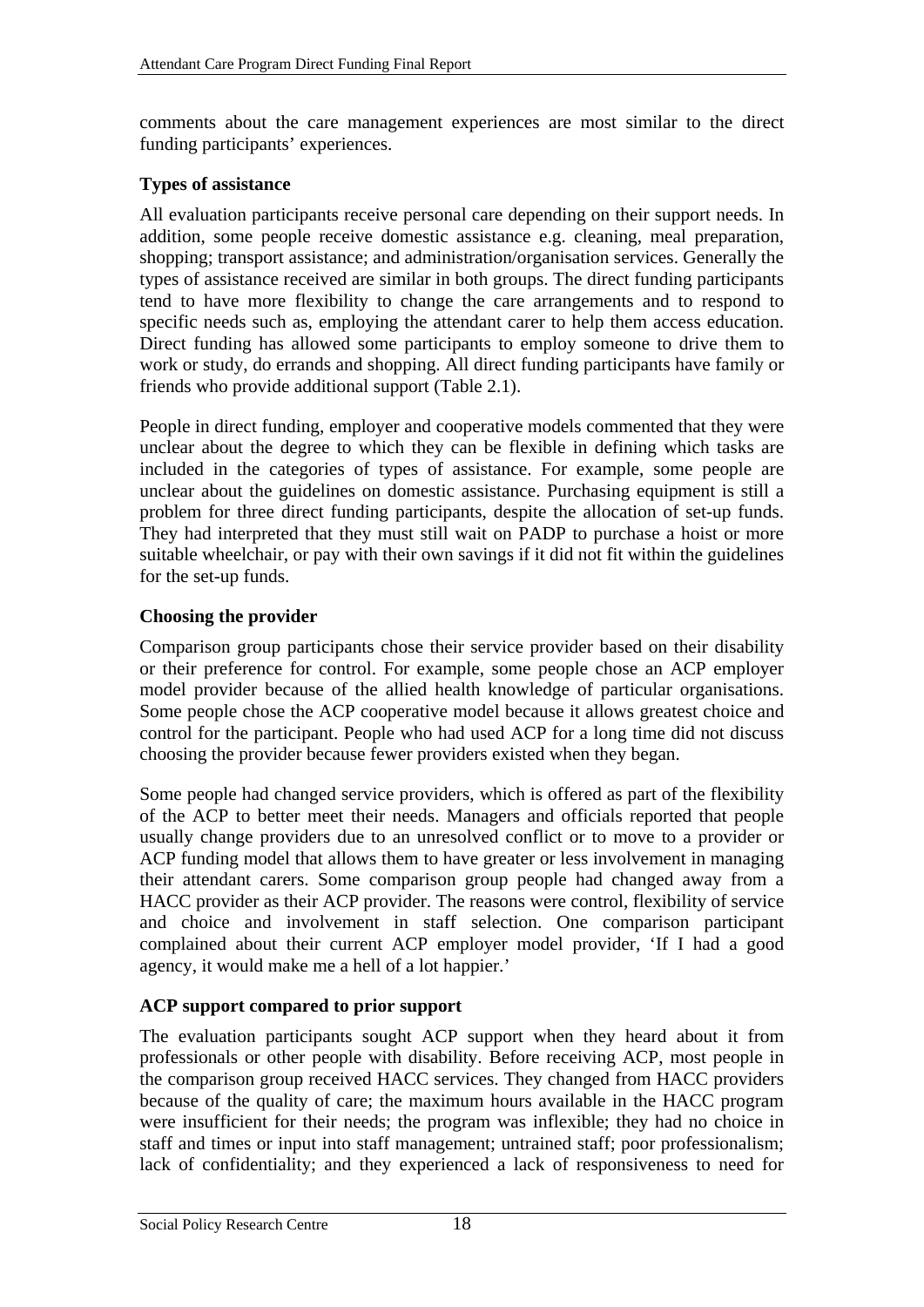<span id="page-28-0"></span>flexibility. One person had eleven HACC staff from one provider coming to his home each week. Another had previously used a brokerage HACC provider but changed to ACP because the hours available in HACC were insufficient for her needs when her condition changed. A comparison participant could not work before he joined ACP because of unreliability of the HACC service. The impact of ACP is that it has allowed him to maintain a fulltime job. He said,

> [the HACC provider] couldn't guarantee the times they would come to get me out of bed, so I couldn't go to work and hold down a job because I wasn't guaranteed of getting there.

Other people in the comparison group had moved from an institution before using ACP, where they had 24-hour care but were not happy to live in an institution (eg. rehabilitation ward, hospital or nursing home). One commented, 'If it wasn't for attendant care, I wouldn't be here. I'd have to go to a nursing home or group home.' Others concurred with this sentiment. ACP allowed one person to move into transitional accommodation, where she could learn independent living skills, after which she could move into public housing. Another moved to a shared house when he got ACP.

# <span id="page-28-1"></span>**3.3 Quality of Care**

Direct funding participants reported improved quality of care because they have greater control over their choice of attendant carers, training and support for the attendant carer. They said this control results in better quality care such as consistency. Their attendant carers have knowledge, skills and attributes to match the person's needs and preferences. Family members reiterated these opinions, commenting that, 'When using the service provider there was high turnover of staff – no consistency, which meant low quality care. The biggest thing is keeping the same team.' Another family member said that, 'Just knowing that carers are going to show up also creates a feeling of confidence and security for us all.'

Three aspects of quality of care are discussed: reliability, flexibility and choice; relationships with attendant carers; and satisfaction with support.

## Case study on quality of care

Ben is married with two young children and works full time in his own professional business. He lives in a regional area and has a good team of attendant carers. He was previously using a service provider who he felt was not supporting him, but at the same time was imposing restrictions on his care, for example having to wait two weeks for a new attendant carer to start. He is able to keep a better track of the hours he uses and use the direct funding to cover first aid training and associated administration costs such as phone calls. He finds brokering the payroll tasks to a local bookkeeper is working well and he gets much better value with his funding. The attendant carers are happier, better trained and the relationships have improved significantly. As a result, the whole family is better supported.

## **Reliability, flexibility and choice**

All direct funding participants and family members reported improved choice and flexibility, except former ACP cooperative model participants, who already experienced these qualities. For example, one direct funding participant can use an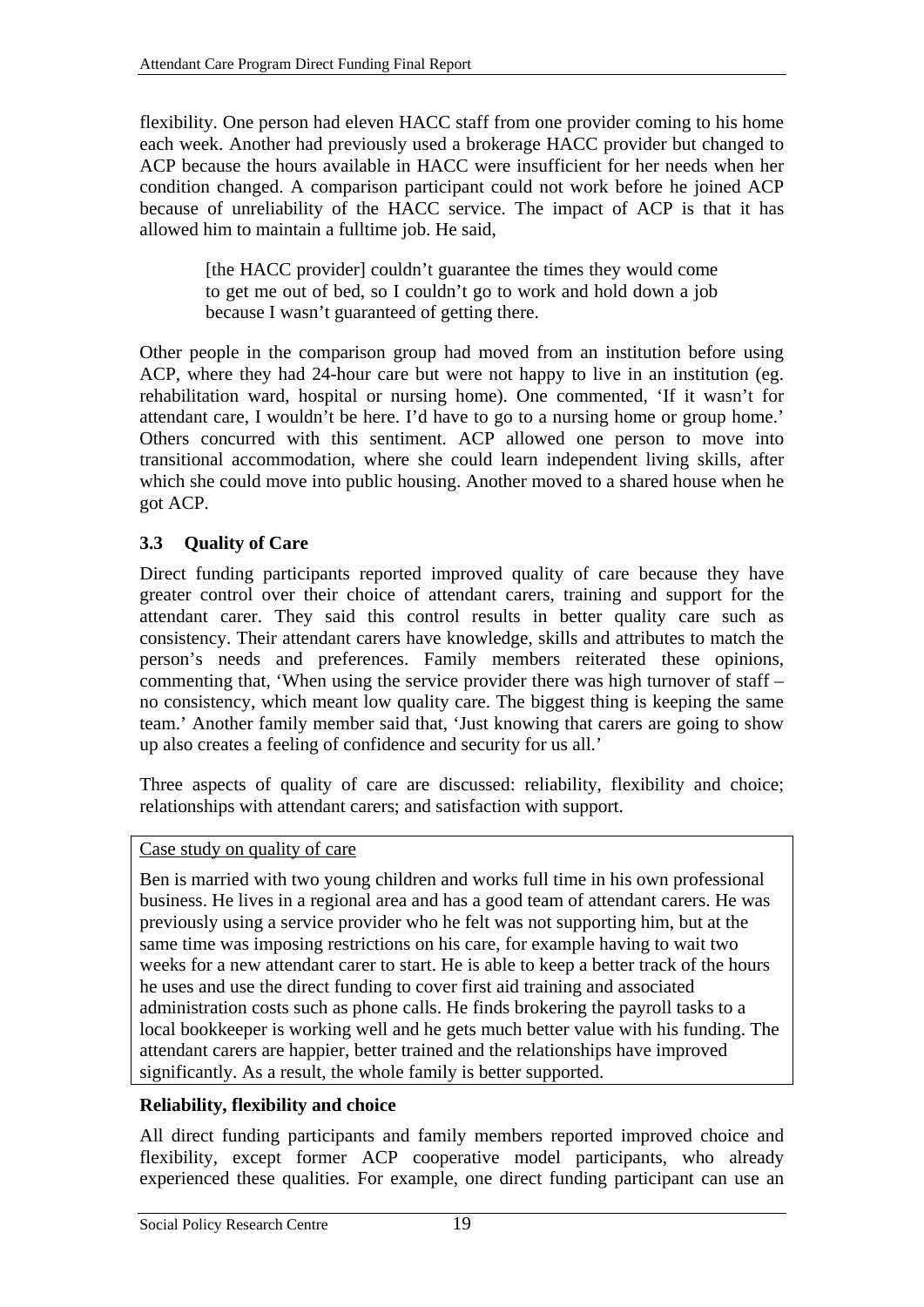<span id="page-29-0"></span>attendant carer for half an hour when he returns home from work because the attendant carer lives nearby. A family member said the care arrangements had, 'changed from restrictive to reliable and flexible.'

Participants and family members reported that attendant carers are more reliable. A participant said he had not experienced one instance of an attendant carer not turning up since being on direct funding. Another person said his attendant carers always turn up on time now, so he can carry out his planned activities. This has a fundamental impact on their daily life because it has implications for being on time for work, quality of physical care, being able to make arrangements and keep them and having a predictable routine. Two participants said,

> If you are independent and flexible, your life can improve … I have accepted some work as I know my care arrangements are ok and I'm not afraid to accept jobs.

> Direct funding is more flexible. We don't have to ring a provider, who is difficult to contact. We can more directly communicate with the workers. The carers are also happier to directly ask about issues such as holidays and pay.

They reported improved choice and control over their care arrangements compared to before entering the pilot. An example is they can change and negotiate the care times if they have social or work arrangements. One person reflected that he is able to arrange his care to meet his range of needs. His attendant carers can respond flexibly to daily changes to support needs to suit changes in his work, social and home life. Several ACP cooperative model participants also reported having this control already. One direct funding participant contrasted this with the difficulties she had before direct funding,

In my experience … even though the agency made every effort to provide flexibility, they were limited by the arrangements made with employees. I could not offer to pay more to the carer who rode her bicycle in the middle of winter to my house to get me out of bed at 4.45am, so that I could get to work on time. Needless to say she managed to keep it up for a while, but soon realised that she could get a job in a cafe, start at 9:00, work a longer shift and get paid the same, if not more. My family took over, filling the gaps as I struggled to find another carer willing to do the job.

They made emergency arrangements through various means such as paying an emergency shift allowance, attendant carers negotiating with each other to cover shifts, using an agency and relying on informal carers.

#### **Relationships with attendant carers**

A further reason for change in the quality of care is improved relationships between attendant carers and participants according to the participants, family members and attendant carers. They have built and enhanced trust, which has benefited the participants' quality of care and the attendant carers' conditions. A participant noted,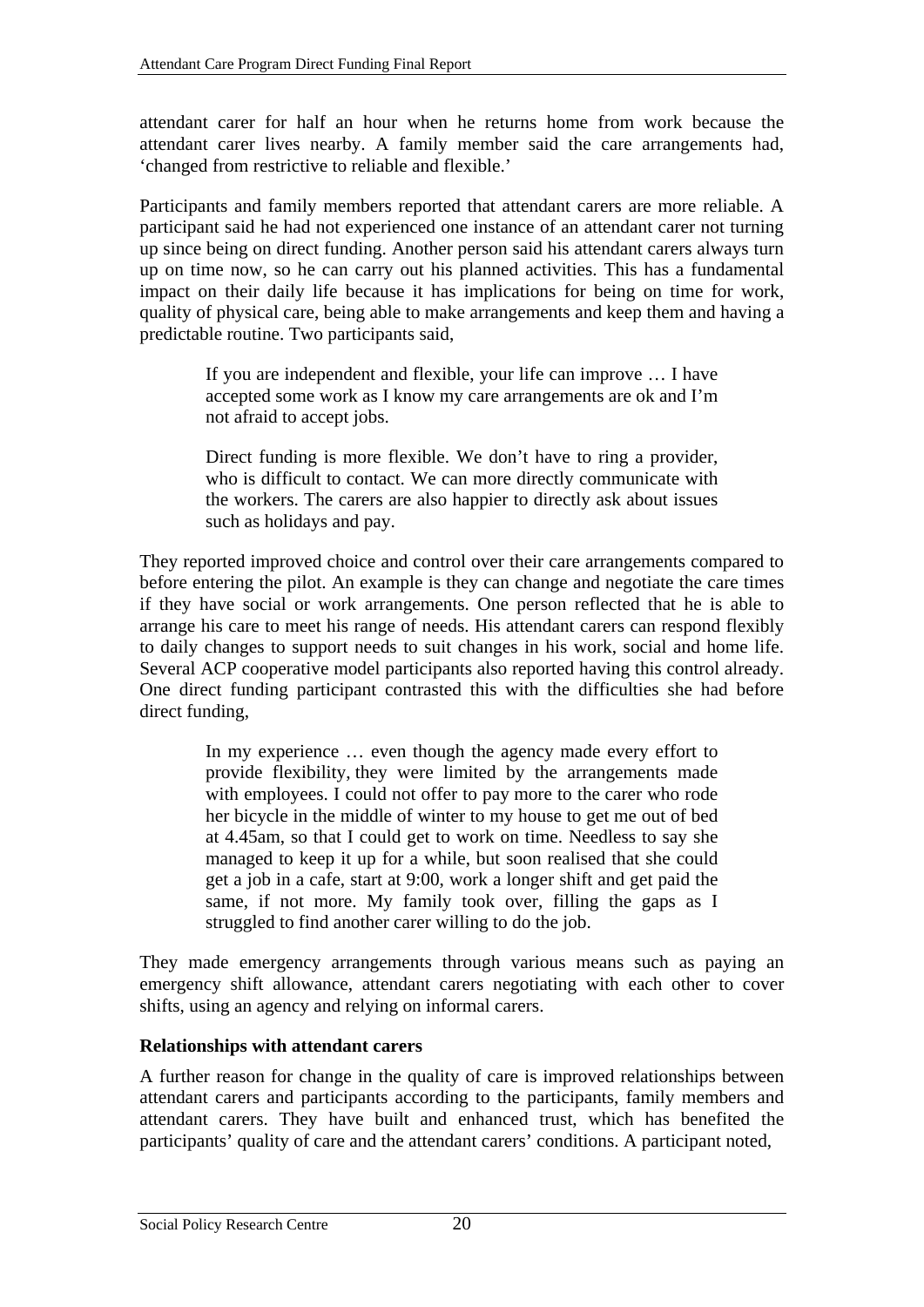<span id="page-30-0"></span>The relationship between the carers and me has improved because they have direct contact with their boss. There is a smaller circle to deal with because we can cut out the middleman.

Similarly, another participant said, 'The buck stops with me now. I have noticed subtle shifts in the way they respond to directions.' Direct funding participants feel they have a supportive and mutually beneficial relationship with the attendant carers. One said 'I'm now not regarded as simply a passive recipient of care, but as an active, equal manager of the process. DADHC's perception of me has also changed.' Some direct funding participants said that their experience of the ACP employer model was that the service provider's control over the relationship with the attendant carer undermines the ongoing relationship between client and attendant carer; for example, understanding who is the boss.

The attendant carers have greater professional commitment because of the direct personal relationship. The participants and attendant carers report more 'give and take' in the relationship because of that commitment. Negotiating changes to usual routine can be done directly and without fuss from the perspectives of both the participants and attendant carers. Examples given relate to social and work arrangements, such as social, exercise and travel arrangements.

Family members said the better relationship has improved the attendant carers' reliability. Another family member commented that the attendant carers negotiate with each other to fill in shifts. Direct funding participants and their family members reinforced that the direct funding model allowed them to better look after their attendant carers and create positive relationships. They reported that this, together with better pay and conditions resulted in less sickness and late notice of being unable to attend a shift.

## **Satisfaction with the support**

The level of satisfaction with support differed between the direct funding participants and many people in the comparison group. All people using direct funding are overwhelmingly satisfied with their care. They reported improved consistency of care. A participant said that they were satisfied because, 'direct funding is so much better as we have greater control.' Another participant reflected that, 'It is so great not having to justify my life to a coordinator who doesn't know me or hasn't even met me'. Family members said, 'Because there is a better relationship with the attendant carers, we can tell them exactly how we want things done.' and 'Better and more direct messages are passed on between the us and the carers.' A family member concluded the interview by saying, 'it's all positive and its really helping the people it's meant to.'

People who had previously used the ACP employer model noted that the biggest quality impact of direct funding is that the service focus is now on the participant. A family member succinctly said, 'Before it was what [the service provider] wanted, the times they could arrange staff. Now the focus is on him.' The reasons for improved satisfaction with care arrangements are summarised in Section [3.5.](#page-39-1)

Several comparison people also commented on the high quality of their attendant carers. One person, who manages the support herself in the ACP employer model,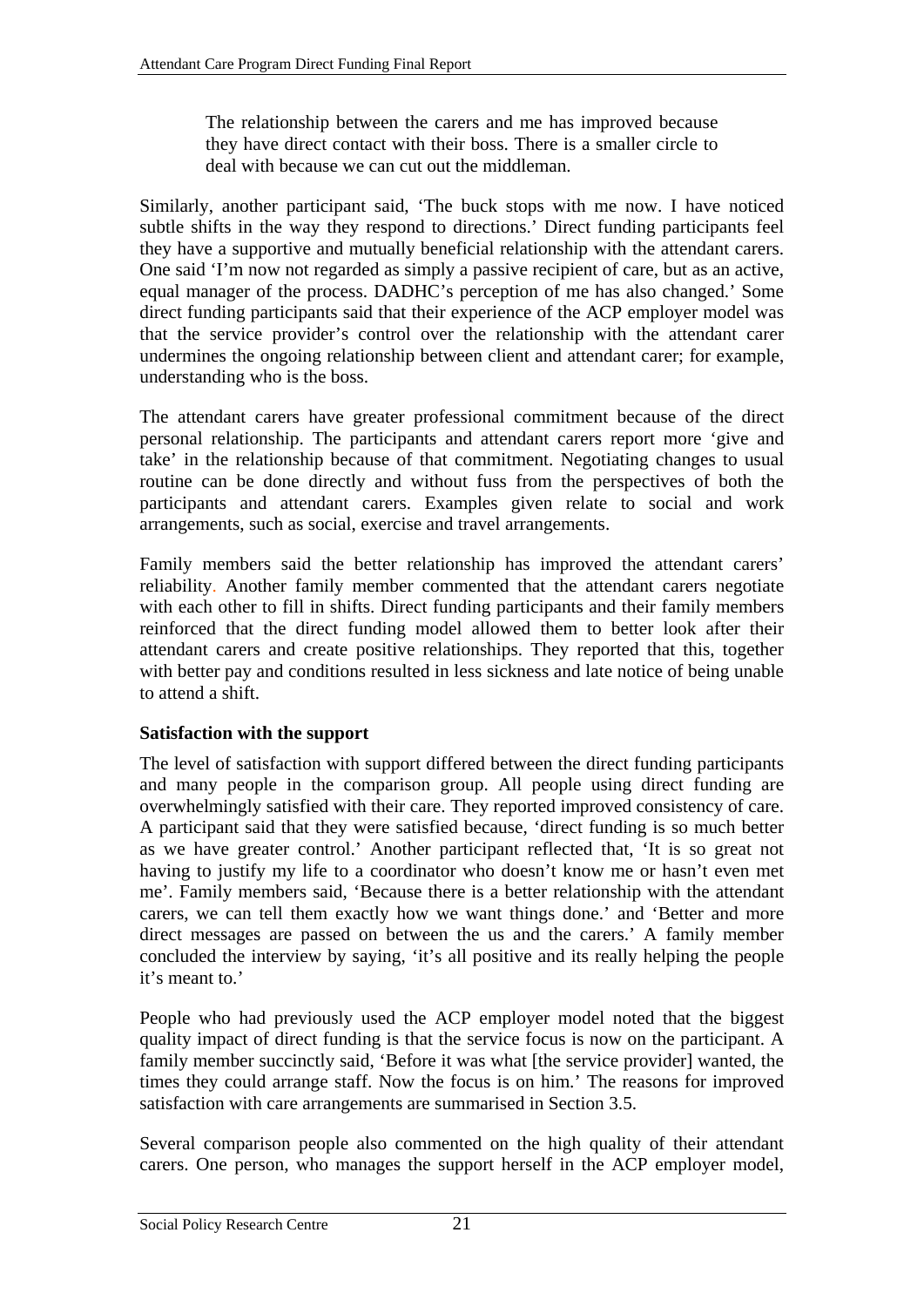recruits her own attendant carers through word of mouth and advertisements; and she uses the provider for training, records and equipment. She questions the rigid management processes of her provider. Another ACP cooperative model participant is very pleased with her provider because 'they do not get involved unless you ask them to.'

In contrast, some people in the comparison group are very dissatisfied (25 per cent). Most people who are dissatisfied use the ACP employer model. The main dissatisfaction about the cooperative model is a lack of an emergency back-up system, discussed below. People who are dissatisfied had a range of problems, including with the quality of the support and the organisation of the support:

- quality available hours; relationship with attendant carers such as respect, control and degree of assistance; few supported opportunities for control in choosing staff, no support in recruiting staff; poor quality training; quality of staff, such as untrained in physical care skills and unqualified staff; shortage of staff; frequent use of casuals; no penalty rates so weekends and nights often are uncovered; no guaranteed times; and
- organisation accrual and recording of hours by the provider; responsiveness; communication; availability for contact and discussion with the provider; provider prioritising the attendant carer over the participant; flexibility; restrictive responses to OH&S obligations; reliability of timing and accuracy of pay to the attendant carer; insufficient coordinators to respond to quality problems; poor quality control systems; fear of litigation; and fear of retribution from the provider if make complaints.

The response by some people is to minimise contact with the provider and maximise their own control of the care arrangements (at least five people). One person expressed his frustration by saying, '... [they] are putting that many rules on me that I might as well go back into an institution.' It seems that systems to manage conflict are not effectively preventing the disintegration of some relationships between the client, attendant carers and providers. The service provider managers discussed the ways they actively invest in trying to prevent that breakdown.

Some people from all three ACP models reported that they need more hours, whether they are on maximum hours now or not. One person said you need more hours when you are sick or your needs change. Another said '35 hours a week is not much when you consider the range of tasks that need to be completed'. Some people suggested that ACP needs to increase the maximum to 42 hours, particularly since more people with disability are ageing. They did not explain why 42 hours would be sufficient. ACP has a process for reassessing hours if someone's support needs change.

Some comparison participants made suggestions about how to improve their satisfaction with care. They suggested accreditation of staff to improve the standard of care. Providers are currently accredited by DADHC and have the responsibility to train staff. Several ACP cooperative model participants said they need an emergency back-up service to replace staff when attendant carers are sick or shifts cannot be covered. Under the cooperative model this is the clients' responsibility to arrange; in the employer model it is the service providers' responsibility. One person suggested that procedures for when an attendant carer fails to arrive need to be improved. Other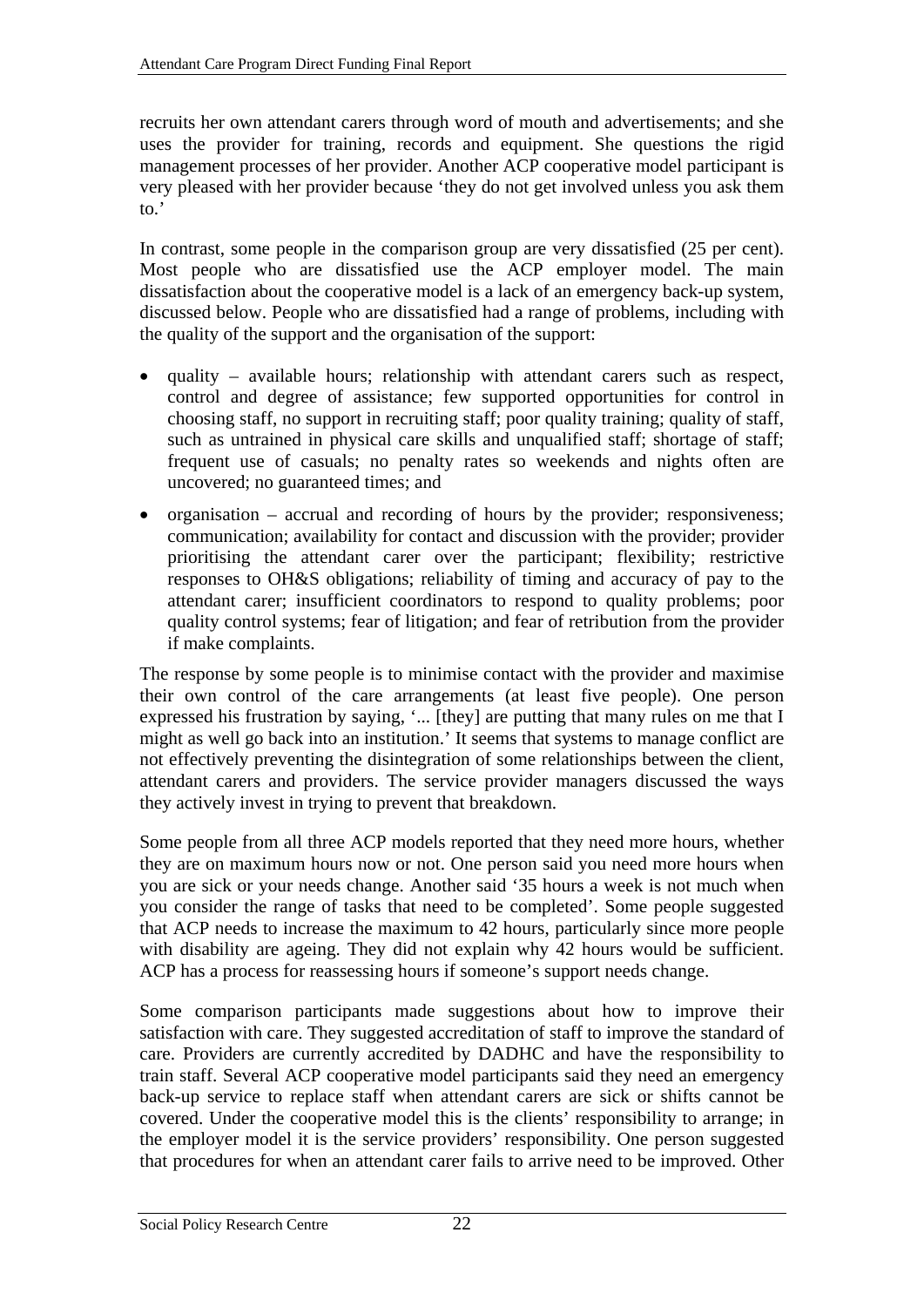<span id="page-32-0"></span>people spoke about already having this arrangement through their provider. The cooperative model providers are currently investigating these difficulties.

Some comparison participants commented that they need processes to share attendant care experiences with other clients. In addition, they could learn from each other about access to community activities and support.

# <span id="page-32-1"></span>**3.4 Management and Satisfaction of Attendant Carers**

The final aspect of care arrangements is the management of carers. Direct funding participants report having more stable attendant carers, and therefore enhanced consistency of care. They can offer better pay and conditions, which results in better quality of attendant carers, more stability, and better relationships. A participant summarised why the financial arrangements had such an impact on the management of attendant carers, which improved her quality of care,

> Probably the most crucial benefit is that it adequately responds to the inherent necessity for flexibility that is part of providing personal care. Given that the work I can offer my carers is limited to personal care work and that my personal needs change and will continue to change over time, I need a structure for paying my carers that is as flexible as possible so that I can attract them to work for me and retain them into the future.

Case study of management of attendant carers

Carlos previously used the ACP employer model. He had many problems with communication with the service, rostering carers and the payroll system. The attendant carers were not previously getting superannuation. He has kept quality carers that were going to leave the service provider that previously provided his care. He has used his skills in financial management and business to manage his direct funding responsibilities, has become more focused during his days and is developing new skills and experience. Direct funding has allowed him to improve his social networks, as he is able to go out late at night and still get to bed, because he has a better relationship with his attendant carers and they are being remunerated much better. His reputation as the town's party animal remains intact.

## **Recruitment and retention of attendant carers**

Management of attendant carers requires arrangements for recruitment, training and retention of attendant carers. All participants are pleased with the improvements in managing attendant carers. They feel empowered and equal in the process because they have direct control over the management of the attendant carer. They report that recruitment can be quicker because the attendant carer can be available immediately after the interview.

As ACP participants can only offer a total of 34 hours per week for their staff and they need a pool of staff, each attendant carer only works a small number of hours. Unlike many other similar services (group homes, nursing homes, nursing agencies etc) ACP offers short shifts, often at unsociable hours. Participants generally have to have at least 5 carers to cover illness, holidays and different tasks and hours (same person usually cannot work both ends of the day). Therefore each carer is working a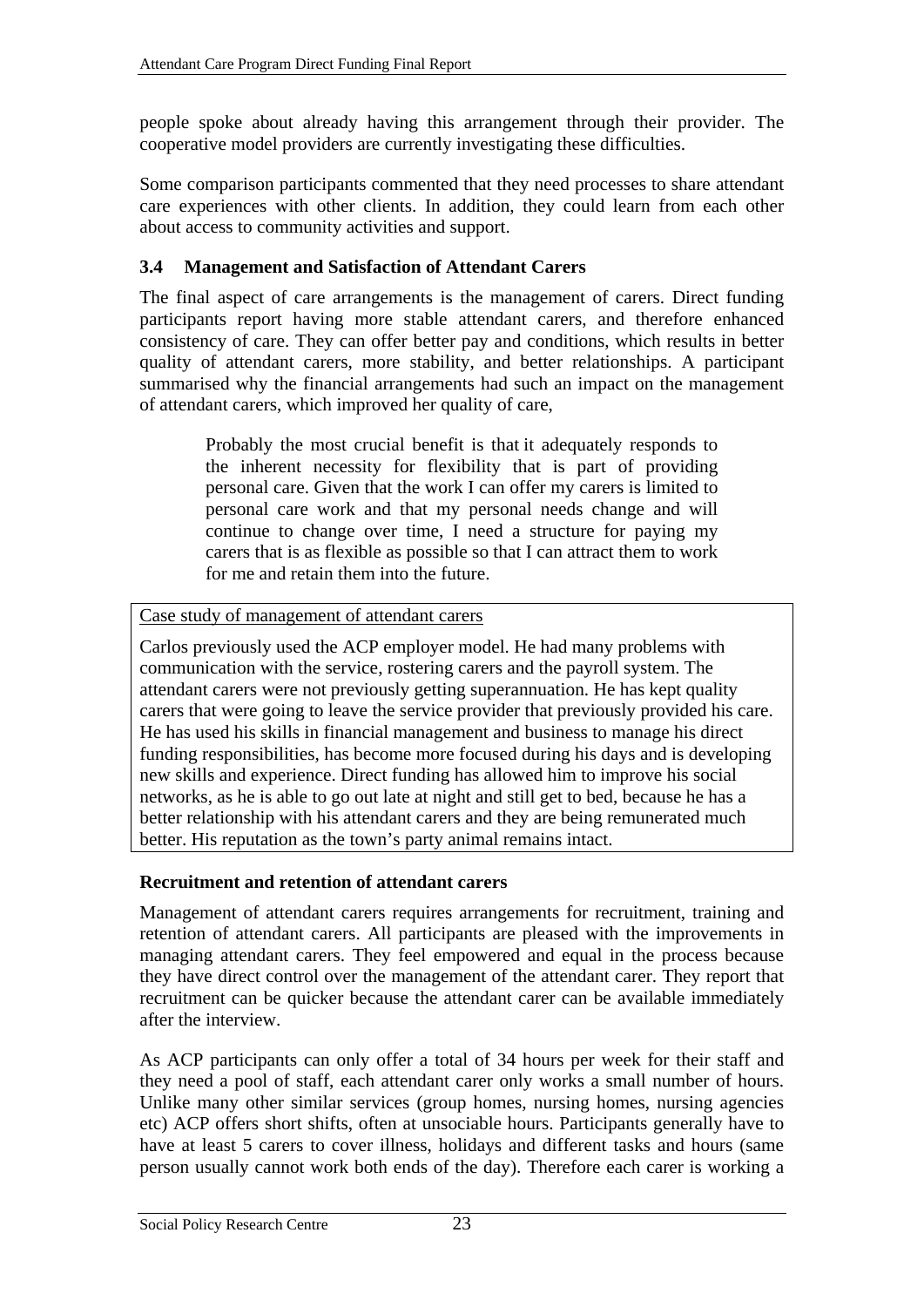small amount of hours each week, often ACP is their second job or they are studying or parenting and juggling ACP around other commitments. In ACP it is important to retain a pool of carers even though you cannot guarantee them much work.

To secure quality attendant carers, being able to offer better rates and conditions, enables them to compete with providers and other employers. One direct funding participant said, 'If you are going to pay somebody \$19 for only 15 hours a week, they're not going to stick around long.' With the flexibility of direct funding, the participants can choose how to pay attendant carers to enhance the commitment and availability of staff. This is largely due to better pay and conditions.

## *Recruitment*

Most of the direct funding participants have kept at least some, if not all, of their previous attendant carers. Other attendant carers they have recruited through advertisement (eg. university, newspaper and local hostels) and word of mouth. None had problems recruiting and some have not had to recruit. Some attendant carers resigned from their previous service provider because the conditions under direct funding are better and they wanted a direct relationship with the participant. Some of these attendant carers were looking for work elsewhere because they were dissatisfied with the conditions with the provider. One participant said, 'I never found recruiting staff a problem because [the pay for] my 3-hour morning service is equivalent to an 8 hour shift in a nursing home.'

Direct funding ensures that participants have primary responsibility for recruiting suitable staff, thereby increasing compatibility and retention. The participants and family members felt that it was appropriate that the person receiving the care is the one determining the required skills, experience and qualifications of carers rather than the service provider. One family member said,

> Non-nursing trained staff often have a better attitude to enabling independence and many tasks are not nursing, such as washing, cooking, and errands. For example, uni students are suitable as carers as they have flexible hours and provide a peer network.

Interestingly, people in regional areas did not find it difficult to recruit staff. In fact, both participants and providers said it is easier to recruit outside the large cities. Participants living in regional areas report greater support, because they are able to use innovative methods to recruit the attendant carers they need, for example through social, community and business networks. They also report that the job can be packaged to be more attractive both through increased pay, flexible work arrangements and training. However, people in small towns do have difficulties recruiting staff, particularly for some shifts.

# *Retention*

Participants have improved the retention of their attendant carers because the pay, conditions and relationships are better under direct funding. At the end of the evaluation, most participants had retained the same carers. When asked about job security, one attendant carer felt she 'had a safe, good relationship.' Some participants had employed additional carers to cover sick leave.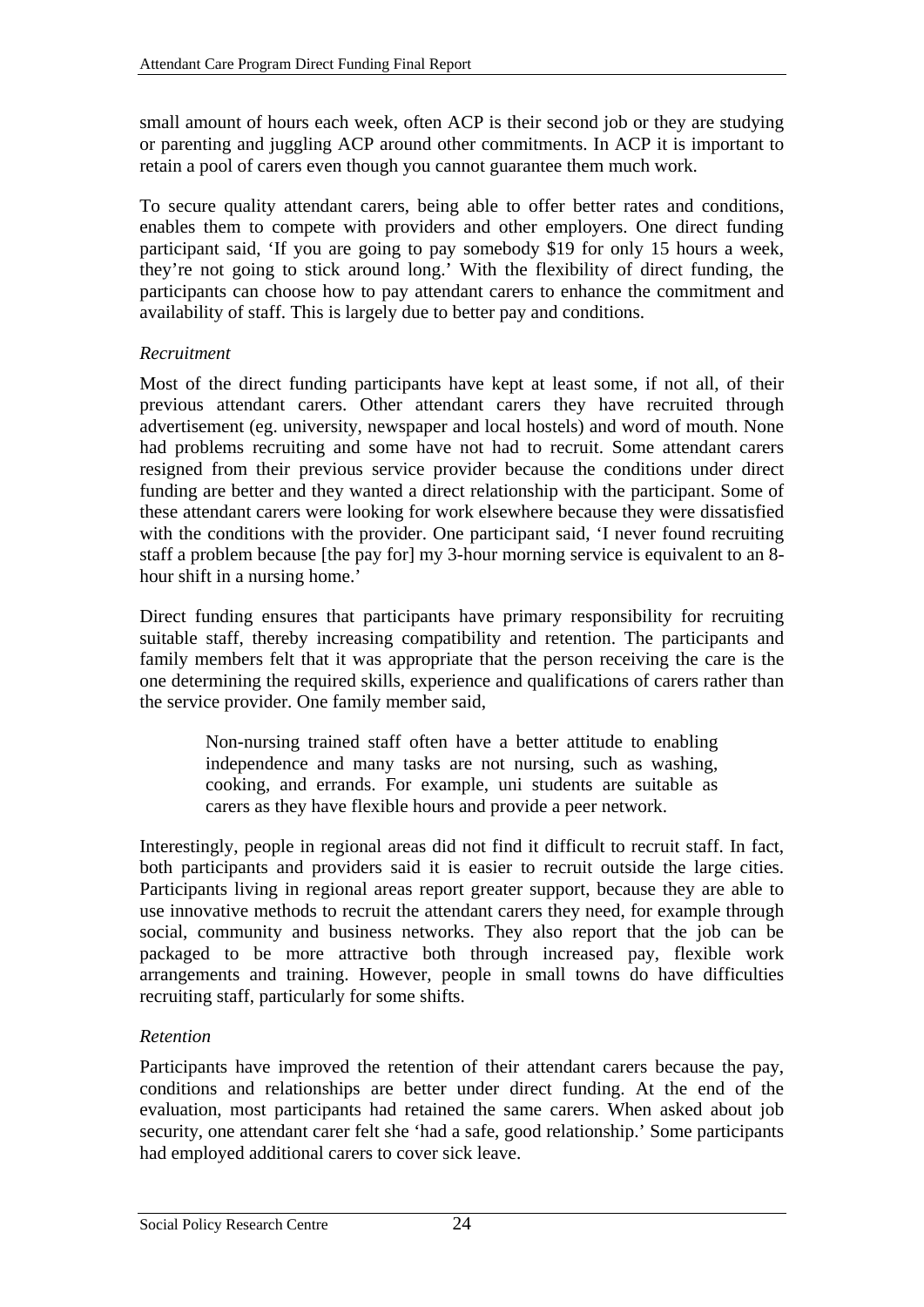<span id="page-34-0"></span>One family member said that the 'best thing about direct funding was being able to attract and retain better carers so that his [participant] needs are better met'. An attendant carer agreed, saying, 'When you get a good carer you want to look after them, so you can hold onto them for quality and consistency of care.' For example, one participant said his attendant carers are now receiving superannuation for the first time.

Retention is a problem for some participants because of the small number of hours they can offer. Two participants are using agencies to fill in some regular shifts, odd hours and emergencies. Participants are reporting better control and more choice when using agencies as back-up. One person has familiar carers when he uses the agency, which is important for managing his physical health risks. People who are using agencies for back-up care are reporting a positive response from agencies and more direct communication.

## *ACP employer and cooperative models*

The direct funding participants previously expended considerable effort in managing the care relationship under the other ACP models. They are relieved that this option is less paperwork and administration for them, as well as the attendant carers, because a third party is no longer involved. For this reason they report being able to resolve problems promptly and directly.

Some comparison group participants do not have problems recruiting attendant carers. They do it through word of mouth (eg. people known to existing attendant carers), networks and advertising. Other ACP employer model participants commented that their providers had difficulty recruiting attendant carers. One said, 'The agency has had a lot of problems attracting workers … The pay rate needs to be increased, need penalty rates and a proper car allowance.' They said that one impact of poor recruitment and retention is they must use casual staff, who are not familiar or trained to deal with their needs. Some casual staff are accessed through agencies. They commented that sometimes agency staff do not turn up.

Another impact of poor recruitment and retention reported by comparison group participants is that some ACP employer model providers are arranging times for the attendant carers to attend to their needs at the convenience of the service provider rather than the participants' preference. For example, if more than one person lives in the same suburb, providing care for them sequentially in a run, irrespective of the person's work and social needs.

Many direct funding and comparison participants and family members suggested that family members should be eligible to be back-up paid attendant carers. They explained that if the attendant carer is not available, their family members do this role. They recognised that it was most feasible if it was for back-up and emergencies, for example following social events after midnight when paid attendant carers are not available.

## **Pay and conditions**

All of the direct funding participants spoke about the importance of increasing the pay rates for carers and saw this is a practical way to improve the overall quality of care and support. One said, 'The main thing for me has been to have flexible hours by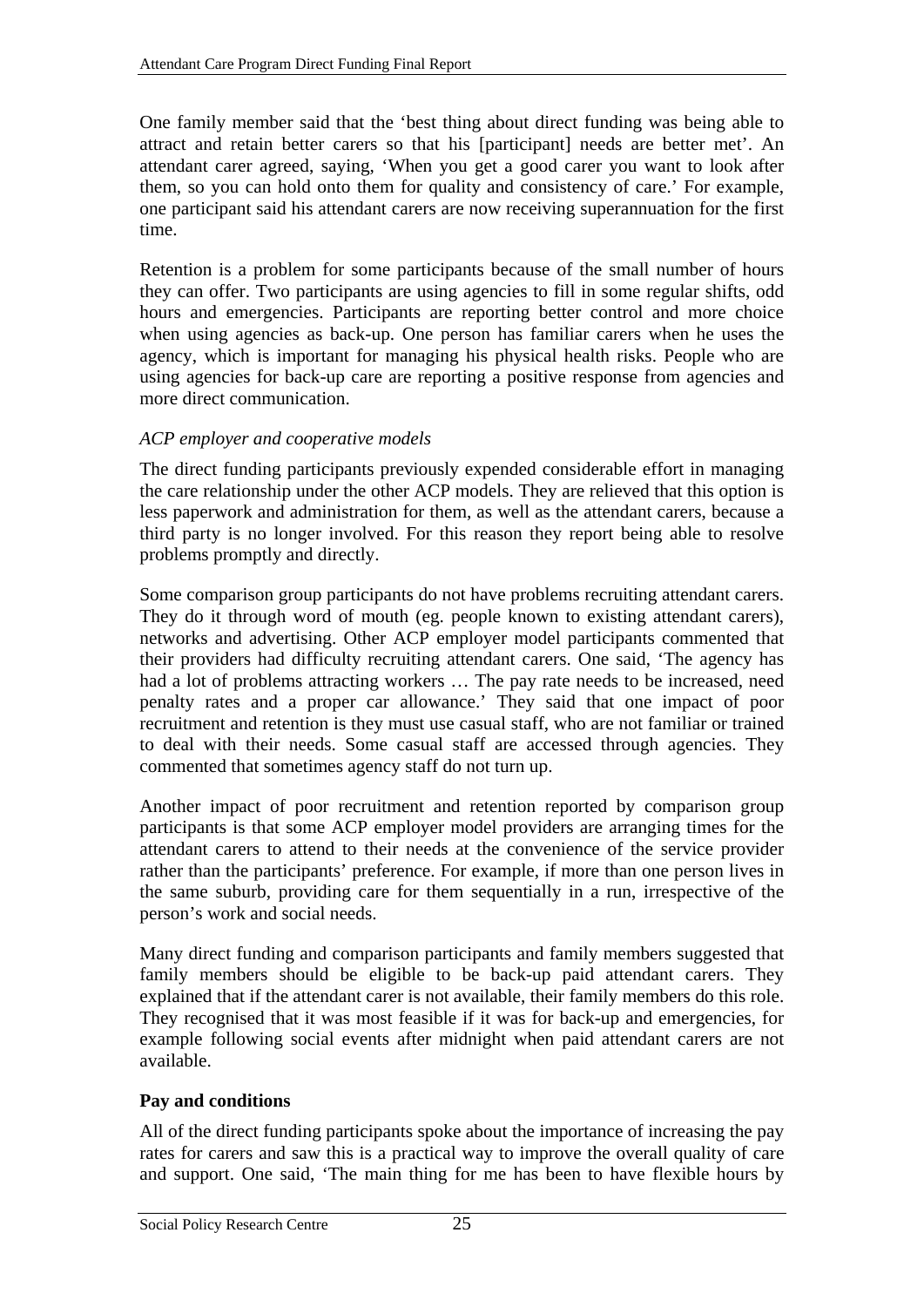paying higher pay for the carers.' They all pay above award rates. The pay rates vary between direct funding participants and between shifts (Section [5.1\)](#page-44-1).

#### Case study of pay and conditions

Michael has developed a detailed system under direct funding with clear policy and procedures for his care, fixed term contracts and review processes, grievance policies and innovative supports for the attendant carers. He has tailored in-home training with the help of respected private occupational therapist. He has structured the contract, pay and conditions (within the parameters of the award) to suit his particular needs and also the needs of his attendant carers at a given time, for example implementing emergency shift loadings and return shift loadings. Attendant carers are more willing to cover undesirable shifts because of the better pay and conditions. For example, he needs to get up at 5am to attend early classes at the local college (which he was previously unable to do because his attendant carers were not willing to come at that time). His attendant carers are now more responsive to his requests because he is officially managing the arrangements. With flexible and quality care, he has less pain and stress and has returned to his creative work. His family relationships have improved now that his family are not regularly providing him with personal care.

Most direct funding participants offer variable pay rates because their needs vary throughout the week and some shifts harder to cover. For example, in a regional area a participant may live far from attendant carers, and so pay a higher rate at night time when it is a short shift. Rates also vary for different tasks (transport and meal preparation compared to complex personal care). One participant has created a return shift loading for attendants who undertake a split shift on the same day, and an emergency shift loading when carers are called in on late notice.

One person offers a 9-month contract to staff, which is then reviewed by her and the attendant carer, taking account of the quality of the relationship and care provided. All carers' contracts were renewed under this arrangement. Most direct funding participants pay the attendant carers directly into their account. This arrangement has worked well. At least one participant has a cheque book as a back-up to pay the attendant carers by cheque if the online payroll system goes down. One participant has included Rostered Days Off in the contract and changes shifts when an attendant carer is tired or stressed.

All participants have written employment contracts with their staff. Some participants sought legal and accounting advice to write the contracts. Some participants suggested that DADHC provide support to prepare contracts, in the form of a pro forma, individual advice or pro bono legal support.

In contrast, some comparison group participants in the employer models commented that the quality of their care was compromised by poor pay rates, no penalty rates with some providers and poor payroll management. They said the impact is that it is hard to attract good attendant carers and attendant carers leave for jobs with better conditions. They also commented that attendant carers should be better valued.

Pay and conditions have improved for direct funding attendant carers. Reasons include the direct relationship between the participant and attendant carer so they are able to change the pay and conditions in response to the needs; an attempt to ensure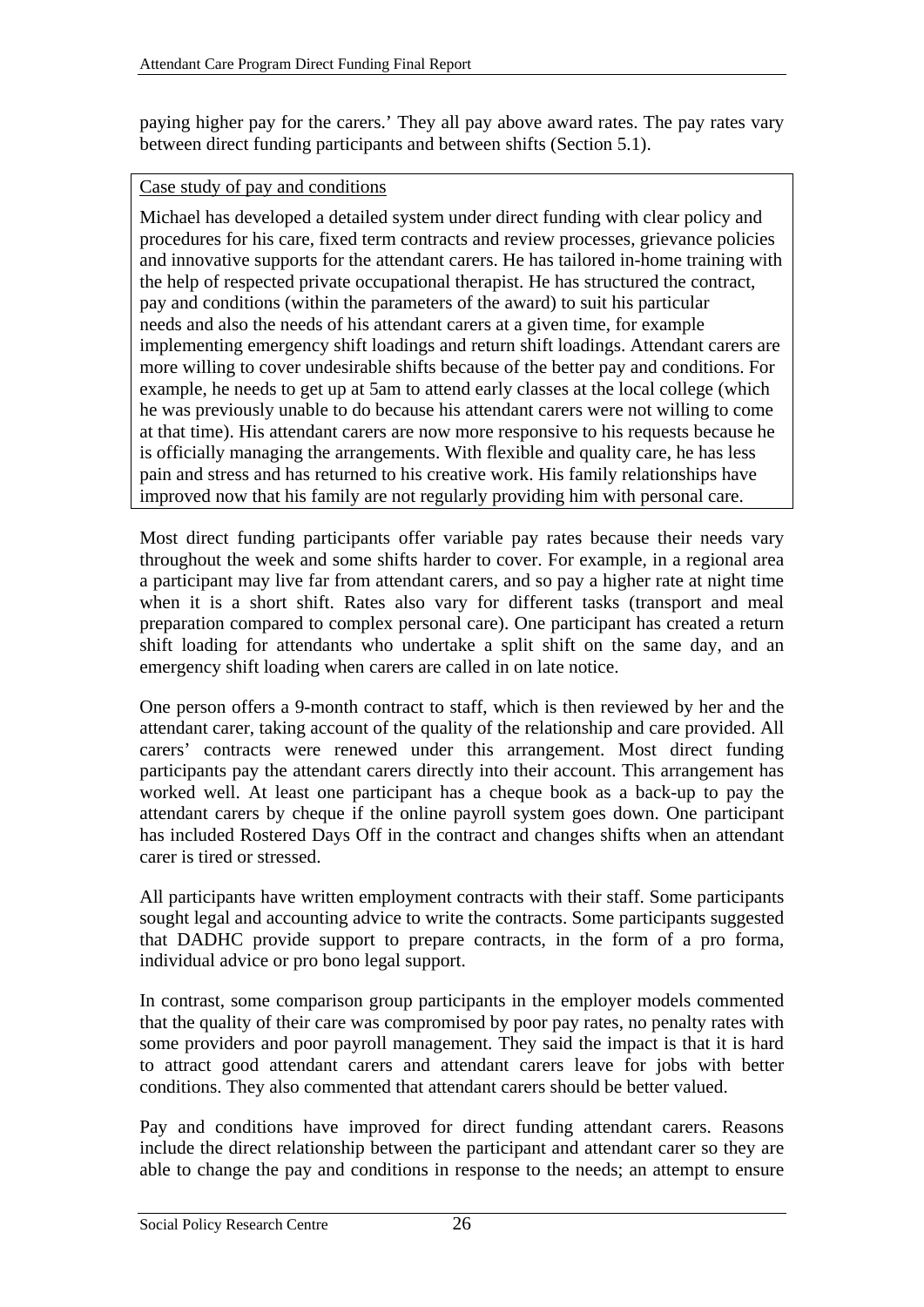<span id="page-36-0"></span>committed, reliable staff; competition for employment within the sector and with other employers who have better pay, longer and more convenient shifts; and lower overheads so they have more funds available for employment costs. These reasons are likely to continue to protect attendant carers against any potential vulnerability in their pay and conditions associated with a small employer.

## **Training and occupational health and safety**

All direct funding participants have developed information, training and occupational health and safety (OH&S) processes specific to their needs. The participants and attendant carers commented on the effectiveness of the new systems discussed below.

## *Information*

Each direct funding participant has created their own system of information and documentation that suits them and their attendant carers. Examples include a daily diary, routine checklist and log sheets. This is done in consultation with the attendant carers and can be reviewed easily and without delay, as had been previously experienced when using a service provider. Some participants reported that in the ACP employer model their experience was that these systems were unnecessarily rigid and unsystematic, such as unclear policy about client logbooks, including questions of where the information is stored, who has access to it and how it is used.

One participant has instituted paid staff meetings and finds this a valuable tool for information sharing, team building and problem solving, and directly leads to better care and happier attendant carers. An attendant carer noted the benefit of working directly for the participant is the development of a positive team approach, 'We can fill in for each other and provide a good routine for the client and a circle of support.'

## *Training*

Participants have implemented training options such as on the job training from the participant, other attendant carers and professionals; local training; and ACP provider training when relevant. Some direct funding participants continue to access general training available to other ACP clients when it is relevant and local. For example, OH&S training through HACC, and online resources, courses, manuals and guidelines through organisations such as Paraquad. Direct funding attendant carers access local, relevant training, such as first aid training and seminars, and training on specific health conditions and treatments (not impairment).

Other examples of training are paying senior attendant carers and community nurses and occupational therapists to conduct on the job training for new attendant carers and assessments as required. One direct funding participant pays a senior attendant carer an extra fee to conduct in-home training. This has a significant impact on the subsequent quality of care provided to the participant, including consistency and management of health needs, such as assisted coughing and pressure care. It also recognises the experience and competence of long-term attendant carers. One of the participants plans to develop and conduct personal attendant carer training for other attendant carers and clients in the future.

The quality of training has improved because it is more personalised to the needs of the participant and more relevant and accessible to the attendant carers. For example, rather than group training about managing a particular impairment, the participant can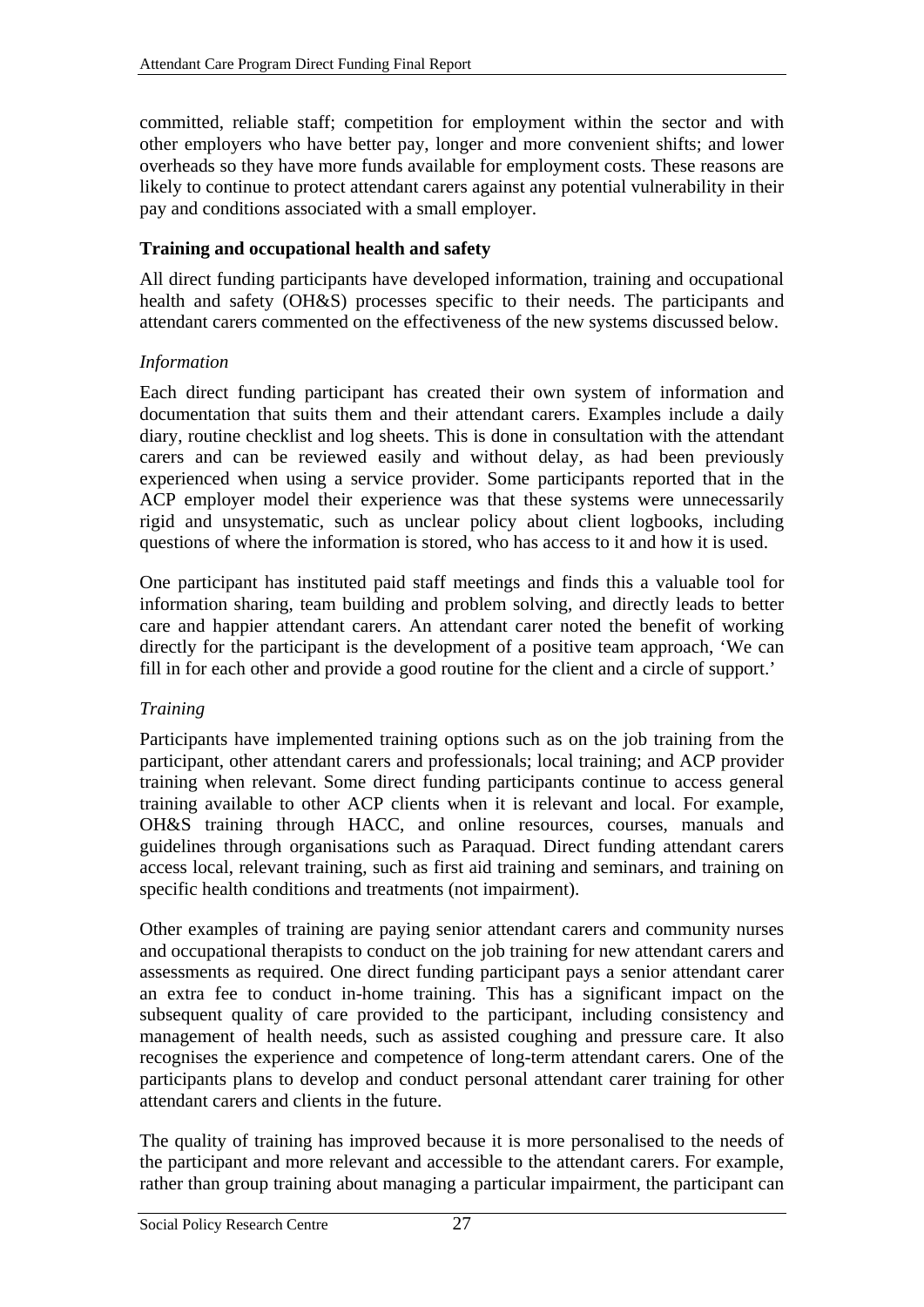organise training specific to their physical needs and preferences. An example is attendant carers attending the Cerebral Palsy Conference with the participant. Participants reported that training costs are also less than before the pilot because they are able to recruit experienced and qualified attendant carers and lower the staff turnover.

These approaches to training have improved the quality of care according to the participants and attendant carers. The attendant carers found the specific, local training useful, even though they were experienced carers. Training has become more efficient according to the participants, because it is customised to suit attendant carer and participant needs. This includes both specialist training by external organisations and on the job training by the participant and the other attendant carers. A family member reflected that providing paid training was a morale booster for the attendant carers. Another family member said that the personal approach to training made the quality of care better and based on individual needs.

## *Occupational health and safety*

The participants feel an increased responsibility to protect the safety of the attendant carers in direct funding. One said, 'I nag them to continue to be safe, if they forget or get slack.' Another has developed his own checklist of procedures. An attendant carer appreciates that the participant has improved the safety of the attendant carer and participant by investing in safety and first aid equipment.

Several participants use occupational therapists to conduct OH&S assessments of their home and personal care routines. One person has a stretching routine for the attendant carers. 'The carers said that it was the best and most relevant training they'd had because they were problem solving together.' The participants reported no instances of injuries or insurance claims during the pilot.

The service provider managers pointed to a risk of direct funding that the employment needs of the attendant carers might not be addressed, such as occupational health and safety. This did not appear to be the experience of the attendant carers in the pilot. A participant said,

> Quality and consistency of care has increased considerably because of better training, the carers are paid on time and there is direct communication … The carers respect me more because I am doing all this work [managing the care] and they appreciate it … They are more reliable, punctual and professional.

## *Comparison to ACP employer and cooperative models*

Some direct funding participants discussed problems with training and support before they entered the pilot, which the direct funding pilot has allowed them to address. In the past being in a regional location was a problem because the training is only available in the city meaning their attendant carers had to travel. Training was also inaccessible for some attendant carers and participants in terms of public transport access, and the times it was offered. Comparison participants commented that for many attendant carers it is their second job so the timing is impossible. In addition, they reported that some providers still require compulsory general training for people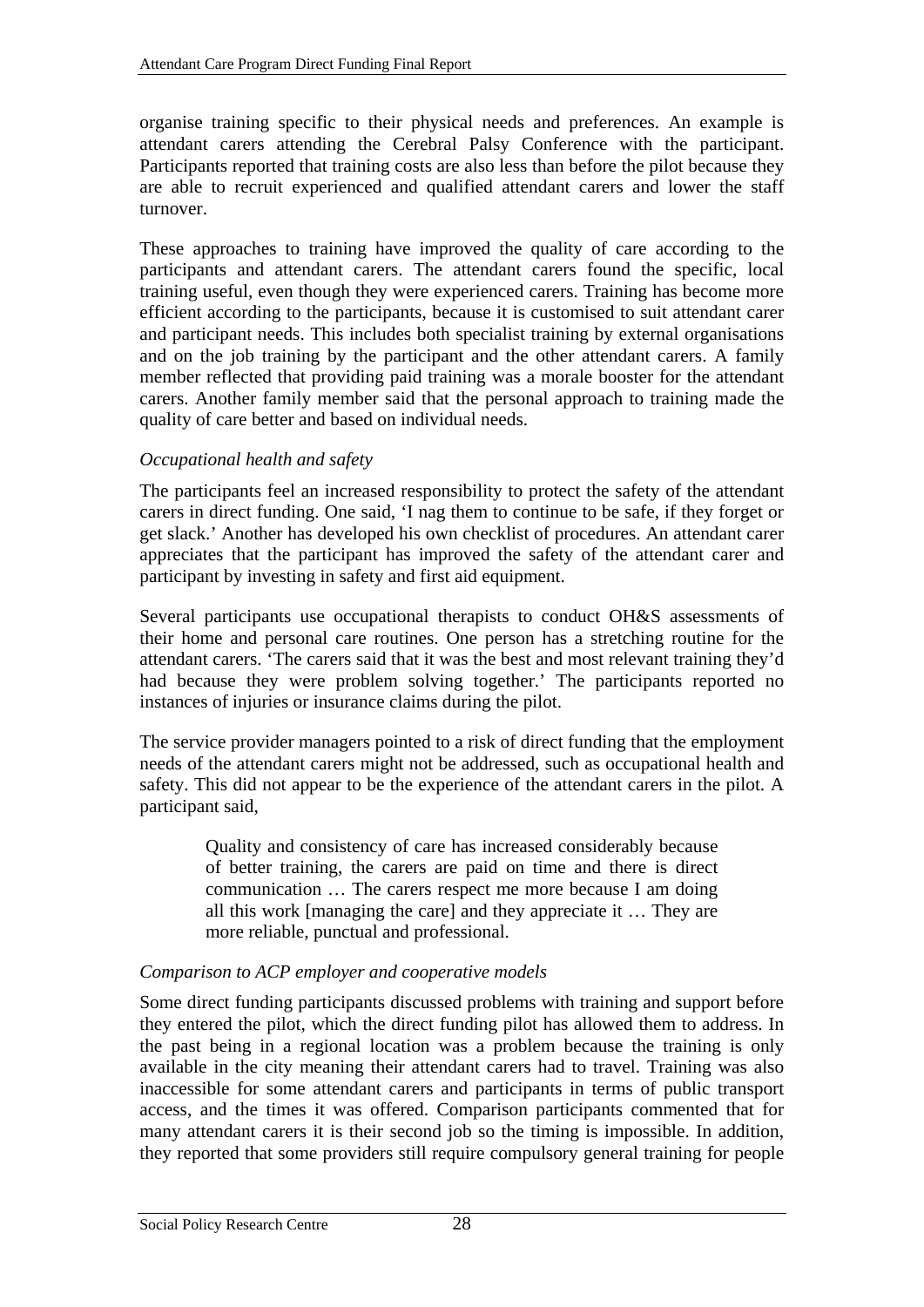<span id="page-38-0"></span>who have vast relevant experience, and have no flexible approach in delivering training.

Comparison group participants commented that ACP training should have a broader content than just OH&S, such as mental health, referral to other services and career development. Another issue raised was the lack of training on conditions other than spinal injury.

#### **Attendant carer satisfaction**

All direct funding participants report an increase in attendant carer satisfaction. They state that attendant carers are happier for reasons discussed above, including pay and conditions and the quality of the relationship. The arrangements remove the extra relationship with service provider so that communication is more direct. This has improved their relationship with the person for whom they care. It has meant that problems are easier and quicker to resolve, and processes are less complicated.

Interviews with attendant carers supported the participants' perceptions of their improved satisfaction now that their pay and conditions are settled. Many of the attendant carers have experienced increased pay and conditions in their new care arrangements. A participant quoted one of his attendant carers as saying, 'The only reason I'm working with you now is that you are on direct funding.' An attendant carer said her pay had increased and the employment relationship had substantially improved. In contrast, in her former relationship with the service provider, she had experienced poor rostering, low pay and a disrespectful attitude to her needs.

Another attendant carer who switched from a provider to direct funding expressed her frustration about the former employer, remarking that, 'They had been doing "bugger all" – not supporting the client or the carers … the government was paying a middleman to do an insufficient job.' In contrast, she said under the direct funding arrangements she feels well looked after and able to enhance the give-and-take type relationship with the participant. Another attendant carer said that the direct funding has had a positive impact on the client 'amazingly and improved everything' including enhancing flexibility of care so that work and social life is made easier. She said, '[I think] he feels in control of his life – why shouldn't he be the boss!' Another attendant carer said, 'It's an excellent program it would be mad to stop it'. An attendant carer acknowledged that the direct funding participant can feel more confident expecting his attendant carers to be committed and reliable, which is especially important when they are required to work from 5:30-7:30am each weekday to get him ready for work.

In relation to the management of the direct funding option, attendant carers reported that teething problems with the administration of the arrangements have been sorted out. They thought that if the option continued, new participants and their attendant carers would benefit from guidelines about how to manage direct funding. Uncertainty about the continuation of the direct funding option is affecting attendant carers; for example if they need to prove continuity of employment for home-loans or to plan for future security.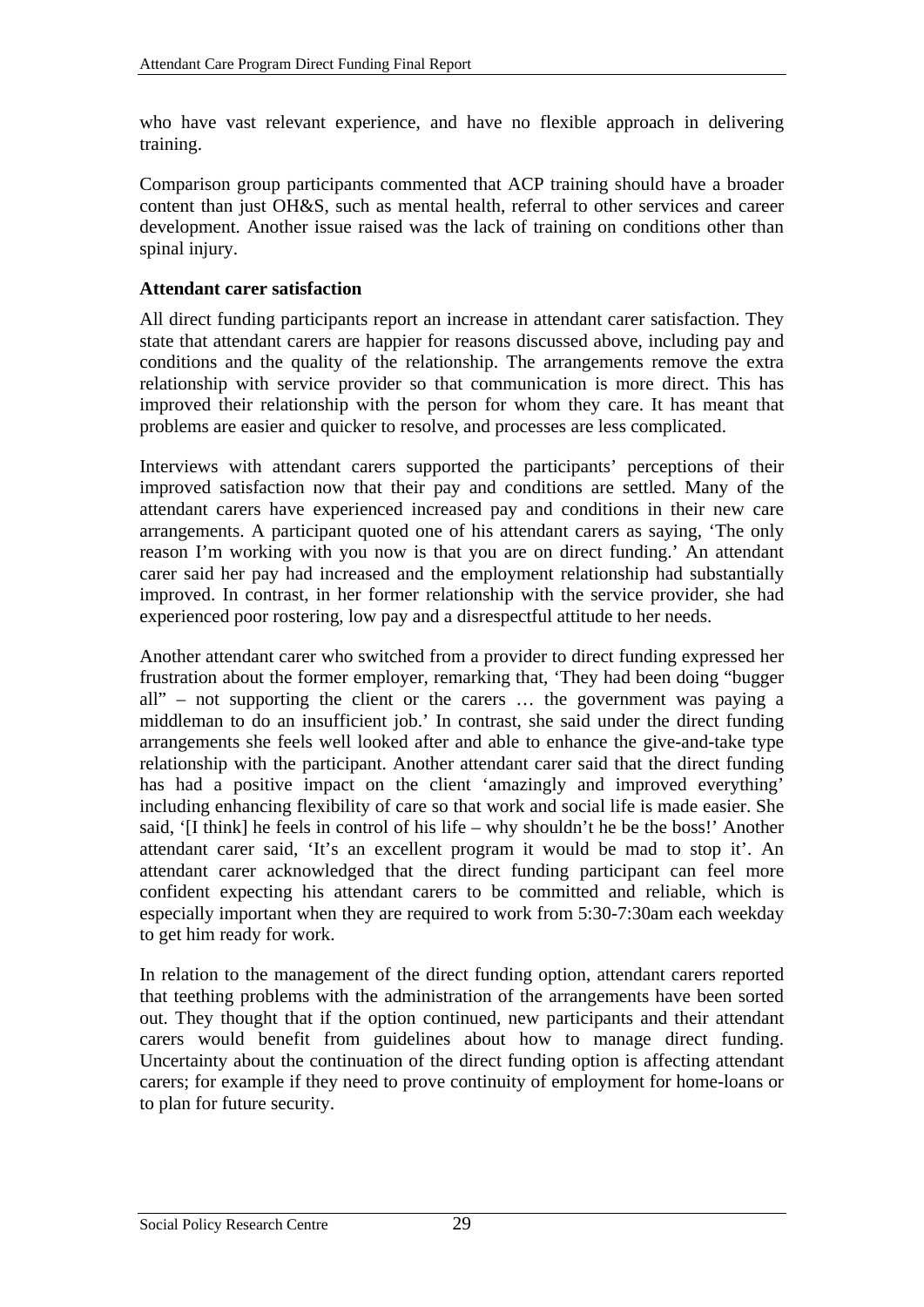#### <span id="page-39-0"></span>**Problem solving**

Problems between participants and attendant carers solved during the pilot included communication about pay rates, number of hours and pay periods. The attendant carers thought the participants should consult and decide the conditions prior to the direct funding employment relationship. They did not raise problems about tax, superannuation, insurance or OH&S.

Direct funding participants report that it is easier to sort out problems when less people are involved. One participant said, 'If there are problems, it is more direct, you are in control.' Another said, 'If I do the best by them [staff], they will in turn come to work with a smile and do their best for me, so its win-win.'

Some comparison participants in both ACP cooperative and employer models commented that they already have the benefits from good relations with their attendant carers without needing direct funding. Similarly, the service provider managers noted that helping clients and attendant carers to manage their relationship is one of the biggest reasons for clients changing between ACP service providers.

Some direct funding participants have a grievance procedure in the contracts with staff. One person has stated in the contract that, 'If our relationship breaks down then it may not be possible to continue the employment, given the extremely personal nature of the role.' Participants did not report any instances of dismissal.

#### <span id="page-39-1"></span>**3.5 Summary of Care Arrangements**

In summary, the reasons the participants chose to be in the pilot were to achieve the following goals:

- enhance independence, flexibility, reliability, customised training;
- improve control over life, hours, money and attendant carer conditions;
- achieve a direct relationship with attendant carers;
- avoid the complexity of the ACP employer model experienced by some people, such as rigid methods of managing care arrangements, recruitment, limited flexibility and control and cost inefficiencies; and
- extend the control and flexibility of the ACP cooperative model already experienced by participants who were using it.

Most ACP clients had not heard of direct funding. Before participating in the pilot, direct funding participants and other comparison ACP clients thought the risks might be in relation to liability, insurance, tax, OH&S, pensions and the scope of support; and financial and management responsibility.

The support received through ACP is similar in both groups. The direct funding participants experienced improved flexibility to change the content of the support and respond to specific needs eg. access to education, work and shopping. Like other ACP clients, they supplement the ACP formal care with support from family or friends and HACC.

They experience better quality of care than they had previously had because of the additional control they have over their choices of attendant carers, training, support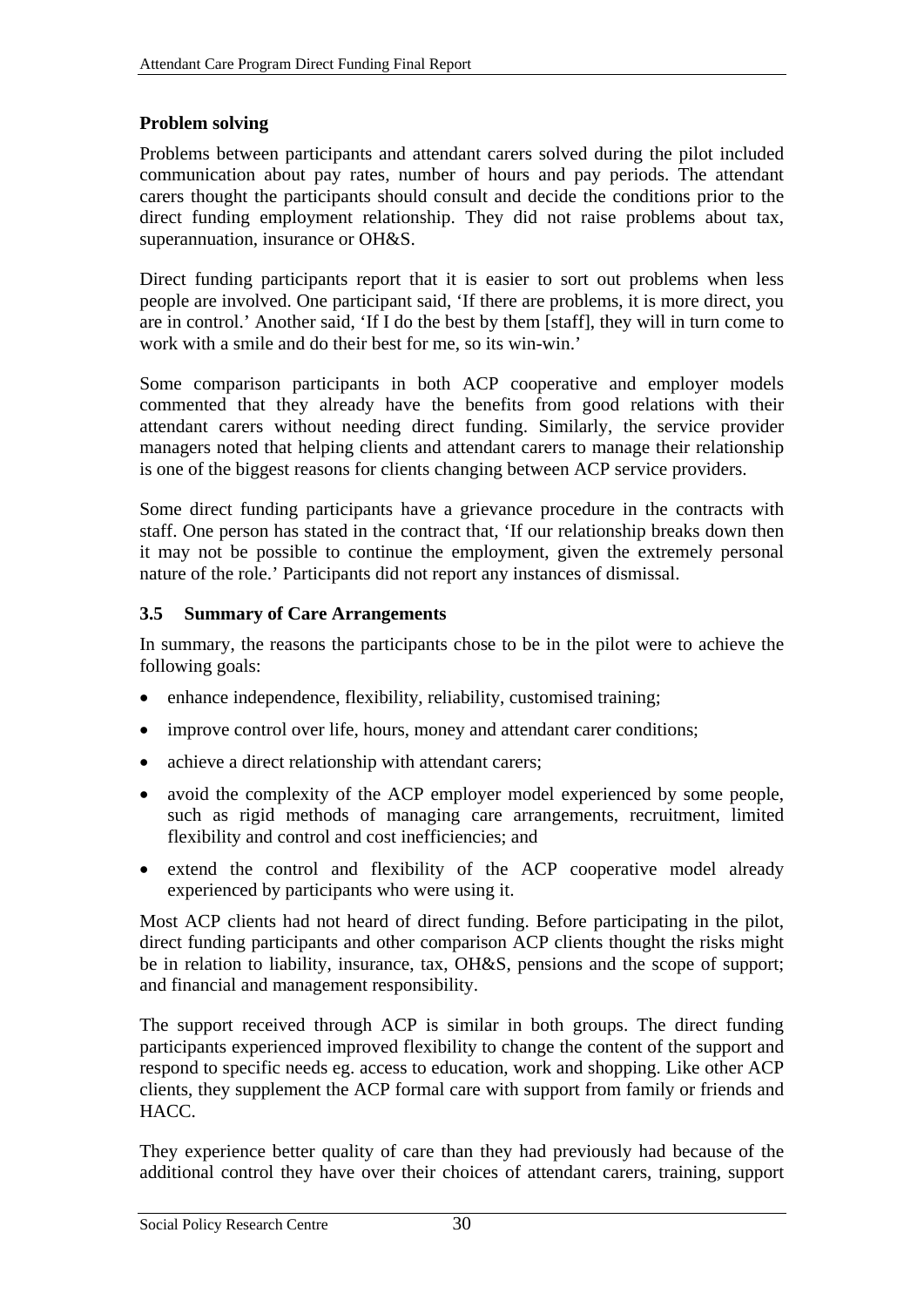and conditions. In relation to reliability, flexibility and choice, they experienced improvements relative to their past experience and relative other ACP clients (except people who had previously used the cooperative model). Examples are ability to change arrangements and receive short episodes of care. This control has a positive impact on informal care and participation arrangements. Most ACP cooperative model clients and some ACP employer model clients experience most of these benefits already. Many people with experience of the ACP employer model spoke of problems relating to quality and organisation. ACP employer model service providers could investigate how to change care arrangements so that other people can also achieve their quality of care goals.

Relationships with attendant carers improved because they have trust, commitment, a direct personal relationship and they can negotiate and resolve problems directly. They are more satisfied with their support, although some need more hours of care, which can be reassessed through ACP.

Management of attendant carers has improved in terms of conditions and satisfaction. Recruitment and retention has improved because they can offer better work conditions. Recruitment has been easier outside the cities. Some people still use backup from agencies. Unlike the ACP employer and cooperative models, they have the flexibility to increase pay rates and conditions and offer variable rates for shifts, tasks and bonuses for good service. The offer support, training and OH&S that is personalised to their support needs and the experience of the attendant carers. Some participants pay experienced carers to train others. The participants have a greater commitment to training and OH&S because of the consequences for their own care and employment responsibilities. Attendant carer satisfaction has increased because they have better pay and conditions and a direct relationship. Problem solving is more direct and immediate.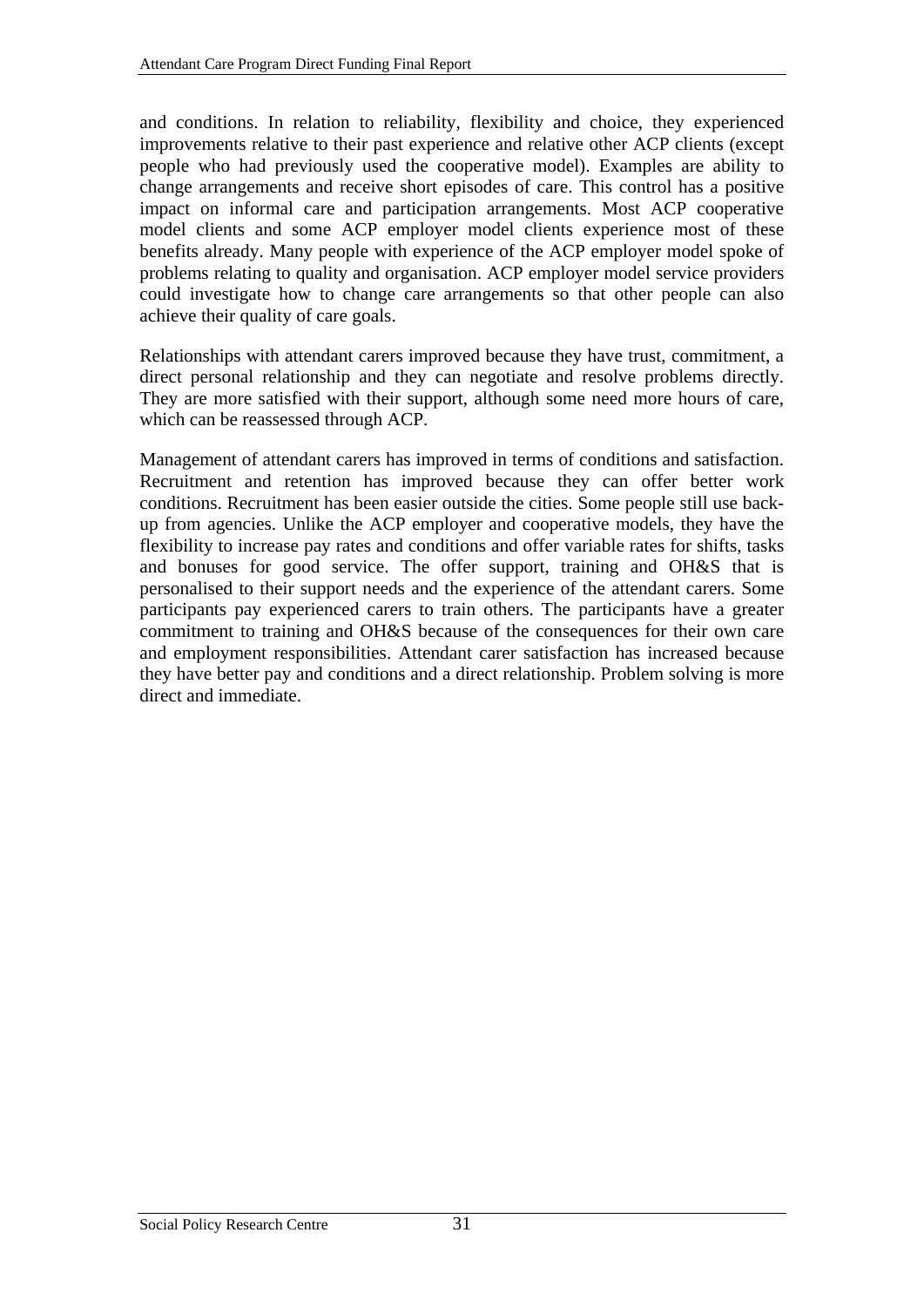# <span id="page-41-0"></span>**4 Governance**

Are appropriate and effective governance arrangements in place to support the establishment and ongoing development of the pilot?

The third aspect of the evaluation is to review whether appropriate and effective governance arrangements are in place to support the establishment, implementation and development of the direct funding option. Direct funding participants, attendant carers and government officials are satisfied with the governance arrangements. ACP service providers said the arrangements have not had an impact on their normal operations.

# **4.1 DADHC Support**

A DADHC senior policy official is responsible for establishing and implementing the pilot (approximately 10 hours per week). She is responsible for financial management monitoring and reporting. The policy official arranges teleconferences with all the participants to share information and is available to respond to questions as they arise.

The position is supported by DADHC managers and informed by the Department's Physical Disability Expert Advisory Group. Other parts of the Department were also consulted in the establishment process, such as for legal, human resource and taxation advice. Payment is managed through Businesslink, a NSW government agency responsible for financial payments.

All participants are satisfied with the support provided by DADHC, both with the communication with the policy official and the system support to respond to new questions. They noted improvements in the support process as the pilot has progressed, such as initial late payments to some participants. They find the internet forum and teleconferences useful. The internet forum might be improved through using a moderator, one participant noted. They suggested that these methods of communication could be supplemented with informal face to face meetings to share ideas and systems, perhaps in geographical areas.

# **4.2 Transition to Direct Funding**

Most participants experienced a smooth transition from the main ACP to the direct funding pilot. Some people had problems retrieving and transferring payment for accrued hours before they entered the pilot, where their ACP provider had not kept full records. DADHC is following this up more generally for all ACP models because some providers were failing in their record keeping. It was a reason some of the participants reported joining the pilot. They commented that if the pilot ends, questions about accrued funds will need to be similarly resolved.

Direct funding participants suggested exploring whether new participants needed an option for training and development on administrative responsibilities and managing attendant carers. They see this as a way for other people to take advantage of the lessons from direct funding pilot. One person suggested that DADHC could arrange mentors to help new participants transition from ACP to direct funding. Another suggested a training manual, templates of spreadsheets and examples of software used by participants.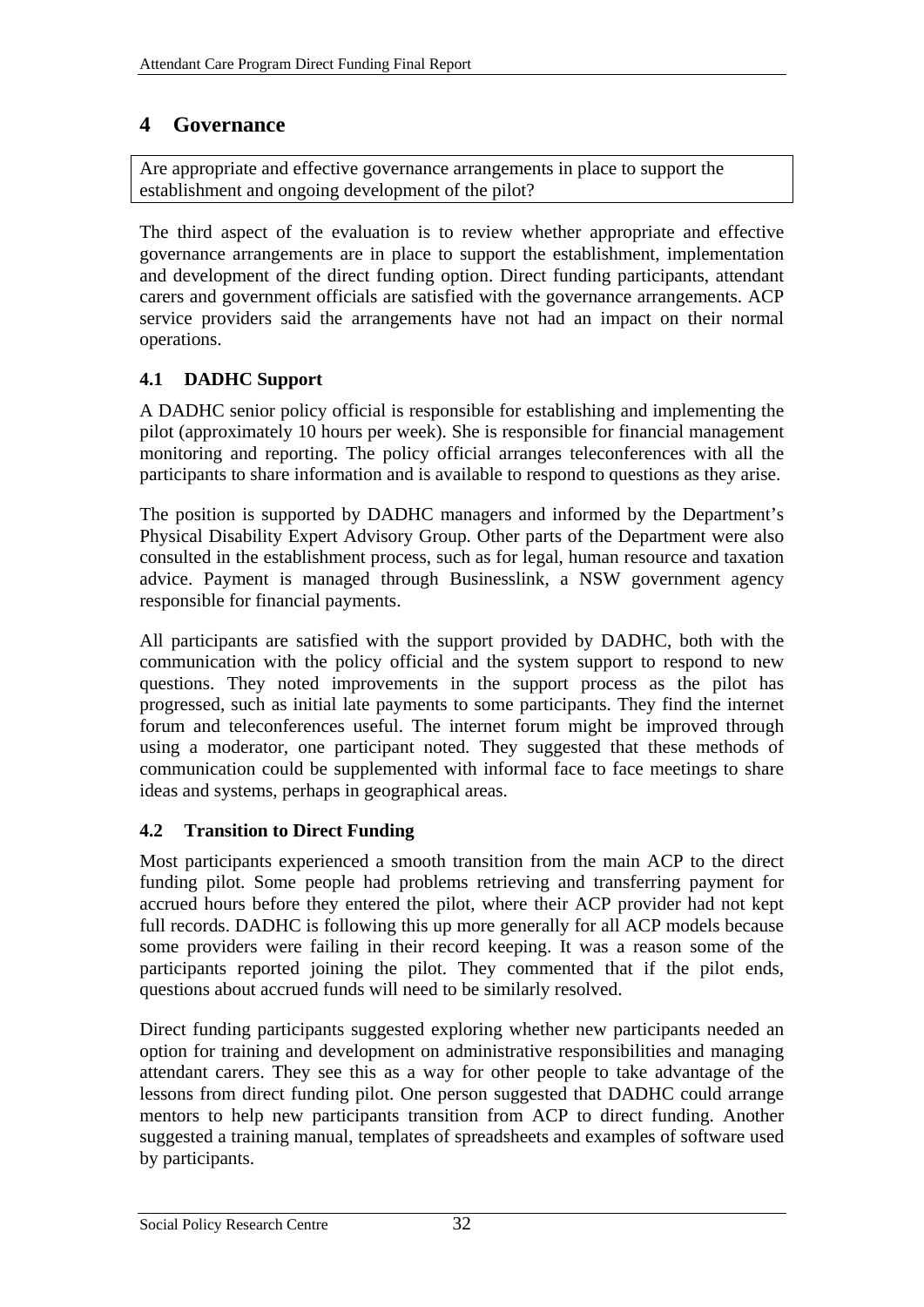<span id="page-42-0"></span>All direct funding participants offered support for further development of the direct funding of Attendant Care. They commented that DADHC will need to refine the process if the pilot or rollout continues. They are all willing to be involved in that feedback. For example, a teleconference could be arranged to review and share their experiences. They suggested that their contribution could include providing information to the Department, other participants and service providers, one person said, 'We need to be kept in the loop … to develop the program … it's a brand new way.' Another supported this by suggesting,

> It could be extended to other disabilities, to people who have support needs. I would like to see the trial extended and a manual developed, which would outline the procedures for implementing direct funding. I encourage others to manage their own care.

# **4.3 Implementation**

Most participants did not report ongoing difficulty with taxation, impact on government benefits and insurance, discussed below; and financial arrangements, such as pay rates and superannuation, once they established the appropriate systems (Section [5.1\)](#page-44-1).

Taxation and government benefit questions were resolved before the pilot was implemented, including:

- direct funding does not count as income for the purpose of taxable income or eligibility for income assistance and other forms of support, such as PADP;
- participants pay PAYG and superannuation for the attendant carer;
- participants are not businesses so they cannot claim the GST; and
- if participants paid family members a fee for administration (they cannot employ family members as attendant carers) this could affect the family members income eligibility for carers benefit.

One family member raised a problem that Commonwealth Carer Respite Centre did not recognise the participant as an ACP provider (only other agencies) and therefore would not broker respite hours to the participant's regular carers. The partner of the participant then had to cancel her planned break away. While it is correct that ACP direct funding clients are not providers, this should not affect access to respite services according to DADHC.

All participants have taken out insurance coverage as necessary for employment and caring responsibilities, for example, domestic workers compensation. All direct funding participants commented that the cost was reasonable (\$27.50 - \$80 per year) and easily arranged. They have established occupational health and safety systems (Section [3.4\)](#page-32-1).

The participants and DADHC have not resolved access to insurance for client injury. Some of the participants are not concerned because they feel they manage the risk. However, others were concerned enough to continue to seek an insurance option. None felt they should leave direct funding pilot if the question could not be resolved. The uninsured risk also applies in the ACP cooperative model.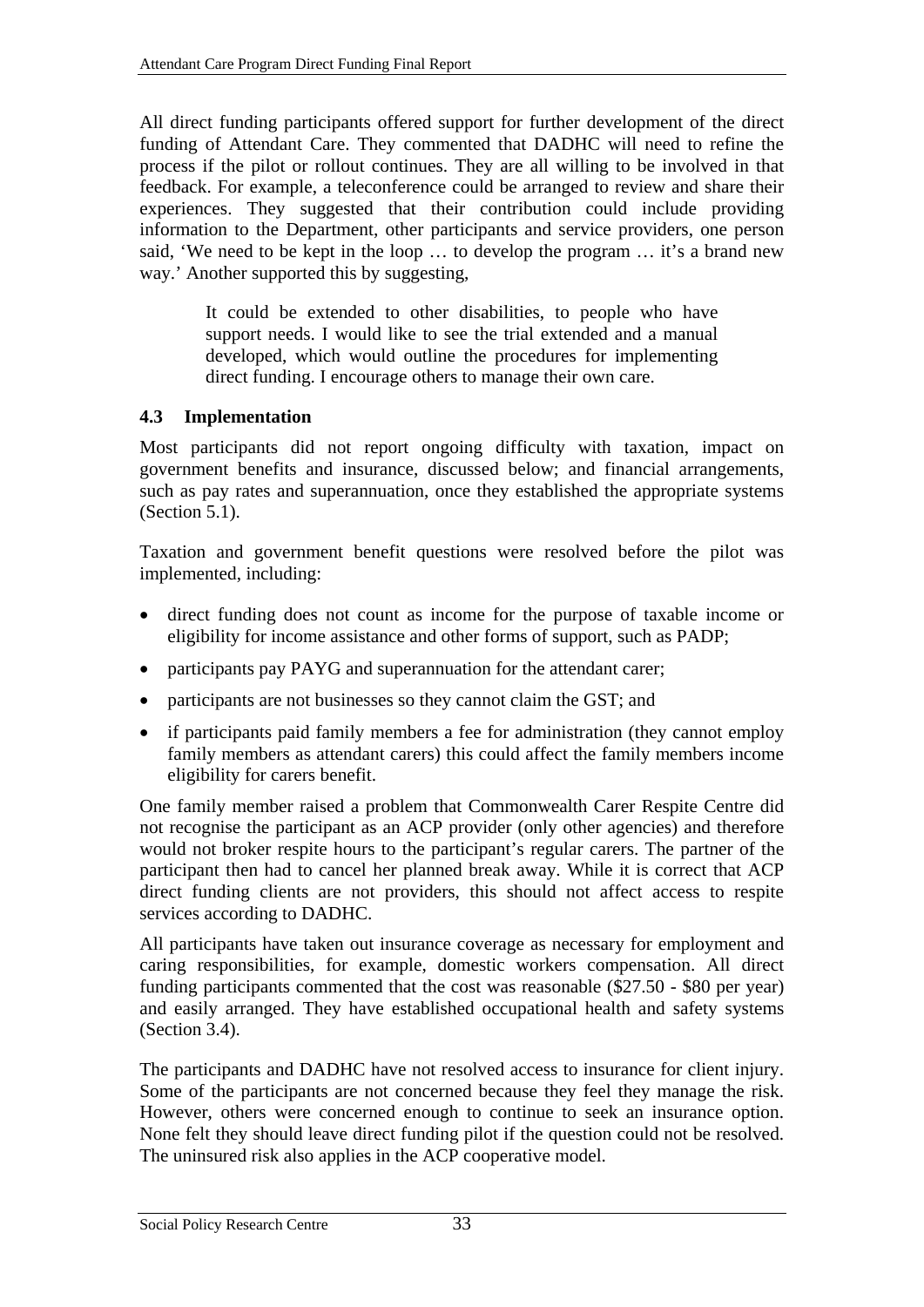#### <span id="page-43-0"></span>**4.4 Accountability Requirements**

Participants signed a funding agreement with the Department, equivalent to agreements with ACP service providers. Accountability is required through monthly and annual reporting from the participants. Reports include expenditure, payment and hours of care in the form of electronic and documentary evidence. This enables DADHC to analyse management of funds, hours and cost variation per participant. It also facilitates advice to participants to improve risk management of hours and finances. Some participants experienced difficulty aligning the monthly report with fortnightly attendant carer pay but these problems are resolved. One participant has changed to weekly pay to attendant carers to overcome this problem.

By the final interview, participants reflected that the reporting process had become more efficient. For example, for one participant, the attendant carers enter the daily hours and the participant enters them into the reporting form each week.

They suggested that once people are established in direct funding that they reduce to less frequent reporting, such as 3 or 6-monthly. The officials concurred with this suggestion after people have a trial period on the model to assess the risks for the participant and the government in terms of adequately managing the use and cost of support hours. Financial management and accountability are discussed further in Section [5](#page-44-2).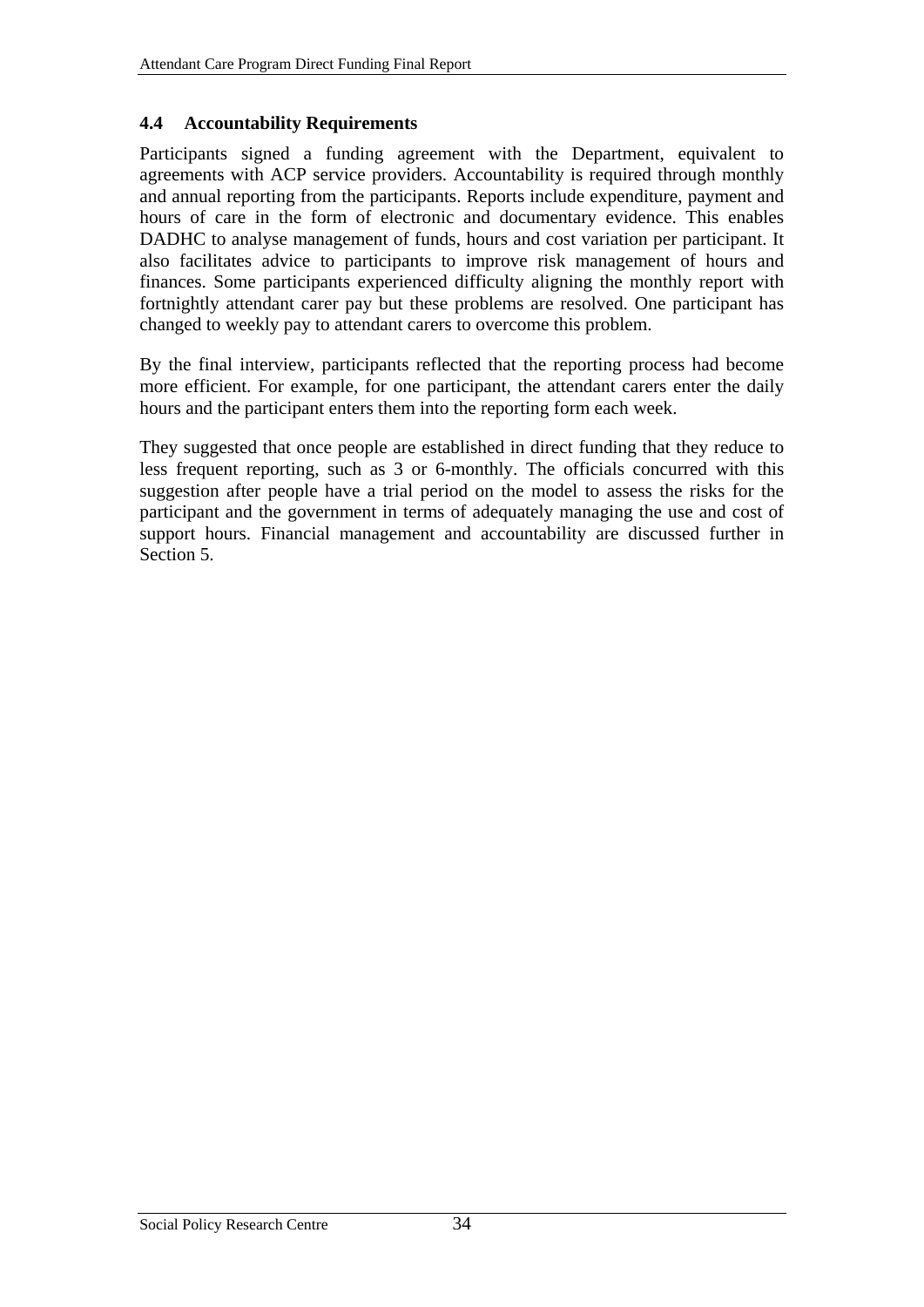# <span id="page-44-2"></span><span id="page-44-0"></span>**5 Effective Use of Resources**

Does direct funding provide an effective and efficient use of resources compared to existing arrangements?

The final evaluation question is whether direct funding provides an effective and efficient use of resources compared to existing arrangements. From the perspective of the ten participants, attendant carers and government officials it is cost effective because quality of care and participant outcomes are better within the same cost or less cost for most participants. In this section, the financial arrangements and the participants' experiences are analysed against the financial management data and discussed relative to the other ACP models. The cost and outcomes are summarised using cost effectiveness analysis.

# <span id="page-44-1"></span>**5.1 Participants' Financial Arrangements**

Participants are responsible for managing both the attendant carer employment costs and all other financial costs associated with employment, caring and accountability to government for how they use the funds. During the pilot, they managed their financial obligations responsibly and within the intention of the program. These arrangements are discussed below in terms of funding, administrative arrangements, attendant carer pay rates and managing support hours.

# **Funding**

The annual grant is calculated and managed in the same way as payments to ACP service providers in terms of assessed number of hours by cost per hour:

- the number of approved ACP hours, up to 34 hours plus one emergency hour per week, annualised. Hours are calculated based on a DADHC assessment when they enter ACP and reassessed as required; by
- \$37.92 per hour in 2006/07 (\$39.17 in 2007/08).

Funding from the Department is paid prospectively into the participant's bank account each calendar month  $(1/12)$  of the annual grant). In addition, some participants received establishment funds on an as needs basis for software and office related expenses, as available in all ACP options (maximum \$968 for 4/10 participants). Some people already had business and care equipment so they did not have additional set up costs. They reported that the establishment funding was an important consideration for the people who used it.

Participants are satisfied with the funding arrangements from DADHC, after the delay in the first payments was resolved. They did not experience any payment problems in the second half of the pilot. Initially, they raised questions about what the funding could cover, for example hiring a hoist for travel, repairing a hoist, ironing, gardening and carers expenses when travelling. They said specific questions like this are sorted out by referring to the ACP Guidelines or by DADHC resolving questions as they arise.

## **Administration**

The participants have a range of methods for administering the funds ([Table 5.1\)](#page-45-1). Half the participants do it themselves, but two have changed from self-administration to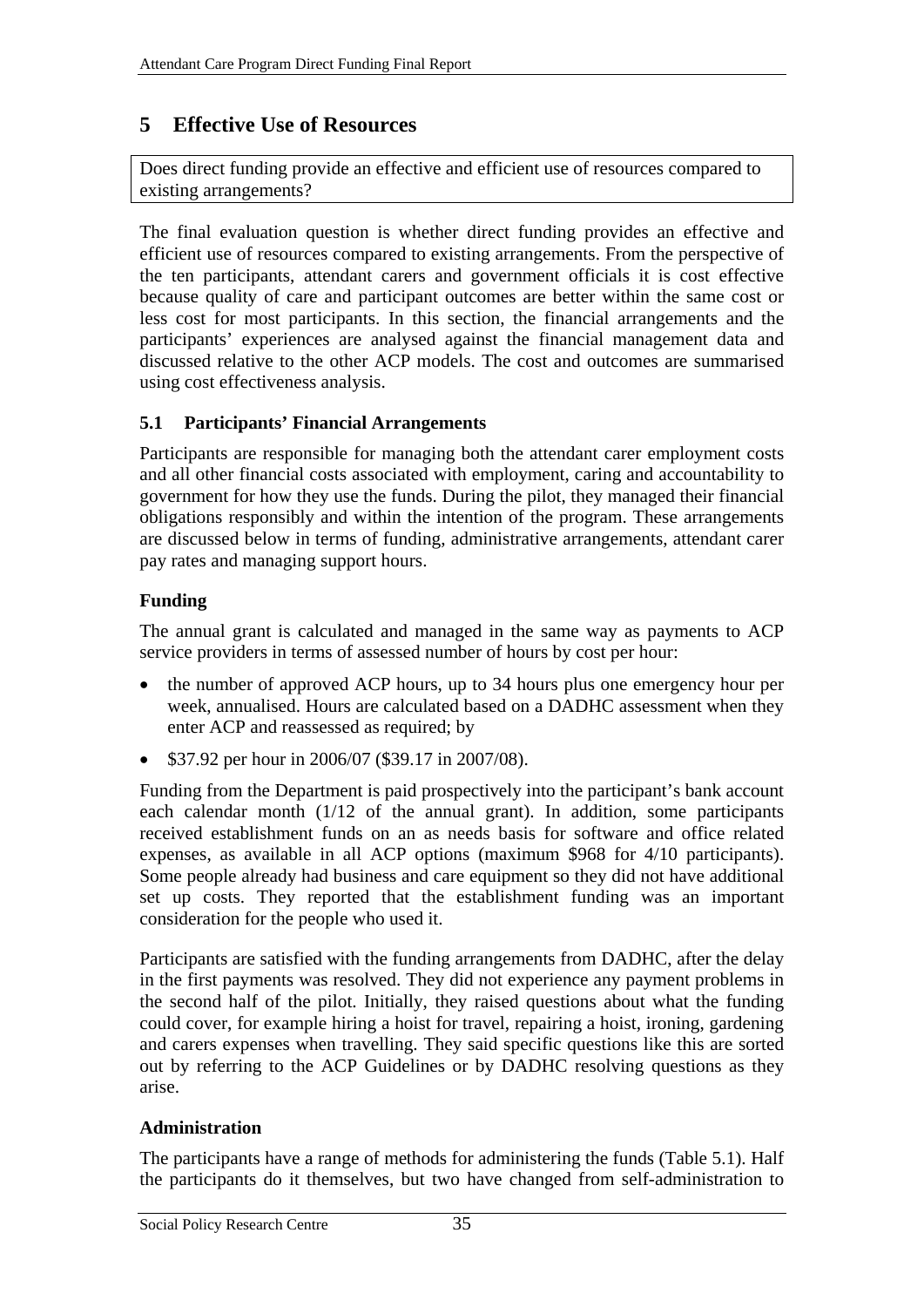<span id="page-45-0"></span>contracting to a bookkeeping company because it was too time consuming. One has a bookkeeper check his records each month. Another had initial support from an accountant but she did not need ongoing advice after the systems were established. Two pay a family member for administrative support; for one family member it was a new skill.

|                                        | Number of participants |
|----------------------------------------|------------------------|
| Self administration eg. MYOB*          |                        |
| Contracted to bookkeeping company      | Δ                      |
| Contracted to ACP provider             |                        |
| Note: *Mind Your Own Business software |                        |

## <span id="page-45-1"></span>**Table 5.1: Direct Funding Administration**

In most cases, the impact of these arrangements is that administrative costs are lower than other ACP models ([Table 5.2](#page-46-1) and [Table 5.3\)](#page-47-1). However, as discussed below, costs other than gross attendant carer pay are very high for some contracted administration (up to 28 per cent of total costs).

Most participants took several months to establish systems. By the last evaluation interview, they had become efficient and are satisfied with their management systems. One participant takes two hours per fortnight for payroll. A family member said, 'Direct funding saves time and bother, faxing and phoning the agency could take days for a response.' Another mentioned that it takes extra time but it was worthwhile because of the improved quality of care.

For the people who self-administer direct funding, when asked how they would make alternative management arrangements, for example if they were sick, they said they would pass the responsibility to a trusted family member or friend (paid or unpaid) or contract the administration. Several had trained a partner or friend for back-up, because it would be a conflict for attendant carers to be responsible for their own administration. One participant has documented the policies and procedures so that it can be handed to someone to manage if she is unwell. One person said he would leave direct funding and return to the cooperative model if he became unwell.

## **Attendant carer pay rates and administrative costs**

The largest costs are attendant carer employment costs (average 89 per cent of total costs, [Table 5.2](#page-46-1); average gross pay 83 per cent of total costs, [Table 5.3\)](#page-47-1). Direct funding attendant carer pay rates range from \$24.00 to \$27.50 (annualised average \$27.07; range \$22.43-31.60; [Table 5.2\)](#page-46-1). These pay rates are higher than the rates paid in the ACP employer and cooperative models (approximately \$19.80-23.80). Some people pay more for nights or weekends (eg. \$32.50), split shifts and bonuses (also Section [3.4](#page-32-1)). Split shift allowances are important for attendant carer travel costs. Two people reduced the pay rate to have more funding in reserve, either before or during the pilot. Others increased it from \$21.50 and \$23.80 to \$24 and \$25 after they had saved funds. Some people pay a fixed day rate when they travel. Bonuses are '… to increase commitment, motivate and give the carers are reason to assist more.'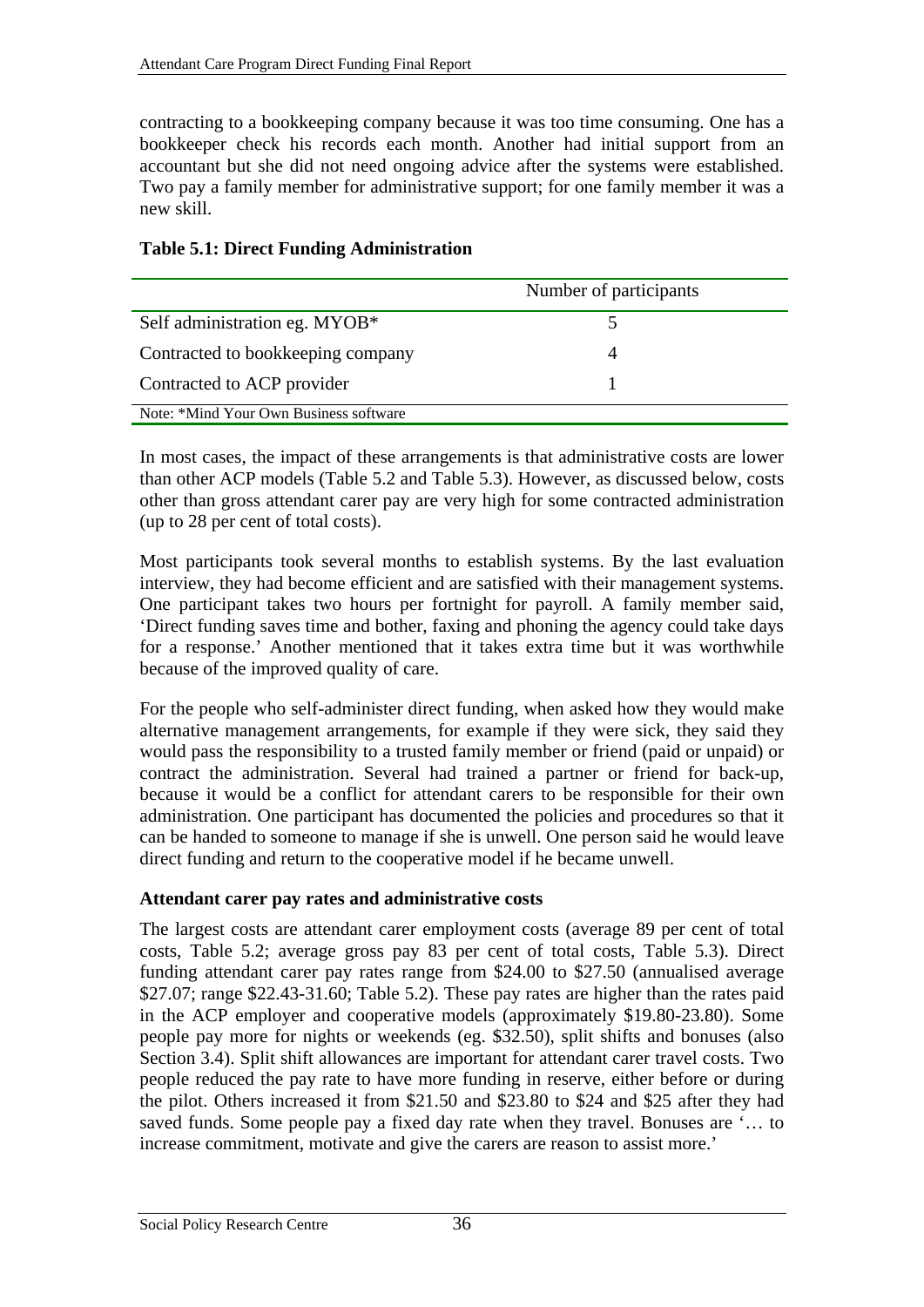<span id="page-46-1"></span>

|                                                                    | Hours |                  |        | Cost \$            |       | Cost per hour \$ | Per cent of<br>ongoing costs |                    |
|--------------------------------------------------------------------|-------|------------------|--------|--------------------|-------|------------------|------------------------------|--------------------|
|                                                                    | Mean  | Range            | Mean   | Range              | Mean  | Range            | Mean                         | Range              |
| Hours funded p.a.                                                  | 1789  | 1720-<br>1825    | 67,820 | 65,249-<br>69,240  | 37.92 |                  |                              |                    |
| Saved hours prior direct<br>funding <sup>2</sup>                   | 16    | $0 - 63$         |        |                    |       |                  |                              |                    |
| Hours used (total costs)<br>p.a.                                   | 1802  | 1685-<br>2145    | 50,143 | 38,361-<br>65,081  | 36.36 | 32.80-<br>39.73  | 100                          | 100                |
| Attendant carer costs <sup>3</sup>                                 |       |                  |        |                    | 32.48 | 28.82-<br>38.23  | 89.31                        | 78.12-<br>97.76    |
| Administrative costs                                               |       |                  |        |                    | 3.88  | $0.88 -$<br>8.17 | 10.69                        | $2.24 -$<br>21.88  |
| Attendant carer average<br>gross hourly rate <sup>4</sup>          |       |                  |        |                    | 27.07 | 22.43-<br>31.60  | 83.07                        | $73.31 -$<br>95.63 |
| Establishment funds/costs                                          |       |                  | 2,212  | $0-7,066$          |       |                  |                              |                    |
| Annualised unspent funds<br>after cost of saved hours <sup>2</sup> | (21)  | $(253)$ -<br>102 | 18,709 | $2,145-$<br>31,215 |       |                  |                              |                    |
| Actual unspent funds after<br>cost of saved hours <sup>2</sup>     |       |                  | 1,989  | $(340)$ -<br>6,200 |       |                  |                              |                    |

#### <span id="page-46-0"></span>**Table 5.2: Financial Management to July 2007 (annualised)**

Source: DADHC financial records

Notes: 1. Actual funding and costs from Nov 06-Feb 07 to June 07

2. Up to 50 saved hours can be carried forward to the following financial year

3. Salary plus on-costs (salary, PAYG tax, superannuation, workers compensation insurance, leave provisions, agency contractors, transport allowance)

4. Gross (salary plus tax) see [Table 5.3](#page-47-1) for details

Some direct funding participants commented that they have reduced the difference between the hourly funds paid to them by DADHC and the amount paid to attendant carers, compared to service providers,

> DADHC paid the agency [\$37.92] for every hour of my care, and the [attendant] carers were paid \$19.80. I couldn't see what they were doing with the rest of the money. With direct funding I can make better use of … *my* funding!

Administrative costs include accountancy and payroll, postage, bank fees, insurance, stationery, telecommunications and training, fuel, computer equipment and software, books, office furniture and equipment, staff support (training and meetings), workers safety equipment), OH&S report, advertising and recruitment. Under the ACP cooperative and employer models, clients incur overhead costs that they cannot recover, such as telephone costs for arranging carers, which they can now reclaim.

Administrative costs average 11 per cent of ongoing costs (range 2-22 per cent, [Table](#page-46-1)  [5.2](#page-46-1)). With an alternative definition of total costs less gross salaries, other costs average 17 per cent (range 4-27 per cent, [Table 5.3\)](#page-47-1). Data about the administrative cost of ACP employer and cooperative models are not available. The direct funding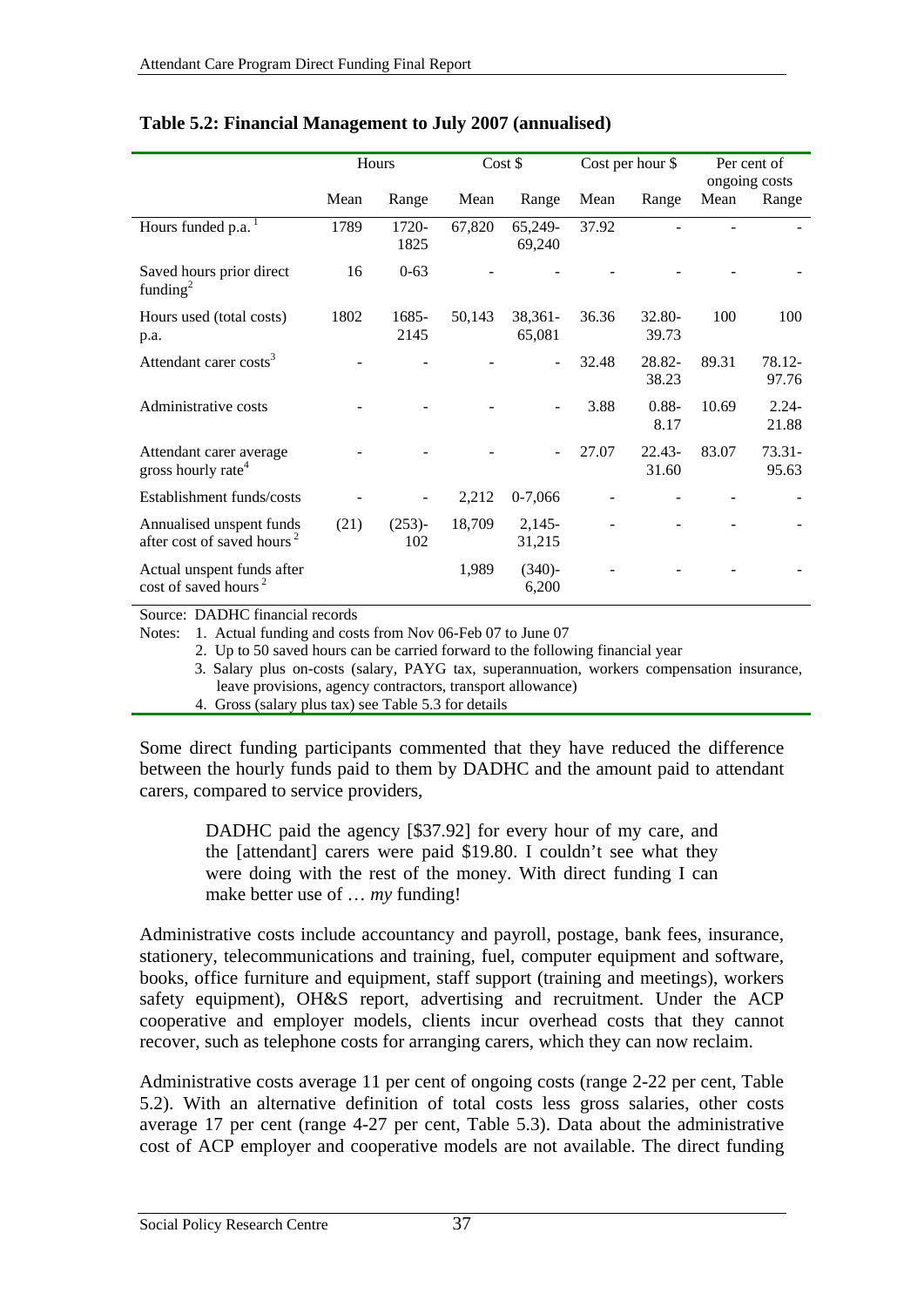<span id="page-47-0"></span>administrative cost average is similar to DADHC expectations for other programs (10 per cent), however two people had an administrative cost 15 per cent or more.

<span id="page-47-1"></span>

|         | Per cent of total costs                 |       |                | Average hourly cost $(\$)$ |       |                     |  |  |  |
|---------|-----------------------------------------|-------|----------------|----------------------------|-------|---------------------|--|--|--|
|         | Carer gross pay* Other costs            |       | Attendant      | Attendant carer & Total    |       | Balance from        |  |  |  |
|         |                                         |       | carer pay rate | agency pay rate*           | cost  | funding $(\$37.92)$ |  |  |  |
|         | 87.04                                   | 12.96 | 27.81          | 28.55                      | 32.80 | 5.12                |  |  |  |
|         | 87.25                                   | 12.75 | 28.78          | 28.78                      | 32.98 | 4.94                |  |  |  |
|         | 83.74                                   | 16.26 | 22.43          | 29.20                      | 34.87 | 3.05                |  |  |  |
|         | 73.40                                   | 26.60 | 26.07          | 26.07                      | 35.52 | 2.40                |  |  |  |
|         | 84.80                                   | 15.20 | 28.32          | 30.54                      | 36.02 | 1.90                |  |  |  |
|         | 71.80                                   | 28.20 | 26.79          | 26.79                      | 37.31 | 0.61                |  |  |  |
|         | 73.31                                   | 26.69 | 25.66          | 27.36                      | 37.33 | 0.59                |  |  |  |
|         | 95.63                                   | 4.37  | 28.00          | 36.26                      | 37.92 | 0.00                |  |  |  |
|         | 94.15                                   | 5.85  | 25.28          | 36.82                      | 39.11 | $-1.19$             |  |  |  |
|         | 79.54                                   | 20.46 | 31.60          | 31.60                      | 39.73 | $-1.81$             |  |  |  |
| Average | 83.07                                   | 16.93 | 27.07          | 30.20                      | 36.36 | 1.56                |  |  |  |
|         | Note: * includes agency and contractors |       |                |                            |       |                     |  |  |  |

| Table 5.3: Attendant Carer Gross Pay Compared to Total Costs and Funding, |  |  |  |
|---------------------------------------------------------------------------|--|--|--|
| per Participant                                                           |  |  |  |

When calculated as total annualised hourly rates, costs were less than funding for most participants (8/10) but slightly greater for two participants ([Table 5.3](#page-47-1)). People with the highest cost surplus had high attendant carer pay rates (average over \$28 per hour) and mid-range other costs (12-16 per cent of total costs). People with deficits or breakeven costs had either high pay rates (over \$30 per hour) or high other costs (20- 28 per cent). For two of these participants, the very high pay rates were due to high use of agency staff. DADHC budget management is not affected by participants' different hourly pay rates and other costs because the annual grant is fixed on basis of assessed hours needed and reconciled against hours used at the end of the financial year.

Participants identified that they are experiencing more efficient use of resources. For example, they are able to pay differential rates for less convenient hours; shift hours to meet their changing needs; and minimise administrative costs. Most participants report that usual monthly costs for attendant carers and expenses are less than payments, which they can then save for unexpected costs or care. They have flexibility to use additional resources to improve the quality of care, such as specific training, staff bonuses, infrastructure and consumable equipment, such as slip-on wet shoe covers.

## **Managing support hours**

DADHC's end of financial year reconciliation of hours and funds in the direct funding pilot is the same as grants management with ACP service providers. DADHC reconciles hours funded and used against funds granted and expended. Most people (8/10) were in surplus or broke even in the cost of the number of hours used at the end of the financial year [\(Table 5.4\)](#page-48-1).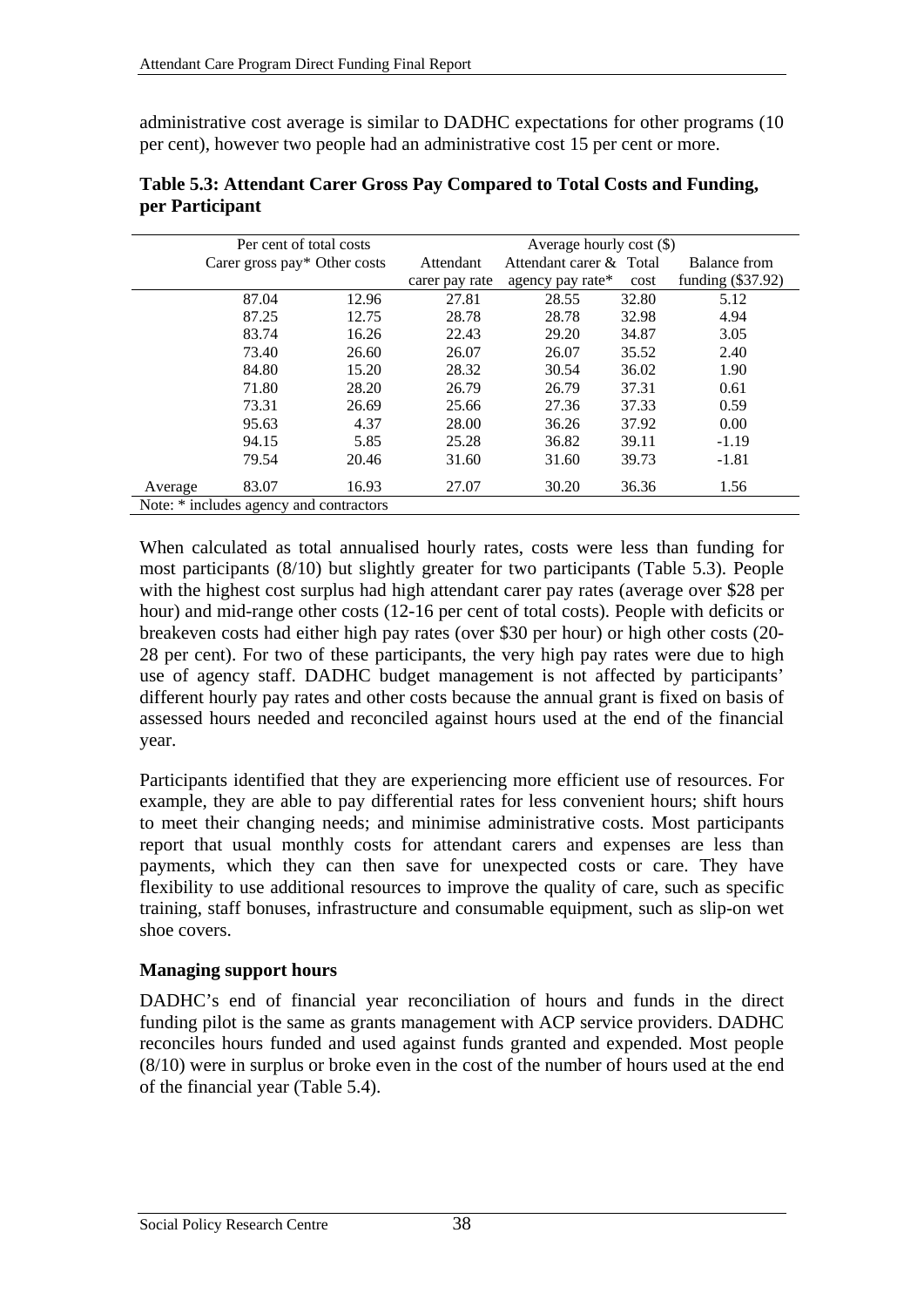<span id="page-48-1"></span>

|                                                                       | Funding $(\$)$ | Total expenditure $\&$<br>commitments (\$) | Balance of<br>hours in pilot | Saved hours* | Surplus/deficit<br>(\$) |  |
|-----------------------------------------------------------------------|----------------|--------------------------------------------|------------------------------|--------------|-------------------------|--|
|                                                                       | 41,712         | 33,554                                     | 53                           | 50           | 6,199                   |  |
|                                                                       | 40,638         | 32,931                                     | 73                           | 50           | 5,748                   |  |
|                                                                       | 44.947         | 40,531                                     | 224                          | 50           | 2,457                   |  |
|                                                                       | 40,369         | 36,723                                     | 85                           | 50           | 1,687                   |  |
|                                                                       | 45,157         | 42,226                                     | 33                           | 33           | 1,638                   |  |
|                                                                       | 44,818         | 43,362                                     | $-15$                        | 0            | 1,455                   |  |
|                                                                       | 39,334         | 37,550                                     | $-24$                        | 46           |                         |  |
|                                                                       | 27,902         | 27,901                                     | -6                           | $\theta$     |                         |  |
|                                                                       | 31,497         | 31,517                                     | -9                           | 0            | $-20$                   |  |
|                                                                       | 45,128         | 45,519                                     | 21                           | 0            | $-390$                  |  |
| Average                                                               | \$40,150       | \$37,182                                   | 44                           | 28           | \$1878                  |  |
| Note: *Balance in pilot reconciled against saved hours from pre-pilot |                |                                            |                              |              |                         |  |

<span id="page-48-0"></span>

Surplus funds from unused funds and excess hours (50 hours can be carried forward) are deducted from the participants' grant in the following financial year. All participants had managed their accounts sufficiently to absorb the reconciliation and did not have negative feedback about the process. The proportion of recouped surplus funds (5 per cent of total grants – \$19,189) is similar to the other ACP models (4 per cent).

Although four participants broke even or had a small deficit (less than \$400), it was only a small adjustment to future payments or forfeiting surplus hours. All participants and DADHC managed the risk of overspending through the monthly reporting process.

In addition, most people (6/10) saved hours to carry forward into the following year (average 28 hours). Some people were very conservative in their use of hours so as to manage their budget. This resulted in them sacrificing some hours because a maximum of 50 hours can be carried forward. One person said that carrying forward more than 50 hours should be considered so as to meet future needs related to illness.

During the pilot, participants are not able to receive more hours of care if their hourly total cost is lower than the funding level. Presumably, an effect of this restriction and the end of year reconciliation process is that some participants manage funds to spend excess funding on higher payments to attendant carers or administrative costs rather than returning it to DADHC.

The participants reported that they manage their hours and budget by averaging between months. One person averages 32 hours most weeks so that he can accrue hours for other months. Other people use this same strategy. Another person juggles the number of hours each week according to his needs. His priority is to stay in budget and cover the shifts. Direct funding participants said are unclear how to access the emergency care hours.

The success of the pilot in managing support hours and finances indicates that the Department could examine the option of allowing participants to purchase additional care with savings from their financial management. Additional care could be in the form of additional support or emergency hours; expenses such as transport or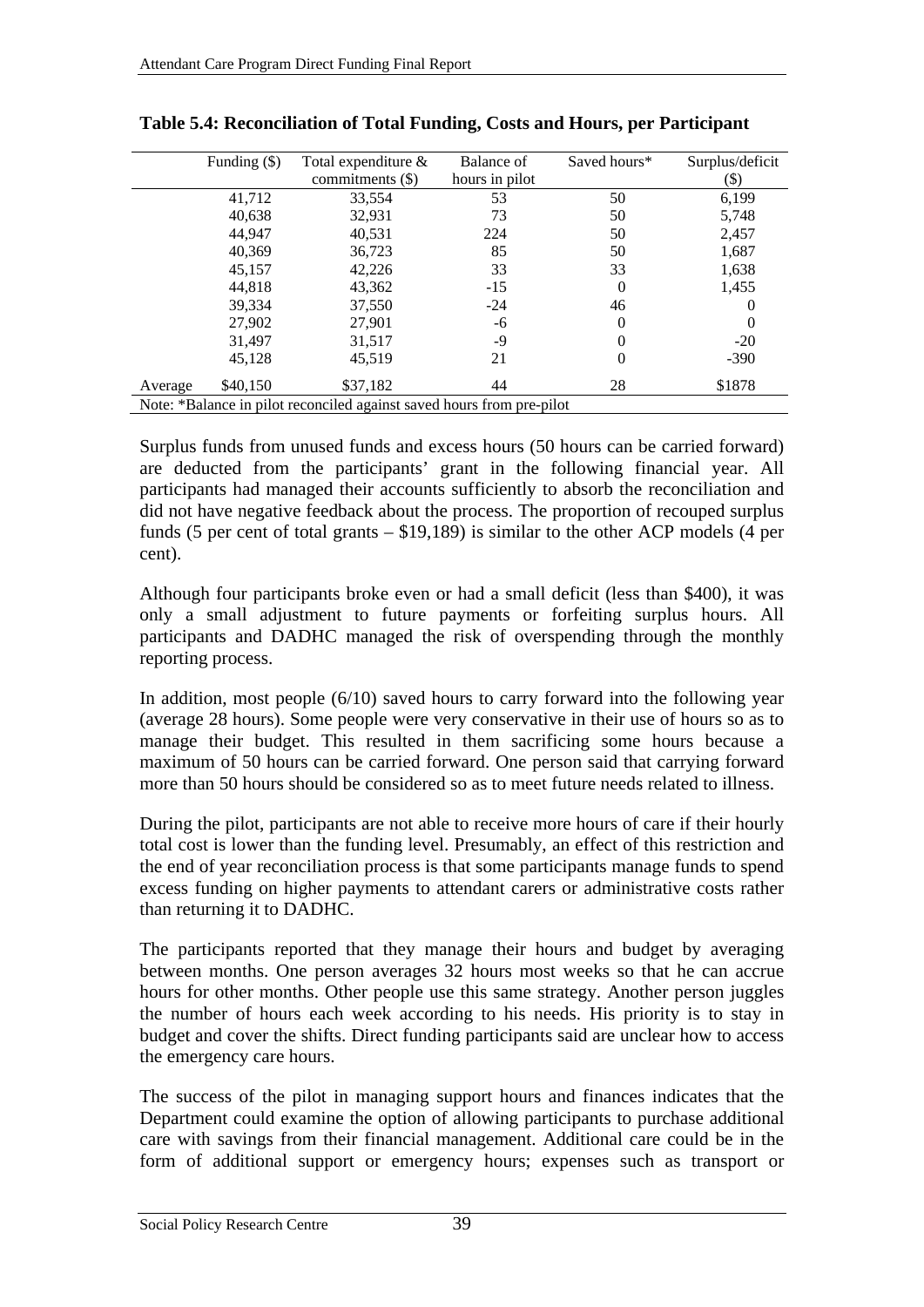<span id="page-49-0"></span>equipment; or management expenses to improve quality such as professional assessments, specialist training for attendant carers and other employee benefits.

#### **5.2 Cost Effectiveness**

Cost effectiveness analysis provides information about the value added by ACP direct funding. It examines the cost to government of direct funding compared to ACP existing arrangements. The cost of the program per participant is calculated and the change in outcomes per participant is examined. The purpose of the analysis is to derive implications and recommendations for future funding options.

## **Costs of ACP direct funding**

Annual costs to DADHC of the direct funding pilot are presented in [Table 5.5](#page-49-1). Other costs to participants, attendant carers and family members were not available. The estimate of recurrent program costs per participant per year is approximately \$70,000 plus any future Businesslink charge for grant payments to clients (not charged during the pilot). The cost includes the policy official time plus the funding grant.

|                                                                   |                                               | Pilot cost                                                | Ongoing cost | Per person $(10)$ |  |  |  |  |
|-------------------------------------------------------------------|-----------------------------------------------|-----------------------------------------------------------|--------------|-------------------|--|--|--|--|
| Program manager                                                   |                                               | N/A                                                       | N/A          | N/A               |  |  |  |  |
| Program officer                                                   | 10 hours per week                             | 21,679                                                    | 21,679       | 2,168             |  |  |  |  |
| Annual grant                                                      | Assessed hours x<br>hourly rate               | 678,200                                                   | 678,200      | 67,820            |  |  |  |  |
| Participant<br>establishment costs                                | As required                                   | 22,119                                                    |              |                   |  |  |  |  |
| Costs specific to direct funding pilot                            |                                               |                                                           |              |                   |  |  |  |  |
| Establishment costs                                               |                                               | Advice from DADHC<br>staff and external<br>advisory group |              |                   |  |  |  |  |
| <b>Businesslink</b>                                               | Mechanism to pay<br>grants to<br>participants | No charge                                                 | N/A          | N/A               |  |  |  |  |
| <b>Evaluation cost</b>                                            | Commissioned                                  | 77,000                                                    |              |                   |  |  |  |  |
| Total                                                             |                                               |                                                           |              | \$69,988          |  |  |  |  |
| Source: DADHC financial records<br>Note:<br>$N/A$ – not available |                                               |                                                           |              |                   |  |  |  |  |

#### <span id="page-49-1"></span>**Table 5.5: Annual Costs of Pilot (\$)**

Comparison costs to the other ACP models are not available. The costs are likely to be similar because the cost components are the same: program manager and program officers to support the program; internal and external advice; annual grants for each ACP client based on assessed hours by hourly rate; one-off payments to clients as required; process to pay grants internal to DADHC for payment to service providers or external to DADHC (Businesslink) for payment to clients under direct funding.

## **Benefits of ACP direct funding**

Outcomes discussed in Section [2.2](#page-13-1) were assessed with three comparisons: people in the ACP direct funding pilot with other ACP clients; change over time for the ACP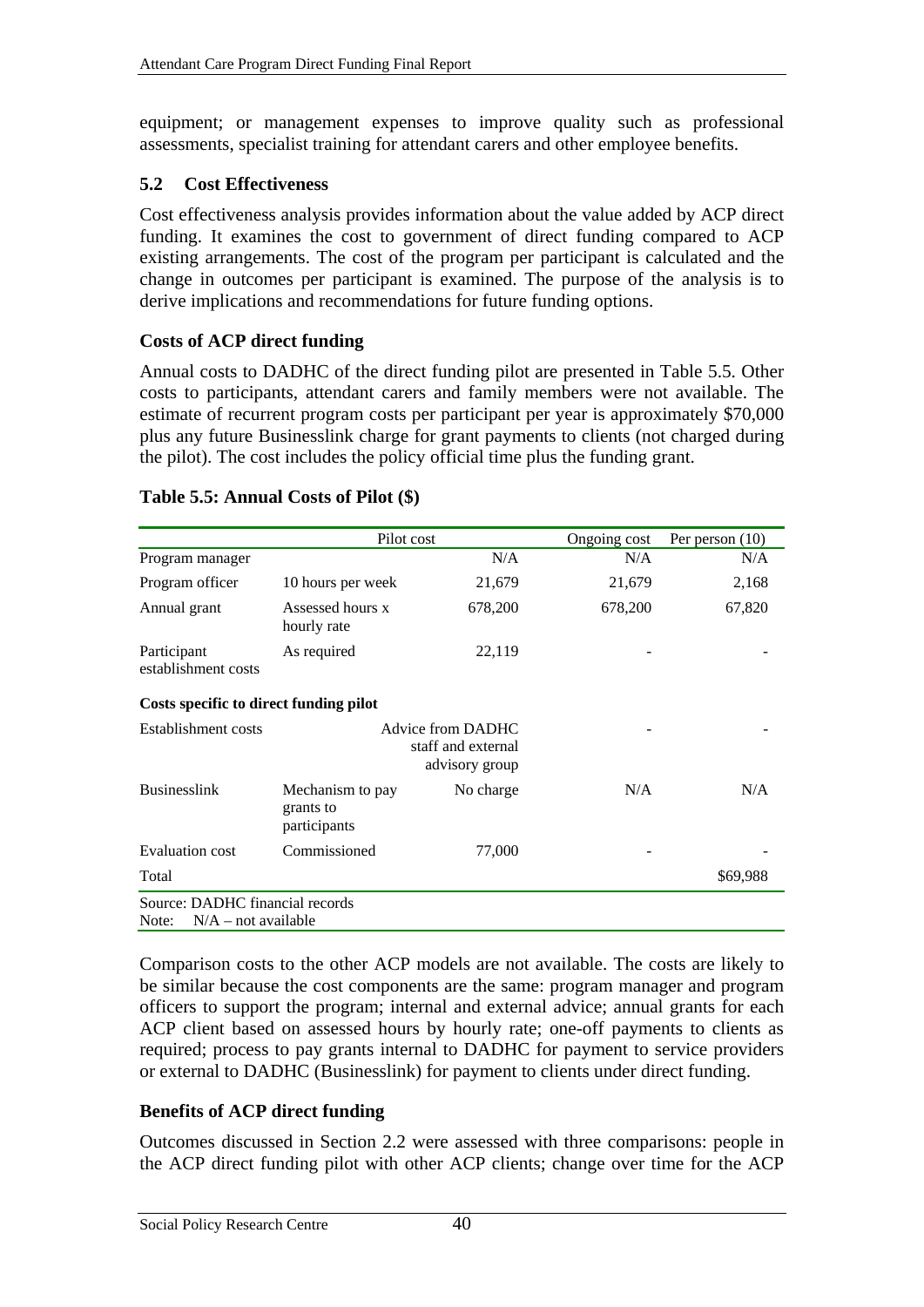<span id="page-50-0"></span>direct funding participants; and direct funding participants compared to the general population. Qualitative and quantitative measures were used. On average, improvements were measured in all outcomes – health and wellbeing, confidence and self-esteem, family relationships and community, social and economic participation ([Table 5.6](#page-50-1)).

<span id="page-50-1"></span>

| Outcome                                                                                                                                                                                                                                  | Explanation                                                                                | Direct funding |                         |         | Comparison                   | Average comparative outcome                                                                                                                                                                                                                                                                                            |
|------------------------------------------------------------------------------------------------------------------------------------------------------------------------------------------------------------------------------------------|--------------------------------------------------------------------------------------------|----------------|-------------------------|---------|------------------------------|------------------------------------------------------------------------------------------------------------------------------------------------------------------------------------------------------------------------------------------------------------------------------------------------------------------------|
|                                                                                                                                                                                                                                          |                                                                                            |                | <b>Baseline Follow-</b> |         | <b>ACP</b> Normative         |                                                                                                                                                                                                                                                                                                                        |
|                                                                                                                                                                                                                                          |                                                                                            |                | up                      | clients |                              |                                                                                                                                                                                                                                                                                                                        |
| Personal<br>wellbeing                                                                                                                                                                                                                    | Personal<br>Wellbeing Index<br>$(PWI)^{1}$                                                 | 83             | 86                      | 71      | 75                           | Higher average personal wellbeing than<br>other ACP clients, other Australian adult<br>population norms                                                                                                                                                                                                                |
| Confidence,<br>self esteem                                                                                                                                                                                                               | Interviews                                                                                 |                |                         |         | $\overline{\phantom{0}}$     | Return to a sense of control and managing<br>own life, maximises independence, choice<br>and activities                                                                                                                                                                                                                |
|                                                                                                                                                                                                                                          | Physical health Responded<br>excellent, very<br>good to ABS<br>general health <sup>2</sup> | 60%            | 80%                     | 27%     | 56%                          | Better physical health than other ACP<br>clients, similar to the general population.                                                                                                                                                                                                                                   |
|                                                                                                                                                                                                                                          | Satisfaction with<br>physical health<br>$(0-100)$                                          | 76             | 81                      | 67      | $\blacksquare$               | Higher average satisfaction with physical<br>health than other ACP clients;<br>improvements in pain and physical risk<br>management.                                                                                                                                                                                   |
|                                                                                                                                                                                                                                          | Satisfaction with<br>mental health (0-<br>100)                                             | 93             | 90                      | 77      | ÷,                           | Higher average satisfaction with mental<br>health than other ACP clients (and more<br>satisfied with mental than physical health)                                                                                                                                                                                      |
| Personal<br>relationships                                                                                                                                                                                                                | Satisfaction<br>personal<br>relationships<br>(PWI)                                         | 87             | 88*                     | 69      | 80                           | Higher average satisfaction with personal<br>relationships than other ACP clients, other<br>Australian adult population norms and<br>satisfaction increased during the pilot                                                                                                                                           |
|                                                                                                                                                                                                                                          | Family and<br>friends active in<br>their lives                                             | 100%           | 100%                    | 77%     | $\blacksquare$               | All have active social networks; improved<br>family relationships; control in home -<br>impact on partner and children; less<br>pressure on family; more quality social<br>time with family; improved friendships<br>because greater flexibility.                                                                      |
| Participation                                                                                                                                                                                                                            | Proportion work 100%<br>(paid or<br>voluntary), study<br>or retired                        |                | 100%                    | 62%     | $\qquad \qquad \blacksquare$ | All work or are active in their community;<br>some have improved their work or study<br>participation; Better prior socioeconomic<br>position than the comparison clients,<br>Some comparison group clients thought<br>direct funding could help them improve<br>their participation through better control<br>of care |
|                                                                                                                                                                                                                                          | Feeling part of the<br>community (PWI)                                                     | 83             | 84                      | 72      | 71                           | Higher average satisfaction with feeling<br>part of community than other ACP clients<br>and general population.                                                                                                                                                                                                        |
| Notes: <sup>1.</sup> Personal Wellbeing Index (PWI). Scale 0-100 where 0=completely unsatisfied, 100=completely<br>satisfied (IWG 2005)<br>* Baseline and follow-up measures are significantly different at 10% Chi-Square. No other PWI |                                                                                            |                |                         |         |                              |                                                                                                                                                                                                                                                                                                                        |

**Table 5.6: Comparative Participant Outcomes during Pilot** 

domains significantly changed between baseline and follow-up. 2 ABS 2006.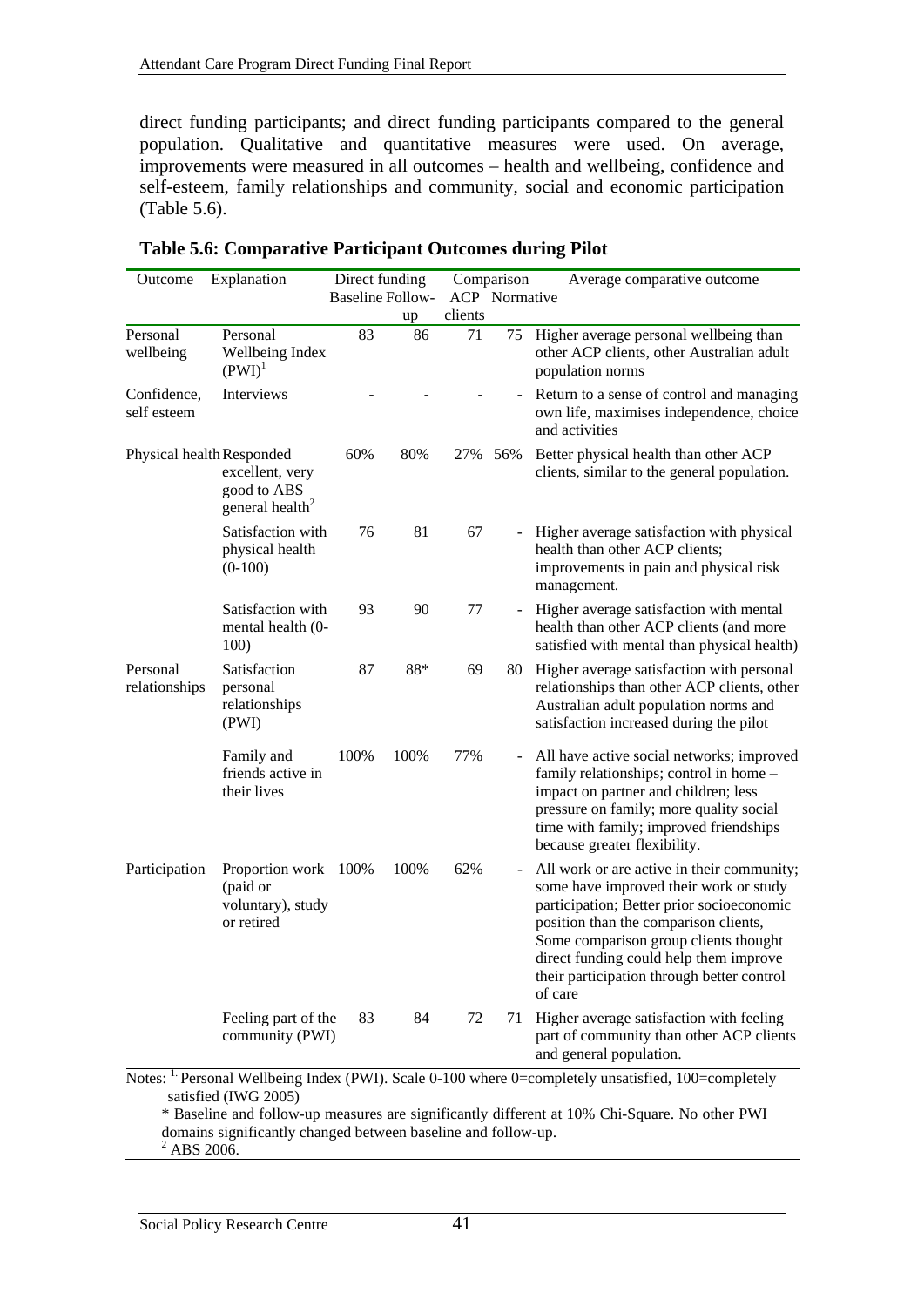<span id="page-51-0"></span>The data have several limitations to be considered when interpreting the results: the sample is very small (10); the first measure was collected up to 6 months after the participants had started in the pilot, so direct funding could already have improved the baseline measure; and the profile of the direct funding participants is different to the ACP employer and cooperative model clients in terms of age, sex and socioeconomic status, which are likely to have affected the outcomes.

#### **Summary of cost effectiveness**

The evaluation shows positive outcomes on all measures; positive changes to care arrangements; and an effective governance structure from the Department. Direct funding complements other ACP options. The cost to DADHC of ACP direct funding is similar to ACP employer and cooperative models. All participants managed their funds close to budget, some returning a surplus, which on average was similar to that of the main program (surplus 5 per cent of total grants). Participants who were highly cost efficient in managing their funds paid mid-range attendant carer pay rates (average over \$28 per hour) and mid-range other costs (12-16 per cent of total costs). The measured outcomes were comparative improvements in health and wellbeing, confidence and self-esteem, family relationships and community, social and economic participation.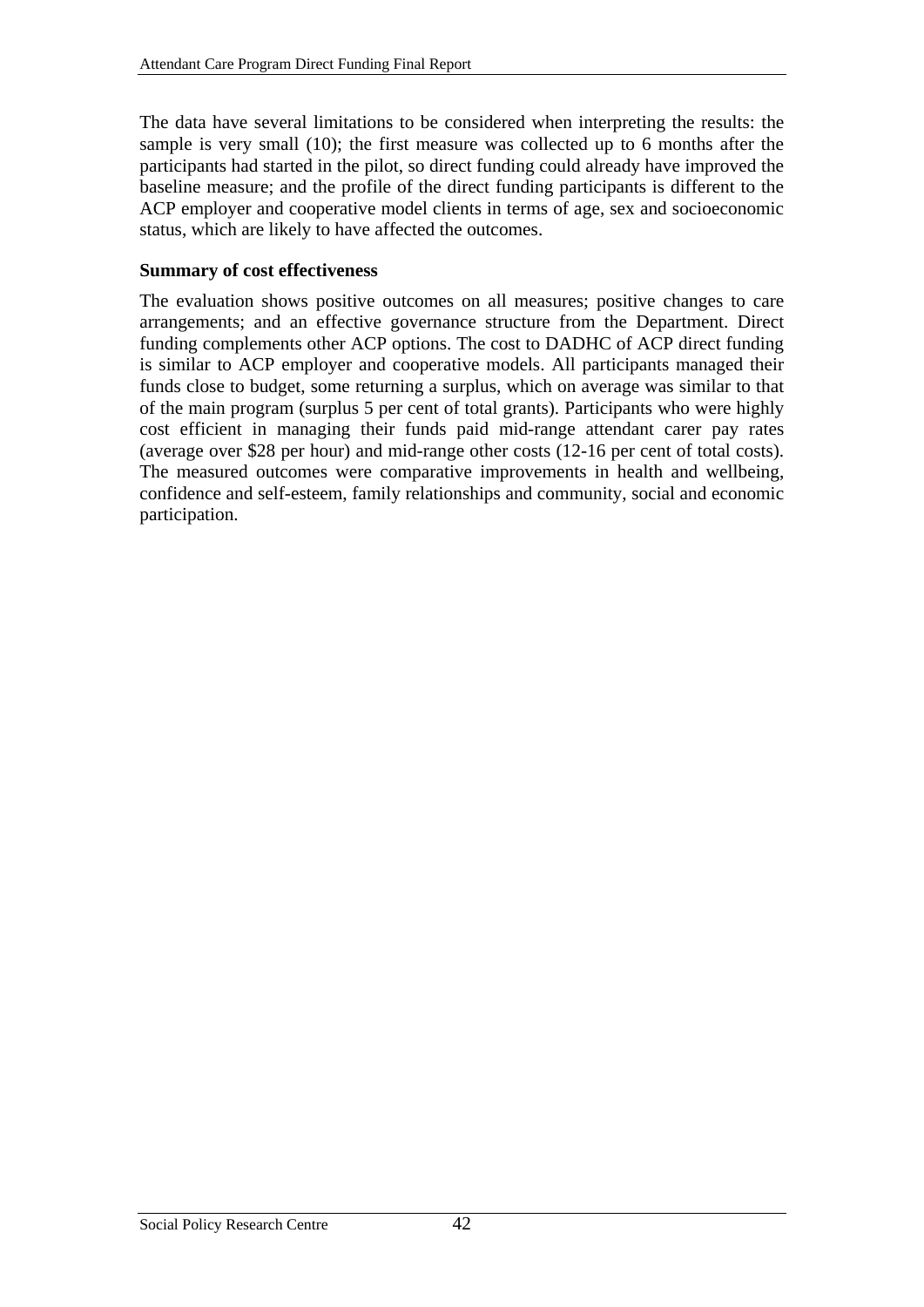# <span id="page-52-0"></span>**6 Implications for Policy Options**

The pilot has been successful from the perspective of the participants and DADHC officials managing the program. The evaluation findings have implications for policy in terms of the development of possible ACP direct funding models and ways to improve service delivery quality within the other ACP options of ACP employer and cooperative models. The implications have been discussed throughout the report and are summarised below.

# **6.1 Client Capacity and Support in Direct Funding**

The results of the pilot show this model is suitable for people with the skills and capacity of people who entered the pilot. Quality of care and outcomes improved. Although most of the participants live with family members or housemates, like the other ACP options, direct funding is not dependent on having informal carers or family to supplement the care or administrative support.

The participants in both groups and the service provider managers emphasised the need for participants to have the capacity to develop skills and knowledge in the following areas or have the support of people with this capacity:

- understanding the way ACP works, its guidelines, limitations and obligations;
- financial and human resource management, such as employment responsibilities (payroll, superannuation, tax, insurance and accountability), support and training for employees, OH&S requirements and contract management;
- sophisticated understanding of managing attendant carer relationships, such as negotiation and communication skills, how to resolve problems and seek advice, and conflict resolution; and
- information technology management for recording and reporting, managing attendant carers and rostering.

Most direct funding participants would like to continue to use the direct funding option. They all managed the pilot within or near to budget. No pilot participants presented an ongoing risk in terms of accessing sufficient care or financial risk to the Department due to their management of the direct funding option.

In addition, if the pilot was extended as an option for other people, the comparison group research found that the type of people who would most likely prefer it are ones who are dissatisfied with the quality of care arrangements in the ACP employer model (Section [3.3](#page-28-1)); and some people in the ACP cooperative model who are interested in extending their control and management of their care arrangements, including the pay and conditions of attendant carers. At least in the short term, only a minority of clients are likely to choose the direct funding option because of the additional employment and financial responsibilities.

Options for direct funding policy therefore include:

- continue the direct funding option for the people who participated in the pilot;
- extend the option in ACP to other people;
- develop processes to assess capacity or identify the support required; and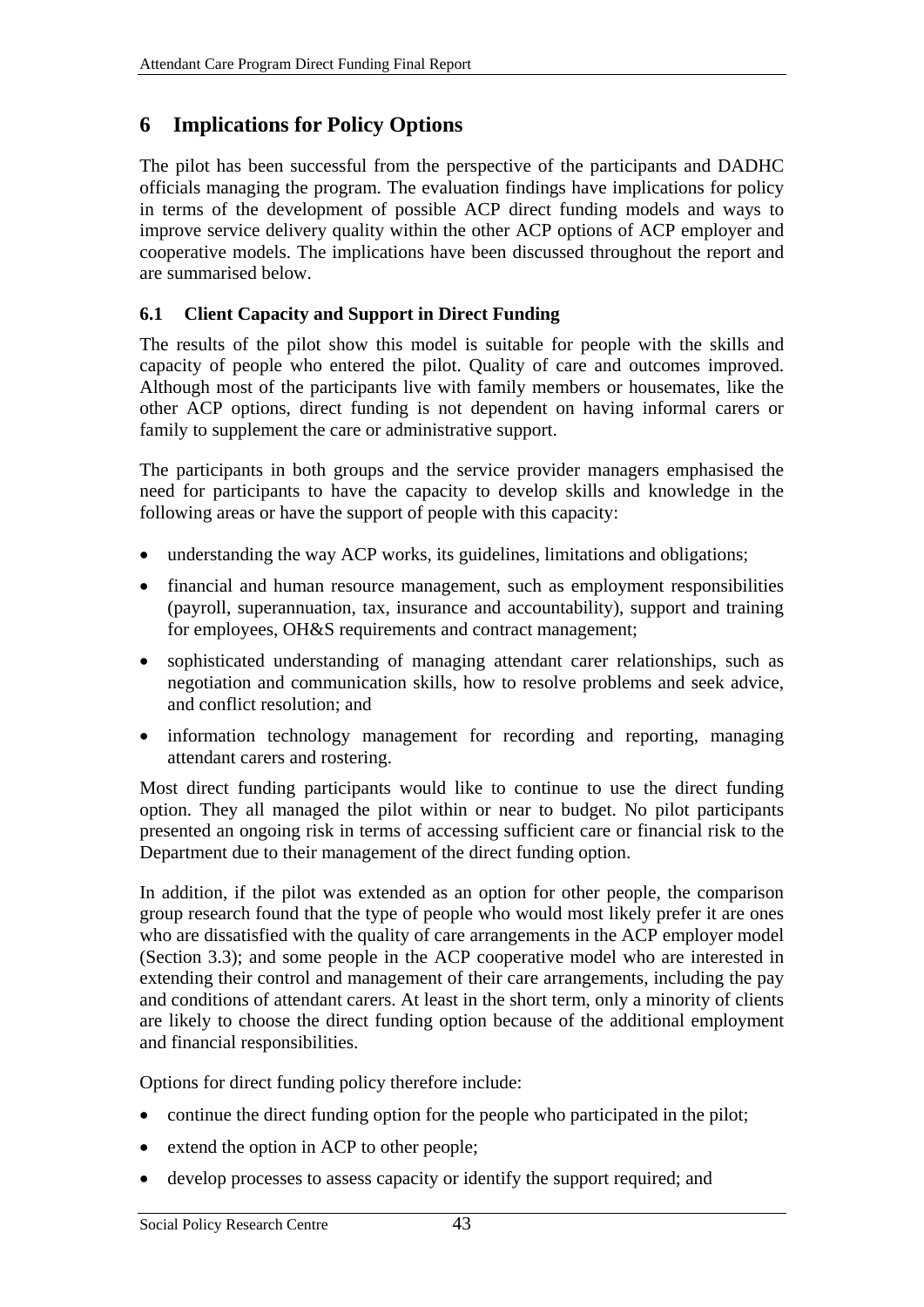<span id="page-53-0"></span>• develop direct funding options in other DADHC programs for people with similar capacity or support.

Administrative support for this capacity is discussed in Section 6.2.

# **6.2 Administrative Support for Direct Funding**

The results of the pilot show that the participants were satisfied with the Department's administrative support provided through the policy official, group teleconferences and internet forum, written guidelines, regular reporting and feedback, responsive problem and question solving.

Implications for further policy options include:

- develop guidelines about who would most likely prefer and benefit from a direct funding option compared to other ACP funding options. This would assist to people make the most suitable choices and minimise risks to the person and the Department;
- provide administrative support to develop capacity such as training, peer support, guidelines, administrative toolkits and software; and
- provide access to an experienced policy official familiar with all ACP options responsible for responding to participants' questions and managing, assessing and preventing risks to support and financial management.

#### **6.3 Attendant Carer Employment**

If the direct funding option continues, implications from the pilot results for attendant carer employment conditions to consider include the following, discussed in more detail in Section [3.4](#page-32-1):

- conditions for direct funding attendant carers improved pay rates, conditions, training and OH&S;
- conditions for other attendant carers could be improved by considering how service providers might replicate the experience of the pilot attendant carer conditions within the other ACP options;
- availability and conditions of formal care workforce are unlikely to be affected by an ACP direct funding option, given the small number of direct funding attendant carers compared to the entire formal care workforce. However, positive lessons from the pilot experience could have an indirect effect on improving conditions; and
- modifying the relationship between family care and formal care, such as employing family members for emergency and back-up.

These implications are in the wider context of likely changes to the attendant carer workforce, due to the shortage of formal and informal carers.

#### **6.4 Cost and Accountability**

The direct funding pilot confirmed that the option is cost effective in terms of improving outcomes for the same or lower costs. The participants managed their financial obligations responsibly and within the intention of the pilot.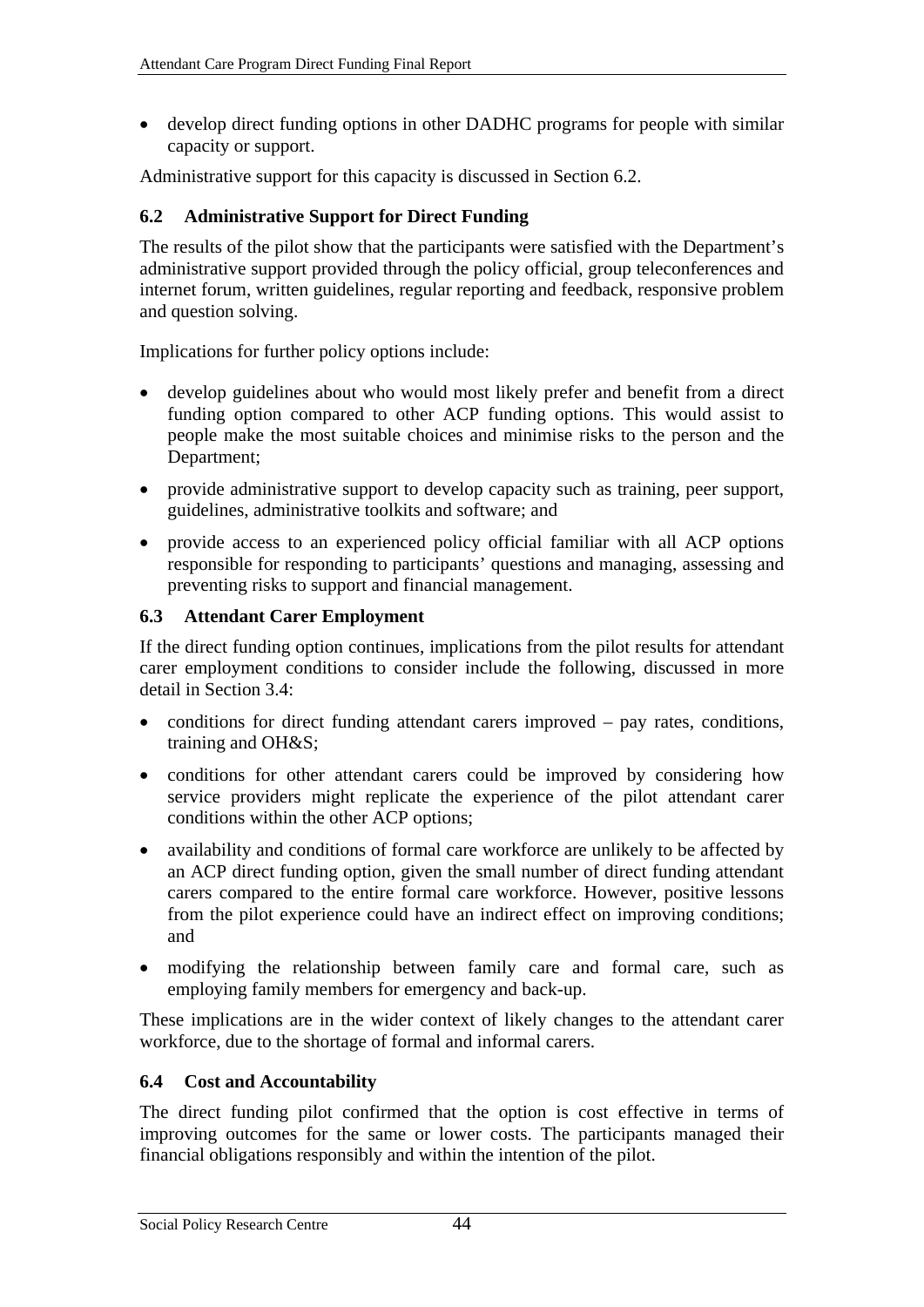<span id="page-54-0"></span>Implications for policy options include:

- continuing allocation of an experienced policy official to support program implementation, including responding to queries from the participants and managing financial accountability;
- maintaining management systems to monitor and protect against financial and support risks to clients and government. The experience of monthly and annual reporting for new participants contributed to this risk management. The Department could review reducing the frequency of reporting for clients who successfully manage care hours and finances within budget after an initial period; and
- examining the financial implications of allowing participants to apply the cost savings to purchase additional care.

#### **6.5 Implications for the ACP Employer and Cooperative Models**

The evaluation results show that a direct funding option complements the ACP employer and cooperative models. Clients are likely to continue to choose the option most suitable for their needs, preferences and capacity.

Many of the results about quality of care are transferable to all the ACP options. The Department could also apply these results to examining how the benefits of direct funding to improved quality of care and participant outcomes could be extended to other people with different capacity and support needs.

Implications for policy options include replicating the direct funding approach to the following aspects of organising ACP in the other models:

- care arrangements responsive to client's needs; flexible (time, travel and tasks); client focused in management and arrangements (care fitting the person's needs); tailored to meet individual needs; and maximising independence and control.
- attendant carer conditions training, OH&S, pay and conditions, direct relationship between attendant carers and clients, hours and tasks; and
- financial management and accountability managing hours and clients' incidental management costs.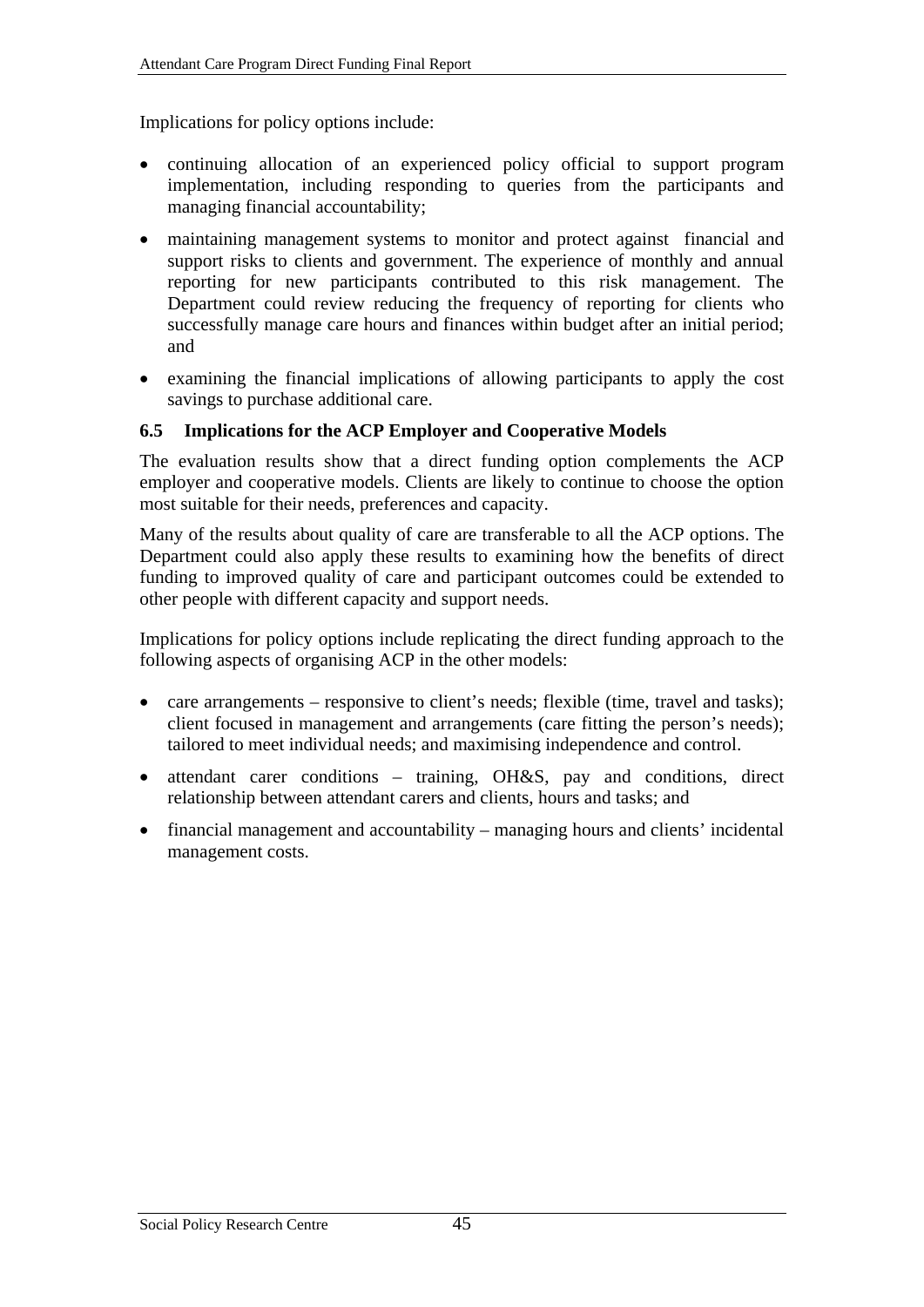# <span id="page-55-0"></span>**7 Conclusion**

The evaluation shows an overwhelmingly positive response to the direct funding pilot from the initial participants. Their quality, control and flexibility of their care has improved. This has had a positive impact on their quality of life outcomes. The participants are all keen to assist in developing the model and expressed strong support for it to continue. Many comparison participants are also eager to know about its progress and when they can reconsider joining the direct funding option.

Overall the direct funding participants are extremely pleased with the program, as evidenced in this report. None of the participants noted any negative impacts of direct funding. The sentiments of one participant summarises their experiences,

> I congratulate and commend DADHC on the direct funding trial. It's a very, very successful and rewarding program for people with physical … disability, who can tell people what they want and how they want it, and have control over their own life.

The elements reported as contributing to improved care arrangements are:

- attendant carer quality because of improved pay and conditions, so they are more likely to be skilled, knowledgeable and compatible;
- less turnover because of the pay and conditions, rapport and satisfaction;
- better training more attuned to the person's specific needs and preferences;
- committed attendant carers because of rapport with the participant; and
- the process is more efficient because direct relationship with attendant carer and fewer overheads.

The direct funding participants report that as a result of the better care arrangements, the quality of their care has improved in terms of:

- consistency;
- reliability; and
- flexibility.

With improved quality of care they report that they have experienced improved outcomes in terms of:

- health and wellbeing;
- confidence and self esteem; and
- community, social, economic participation.

These improvements in care arrangements, quality of care and outcomes are evidenced from participants' reports of their experience before direct funding compared to now; and in contrast with the experiences of some, but not all, comparison participants in the main ACP.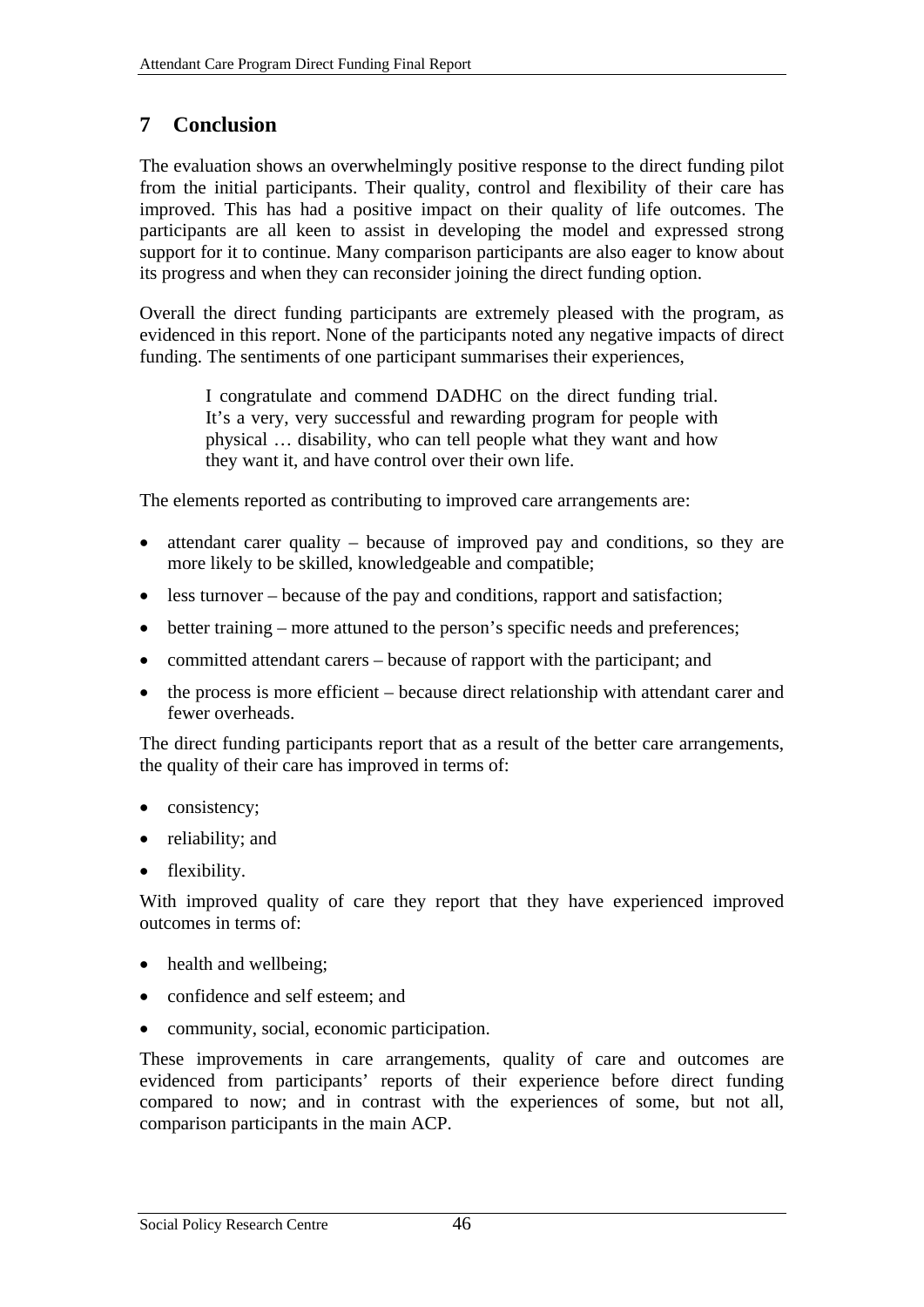# <span id="page-56-0"></span>**Appendix A: Methodology**

#### **Evaluation framework**

The evaluation incorporates both a process and outcomes evaluation. As well as exploring stakeholders' views and experiences of the implementation of the project the evaluation also explores outcomes for participants and the pilot project as a whole. The operational basis for the evaluation is a program theory approach [\(Figure A.1\)](#page-56-1).

#### <span id="page-56-1"></span>**Figure A.1: Evaluation Conceptual Approach**

| <b>Inputs</b>                                                                          | ⇨ | <b>Production process</b>                                                                        | $\Rightarrow$ | <b>Outputs/Impacts</b>                                           | ⇨ | <b>Outcomes</b>                                                                                |
|----------------------------------------------------------------------------------------|---|--------------------------------------------------------------------------------------------------|---------------|------------------------------------------------------------------|---|------------------------------------------------------------------------------------------------|
| Pilot policies, plans and<br>infrastructure                                            |   | Pilot management<br>and planning                                                                 |               | Access to choice and<br>flexibility of services                  |   | Increased choice and<br>flexibility of services                                                |
| Resources/funds<br><b>ACP</b> participants                                             |   | Pilot service delivery<br>and coordination                                                       |               | for clients<br>Client satisfaction                               |   | Increased attendant<br>carer reliability and                                                   |
| Attendant care workers<br>Service providers<br>Other service providers<br>and programs |   | Development and<br>monitoring of<br>funding agreements<br>Facilitators and<br>barriers to change |               | Attendant carer<br>satisfaction<br>Effective use of<br>resources |   | retention rates<br>Client's increased<br>wellbeing, economic<br>and community<br>participation |

This approach distinguishes four distinct but closely linked stages in the process of human service delivery: inputs, process, outputs and outcomes. It is particularly valuable in attempting to understand the complex interaction of individuals, communities, NGOs and government agencies over time. It helps draw attention to the ways in which the program is operationalised and implemented, how this impacts on the delivery of services, and how the consequences of these are eventually expressed in terms of outcomes. Within this framework a participatory methodology is also adopted. This involves stakeholders being consulted and engaged at each stage of the evaluation including design, collection and analysis. This method gives some ownership of the evaluation to stakeholders and provides early evaluation feedback to the implementation and improvement of the program.

The evaluation uses longitudinal and comparison measures for people in the program, combining both quantitative and qualitative data analysis techniques. These methods are described in more detail below.

#### **Key evaluation questions**

## *Individual clients*

- Does the direct funding pilot lead to increased clients wellbeing and enable them to maximise their participation in the community?
- Does the pilot lead to increased participant and attendant carer satisfaction levels?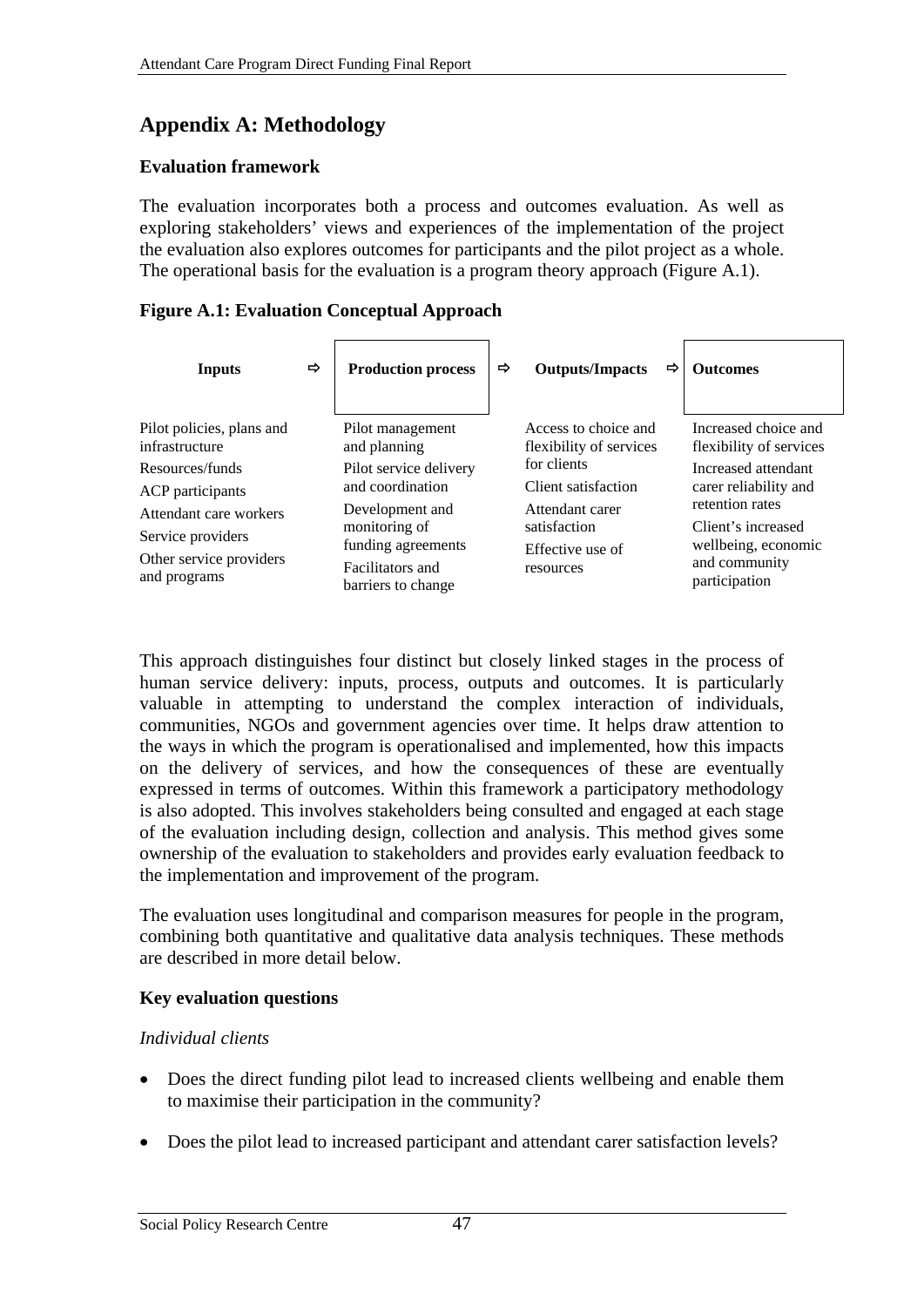#### <span id="page-57-0"></span>*Governance*

• Are appropriate and effective governance arrangements in place to support the establishment and ongoing development of the pilot?

#### *Service systems*

- Does the pilot offer greater choice and flexibility of services compared to existing funding arrangements?
- Does the pilot provide a more effective and efficient use of resources compared to existing arrangements?

## **Longitudinal data collection**

The evaluation uses primary data collection methods with the participants in the pilot program, other clients in existing ACP arrangements and other participants, particularly from DADHC and service providers. Research instruments measure the range of outcomes and process experiences described in the design section above. This includes a short questionnaire to collect information on outcomes for clients around their health, personal wellbeing and community participation. Data collection is at the beginning and end of the evaluation for the pilot client group (February 2007 and October 2007); beginning of the evaluation for the comparison sample of other clients in the existing ACP (February and March 2007); and the middle or end of the evaluation for other participants (April or October 2007).

| Task                            | Measurement       | Number |
|---------------------------------|-------------------|--------|
| Pilot participants              | Beginning and end | 10     |
| Comparison existing ACP clients | Beginning         | 26     |
| ACP service provider managers   | Middle            | 2      |
| Family members                  | End               | 5      |
| Attendant carers                | End               | 3      |
| Government officials            | End               |        |

#### **Table A.1: Samples**

The samples are:

- All clients in the pilot program who consent to participation;
- A sample of comparison clients in the existing ACP; and
- A sample of other participants including government officials responsible for the pilot implementation, policy, service delivery; attendant carers; service providers; and family (partners and parent). Disability support groups were consulted through the Physical Disability Expert Advisory Group.